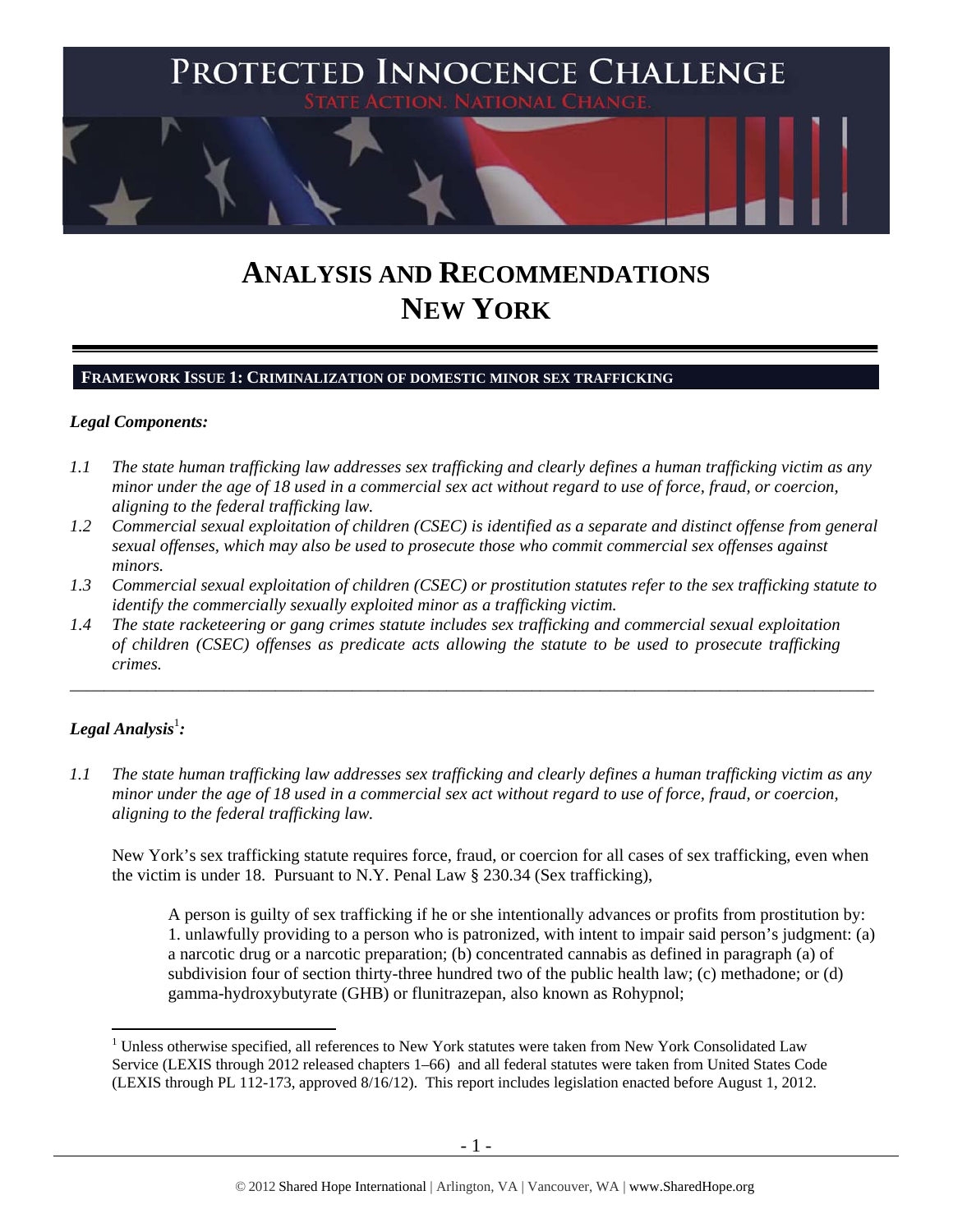2. making material false statements, misstatements, or omissions to induce or maintain the person being patronized to engage in or continue to engage in prostitution activity;

3. withholding, destroying, or confiscating any actual or purported passport, immigration document, or any other actual or purported government identification document of another person with intent to impair said person's freedom of movement; . . .

4. requiring that prostitution be performed to retire, repay, or service a real or purported debt;

5. using force or engaging in any scheme, plan or pattern to compel or induce the person being patronized to engage in or continue to engage in prostitution activity by means of instilling a fear in the person being patronized that, if the demand is not complied with, the actor or another will do one or more of the following:

(a) cause physical injury, serious physical injury, or death to a person; or

(b) cause damage to property, other than the property of the actor; or

(c) engage in other conduct constituting a felony or unlawful imprisonment in the second degree in violation of section 135.05 [Sex offenses; lack of consent] of this chapter; or

(d) accuse some person of a crime or cause criminal charges or deportation proceedings to be instituted against some person; . . . or

(e) expose a secret or publicize an asserted fact, whether true or false, tending to subject some person to hatred, contempt or ridicule; or

(f) testify or provide information or withhold testimony or information with respect to another's legal claim or defense; or

(g) use or abuse his or her position as a public servant by performing some act within or related to his or her official duties, or by failing or refusing to perform an official duty, in such manner as to affect some person adversely; or

(h) perform any other act which would not in itself materially benefit the actor but which is calculated to harm the person who is patronized materially with respect to his or her health, safety, or immigration status.

. . . .

 $\overline{a}$ 

A conviction is punishable as a Class B felony by imprisonment of  $1-25$  years and a possible fine not to exceed the greater of  $\overline{\$5,000\}$ or "double the amount of the defendant's gain<sup>2</sup> from the commission of the crime." N.Y.$ Penal Law §§ 230.34, 70.00(2)(b), (3)(b), 80.00(1).

- 1.1.1 Recommendation: Amend N.Y. Penal Law § 230.34 (Sex trafficking) to eliminate the requirement to prove a form of force, fraud, or coercion in sex trafficking of minor cases or enact a stand-alone sex trafficking of a child statute that eliminates the requirement to prove force, fraud, or coercion.<sup>3</sup>
- *1.2 Commercial sexual exploitation of children (CSEC) is identified as a separate and distinct offense from general sexual offenses, which may also be used to prosecute those who commit commercial sex offenses against minors.*

The following laws make CSEC a crime in New York:

1. Under N.Y. Penal Law § 230.05 (Patronizing a prostitute in the second degree), "A person is guilty of patronizing a prostitute in the second degree when, being over eighteen years of age, he patronizes a

<sup>&</sup>lt;sup>2</sup> N.Y. Penal Law § 80.00(2) defines "gain" as "the amount of money or the value of property derived from the commission of the crime, less the amount of money or the value of property returned to the victim of the crime or seized by or surrendered to lawful authority prior to the time sentence is imposed."

<sup>&</sup>lt;sup>3</sup> Subsequent recommendations in this report are predicated upon the recommendations contained in Section 1.1 being previously or simultaneously implemented.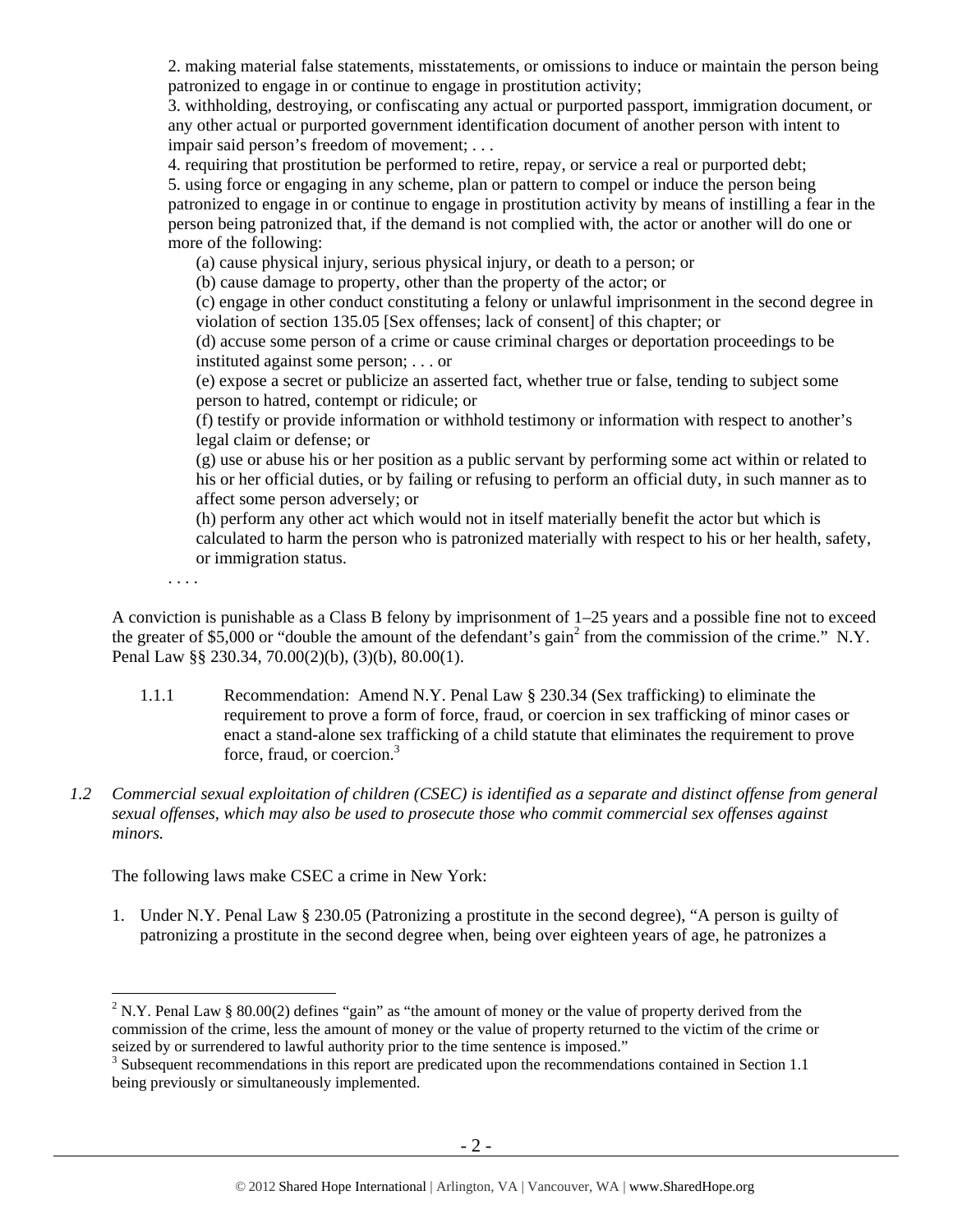prostitute<sup>4</sup> and the person patronized<sup>5</sup> is less than fourteen years of age." A conviction is punishable as a Class E felony, punishable by imprisonment not to exceed 4 years and a possible fine not to exceed the greater of \$5,000 or "double the amount of the defendant's gain from the commission of the crime." N.Y. Penal Law §§ 230.05, 70.00(2)(e), (3)(b), (4), 80.00(1).

- 2. N.Y. Penal Law § 230.06 (Patronizing a prostitute in the first degree) states, "A person is guilty of patronizing a prostitute in the first degree when he patronizes a prostitute and the person patronized is less than eleven years of age." A conviction is punishable as a Class D felony sex offense by imprisonment of 2–7 years and a possible fine not to exceed the greater of \$5,000 or "double the amount of the defendant's gain from the commission of the crime."<sup>7</sup> N.Y. Penal Law §§ 230.06, 70.80(1)(a),  $(4)(a)(iii)$ ,  $80.00(1)$ .
- 3. N.Y. Penal Law § 230.25(2) (Promoting prostitution in the third degree) states, "A person is guilty of promoting prostitution in the third degree when he knowingly: ... 2. Advances<sup>9</sup> or profits<sup>10</sup> from prostitution of a person less than nineteen years old." A conviction is punishable as a Class D felony by imprisonment not to exceed 7 years and a possible fine not to exceed the greater of \$5,000 or "double the amount of the defendant's gain from the commission of the crime." N.Y. Penal Law §§ 230.25, 70.00(2)(d), (3)(b), (4), 80.00(1).

A person patronizes a prostitute when:

 $\overline{a}$ 

(b) He pays or agrees to pay a fee to another person pursuant to an understanding that in return therefor such person or a third person will engage in sexual conduct with him; or

(c) He solicits or requests another person to engage in sexual conduct with him in return for a fee. 5

<sup>5</sup> "Person who is patronized" is defined in N.Y. Penal Law  $\frac{5}{9}$  230.02(2) as "the person with whom the defendant engaged in sexual conduct or was to have engaged in sexual conduct pursuant to the understanding, or the person who was solicited or requested by the defendant to engage in sexual conduct."

<sup>6</sup> "Felony sex offense" is defined in N.Y. Penal Law  $\S$  70.80(1)(a) as "a conviction of any felony defined in article one hundred thirty of this chapter, including a sexually motivated felony, or patronizing a prostitute in the first degree as defined in section 230.06 of this chapter, incest in the second degree as defined in section 255.26 of this chapter, or incest in the first degree as defined in section 255.27 of this chapter, or a felony attempt or conspiracy to commit any of the above."

<sup>7</sup> Pursuant to N.Y. Penal Law § 70.80(4)(c), "If the court, having regard to the nature and circumstances of the crime and to the history and character of the defendant, is of the opinion that a sentence of imprisonment is necessary but that it would be unduly harsh to impose a determinate sentence upon a person convicted of a class D or class E felony sex offense, the court may impose a definite sentence of imprisonment and fix a term of one year or less."

 $8 \text{ A}$  "predicate felony sex offender" faces certain penalty enhancements under N.Y. Penal Law § 70.80(5). Subsection (5)(a) clarifies that the penalty enhancements "apply to a predicate felony sex offender who stands convicted of a non-violent felony sex offense and who was previously convicted of one or more felonies." *See supra*  note 6 for the definition of "felony sex offense." N.Y. Penal Law §70.80(5). Subsection (8) states, "Whenever a juvenile offender stands convicted of a felony sex offense, he or she must be sentenced pursuant to the provisions of sections 60.10 [Authorized disposition; juvenile offender] and 70.05 [Sentence of imprisonment for juvenile offender] of this chapter." N.Y. Penal Law § 70.80(8).

<sup>9</sup> Someone "advances prostitution," pursuant to N.Y. Penal Law § 230.15(1) (Promoting prostitution; definitions of terms), "when, acting other than as a prostitute or as a patron thereof, he knowingly causes or aids a person to commit or engage in prostitution, procures or solicits patrons for prostitution, provides persons or premises for prostitution purposes, operates or assists in the operation of a house of prostitution or a prostitution enterprise, or engages in any other conduct designed to institute, aid or facilitate an act or enterprise of prostitution."

<sup>10</sup> Someone "profits from prostitution," pursuant to N.Y. Penal Law § 230.15(2), "when, acting other than as a prostitute receiving compensation for personally rendered prostitution services, he accepts or receives money or other property pursuant to an agreement or understanding with any person whereby he participates or is to participate in the proceeds of prostitution activity."

<sup>&</sup>lt;sup>4</sup> Under N.Y. Penal Law § 230.02(1) (Patronizing a prostitute; definitions),

<sup>(</sup>a) Pursuant to a prior understanding, he pays a fee to another person as compensation for such person or a third person having engaged in sexual conduct with him; or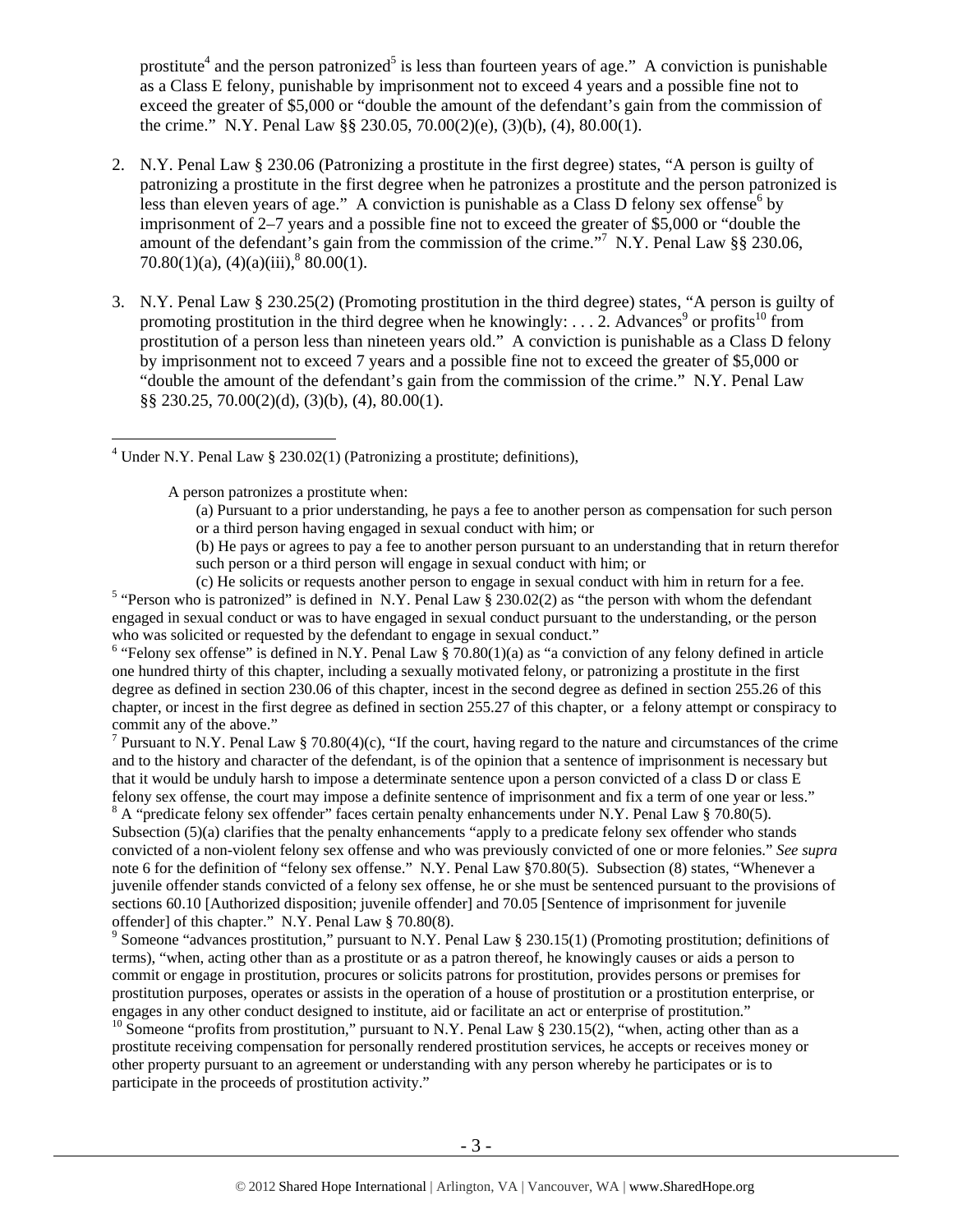- 4. Pursuant to N.Y. Penal Law § 230.30(2) (Promoting prostitution in the second degree), "A person is guilty of promoting prostitution in the second degree if he knowingly: . . . 2. Advances or profits from prostitution of a person less than sixteen years old." A conviction is punishable as a Class C felony by imprisonment of 1–15 years and a possible fine not to exceed the greater of \$5,000 or "double the amount of the defendant's gain from the commission of the crime." N.Y. Penal Law §§ 230.30, 70.00(2)(c), (3)(b), 80.00(1). If the offender commits this crime "for the purpose, in whole or substantial part, of his or her own direct sexual gratification," then the offense is sexually motivated, and a conviction is punishable as a Class C felony sex offense by imprisonment of 3.5–15 years and a possible fine not to exceed the greater of \$5,000 or "double the amount of the defendant's gain from the commission of the crime." N.Y. Penal Law §§ 130.91(1), 70.80(1)(a), (4)(a)(ii), 80.00(1).
- 5. Pursuant to N.Y. Penal Law § 230.32 (Promoting prostitution in the first degree), "A person is guilty of promoting prostitution in the first degree when he knowingly advances or profits from prostitution of a person less than eleven years old." A conviction is punishable as a Class B felony by imprisonment of 1–25 years and a possible fine not to exceed the greater of \$5,000 or "double the amount of the defendant's gain from the commission of the crime." N.Y. Penal Law §§ 230.32, 70.00(2)(b), (3)(b), 80.00(1). If the offender commits this crime "for the purpose, in whole or substantial part, of his or her own direct sexual gratification," then the offense is sexually motivated, and a conviction is punishable as a Class B felony sex offense by imprisonment of 5–25 years and a possible fine not to exceed the greater of \$5,000 or "double the amount of the defendant's gain from the commission of the crime." N.Y. Penal Law  $\S$ § 130.91(1), 70.80(1)(a), (4)(a)(i), 80.00(1).
- 6. Pursuant to N.Y. Penal Law § 230.33 (Compelling prostitution), "A person is guilty of compelling prostitution when, being twenty-one years of age or older, he or she knowingly advances prostitution by compelling a person less than sixteen years old, by force or intimidation, to engage in prostitution." A conviction is punishable as a Class B felony by imprisonment of 1–25 years and a possible fine not to exceed the greater of \$5,000 or "double the amount of the defendant's gain from the commission of the crime." N.Y. Penal Law  $\S$  230.33, 70.00(2)(b), (3)(b), 80.00(1). If the offender commits this crime "for the purpose, in whole or substantial part, of his or her own direct sexual gratification," then the offense is sexually motivated, and a conviction is punishable as a Class B felony sex offense by imprisonment of 5–25 years and a possible fine not to exceed the greater of \$5,000 or "double the amount of the defendant's gain from the commission of the crime." N.Y. Penal Law  $\S$ § 130.91(1), 70.80(1)(a), (4)(a)(i), 80.00(1).
- 7. Pursuant to N.Y. Penal Law § 263.05 (Use of a child in a sexual performance),

 $\overline{a}$ 

A person is guilty of the use of a child in a sexual performance<sup>11</sup> if knowing the character and content thereof he employs, authorizes or induces a child less than seventeen years of age to engage in a sexual performance or being a parent, legal guardian or custodian of such child, he consents to the participation by such child in a sexual performance.

A conviction is punishable as a Class C felony by imprisonment of 1–15 years and a possible fine not to exceed the greater of \$5,000 or "double the amount of the defendant's gain from the commission of the crime." N.Y. Penal Law  $\S$  263.05, 70.00(2)(c), (3)(b), 80.00(1). If the offender commits this crime "for

<sup>&</sup>lt;sup>11</sup> "Sexual performance" is defined in N.Y. Penal Law  $\S$  263.00(1) (Definitions) as "any performance or part thereof which, for purposes of section 263.16 [Possessing a sexual performance by a child] of this article, includes sexual conduct by a child less than sixteen years of age or, for purposes of section 263.05 or 263.15 [Promoting a sexual performance by a child] of this article, includes sexual conduct by a child less than seventeen years of age." "Sexual conduct" is defined in N.Y. Penal Law § 263.00(3) as "actual or simulated sexual intercourse, oral sexual conduct, anal sexual conduct, sexual bestiality, masturbation, sado-masochistic abuse, or lewd exhibition of the genitals." Finally, "performance" is defined in N.Y. Penal Law § 263.00(4) as "any play, motion picture, photograph or dance. Performance also means any other visual representation exhibited before an audience."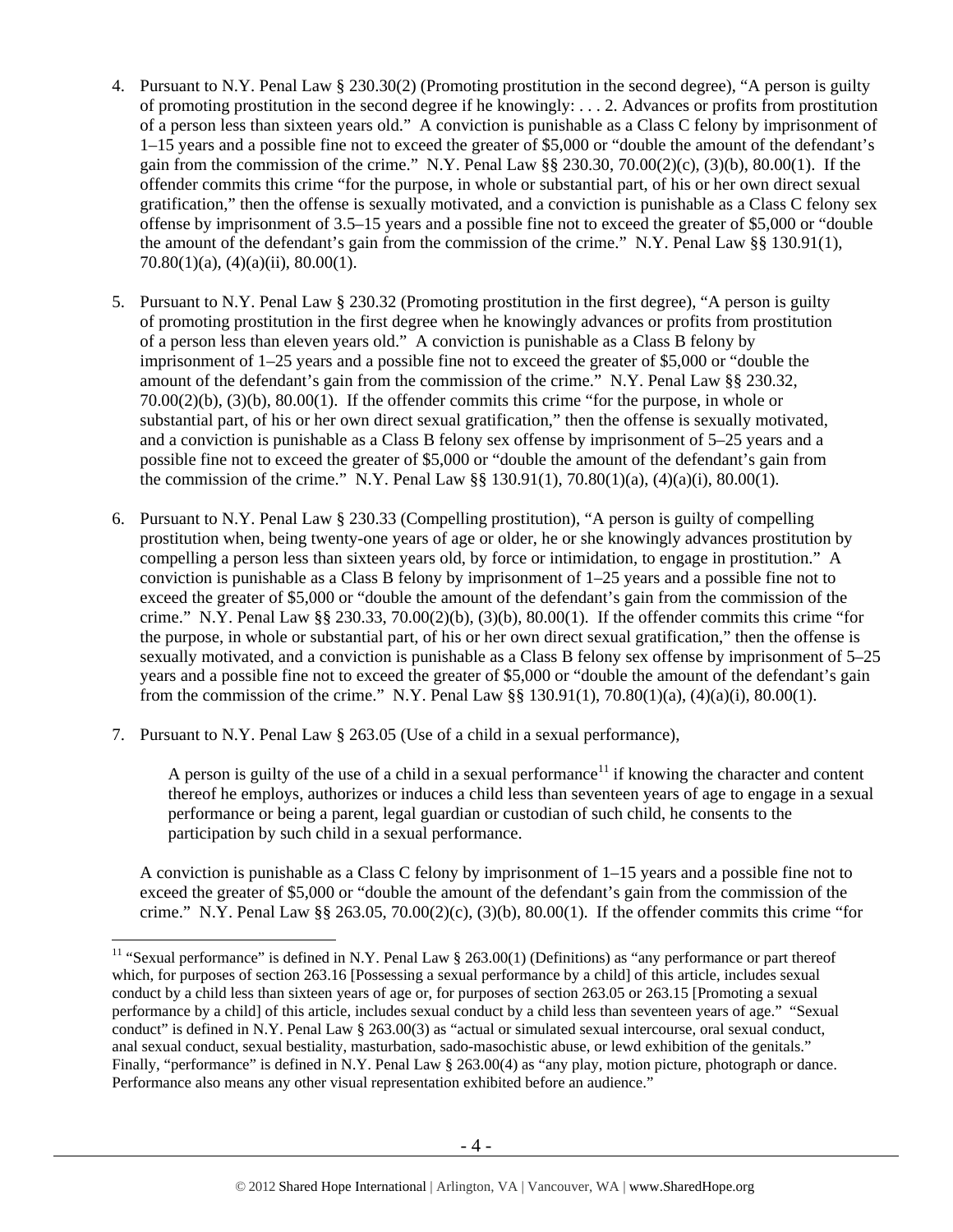the purpose, in whole or substantial part, of his or her own direct sexual gratification," then the offense is sexually motivated, and a conviction is punishable as a Class C felony sex offense by imprisonment of 3.5– 15 years and a possible fine not to exceed the greater of \$5,000 or "double the amount of the defendant's gain from the commission of the crime." N.Y. Penal Law §§ 130.91(1), 70.80(1)(a), (4)(a)(ii), 80.00(1).

8. Pursuant to N.Y. Penal Law § 120.70 (Luring a child), "A person is guilty of luring a child when he or she lures a child<sup>12</sup> into a motor vehicle, aircraft, watercraft, isolated area, building, or part thereof, for the purpose of committing against such child" any violation of, among other things, N.Y. Penal Law § 230.30 (Promoting prostitution in the second degree), § 230.33 (Compelling prostitution), § 230.34 (Sex trafficking), § 263.05 (Use of a child in a sexual performance), § 263.10 (Promoting an obscene sexual performance by a child), § 263.15 (Promoting a sexual performance by a child), or any of the sexual offense laws that are felonies listed in Article 130. A conviction, when the underlying offense would have been a Class A or B felony, is punishable as a Class C or D felony by either imprisonment of 1–15 years or imprisonment not to exceed 7 years and a possible fine not to exceed the greater of \$5,000 or "double the amount of the defendant's gain from the commission of the crime." N.Y. Penal Law §§ 120.70(2),  $70.00(2)(c)$ , (d), (3)(b), (4),  $80.00(1)$ . Otherwise, a conviction is punishable as a Class E felony by imprisonment not to exceed 4 years and a possible fine not to exceed the greater of \$5,000 or "double the amount of the defendant's gain from the commission of the crime." N.Y. Penal Law §§ 120.70(2),  $70.00(2)(e)$ ,  $(3)(b)$ ,  $(4)$ ,  $80.00(1)$ .

The following sexual offenses could also apply to cases of commercial sexual exploitation:

- 1. Pursuant to N.Y. Penal Law § 130.25(2) (Rape in the third degree), "A person is guilty of rape in the third degree when: . . . 2. Being twenty-one years old or more, he or she engages in sexual intercourse with another person less than seventeen years old." A conviction is punishable as a Class E felony sex offense<sup>13</sup> by imprisonment of 1.5–4 years and a possible fine not to exceed the greater of \$5,000 or "double the amount of the defendant's gain from the commission of the crime." N.Y. Penal Law §§ 130.25, 70.80(1)(a), (4)(iv), 80.00(1).
- 2. Under N.Y. Penal Law § 130.30(1) (Rape in the second degree), "A person is guilty of rape in the second degree when: . . . being eighteen years old or more, he or she engages in sexual intercourse with another person less than fifteen years old," but it is an affirmative defense if the offender was less than four years older than the victim. A conviction is punishable as a Class D felony sex offense<sup>14</sup> by imprisonment of 2–7 years and a possible fine not to exceed the greater of \$5,000 or "double the amount of the defendant's gain from the commission of the crime." N.Y. Penal Law §§ 130.30, 70.80(1)(a), (4)(a)(iii), 80.00(1).
- 3. Pursuant to N.Y. Penal Law § 130.35(3), (4) (Rape in the first degree), "A person is guilty of rape in the first degree when he or she engages in sexual intercourse with another person: . . . 3. Who is less than eleven years old; or 4. Who is less than thirteen years old and the actor is eighteen years old or more." A conviction is punishable as a Class B felony sex offense by imprisonment of 5–25 years and a possible fine not to exceed the greater of \$5,000 or "double the amount of the defendant's gain from the commission of the crime." N.Y. Penal Law  $\S$ § 130.35, 70.80(1)(a), (4)(a)(i), 80.00(1).
- 4. Pursuant to N.Y. Penal Law § 130.40(2) (Criminal sexual act in the third degree), "A person is guilty of criminal sexual act in the third degree when: . . . 2. Being twenty-one years old or more, he or she engages in oral sexual conduct or anal sexual conduct with a person less than seventeen years old." A

<sup>&</sup>lt;sup>12</sup> "Child" is defined in N.Y. Penal Law § 120.70(1) as "a person less than seventeen years of age."

<sup>13</sup> *See supra* note 6*.* <sup>14</sup> *See supra* note 6.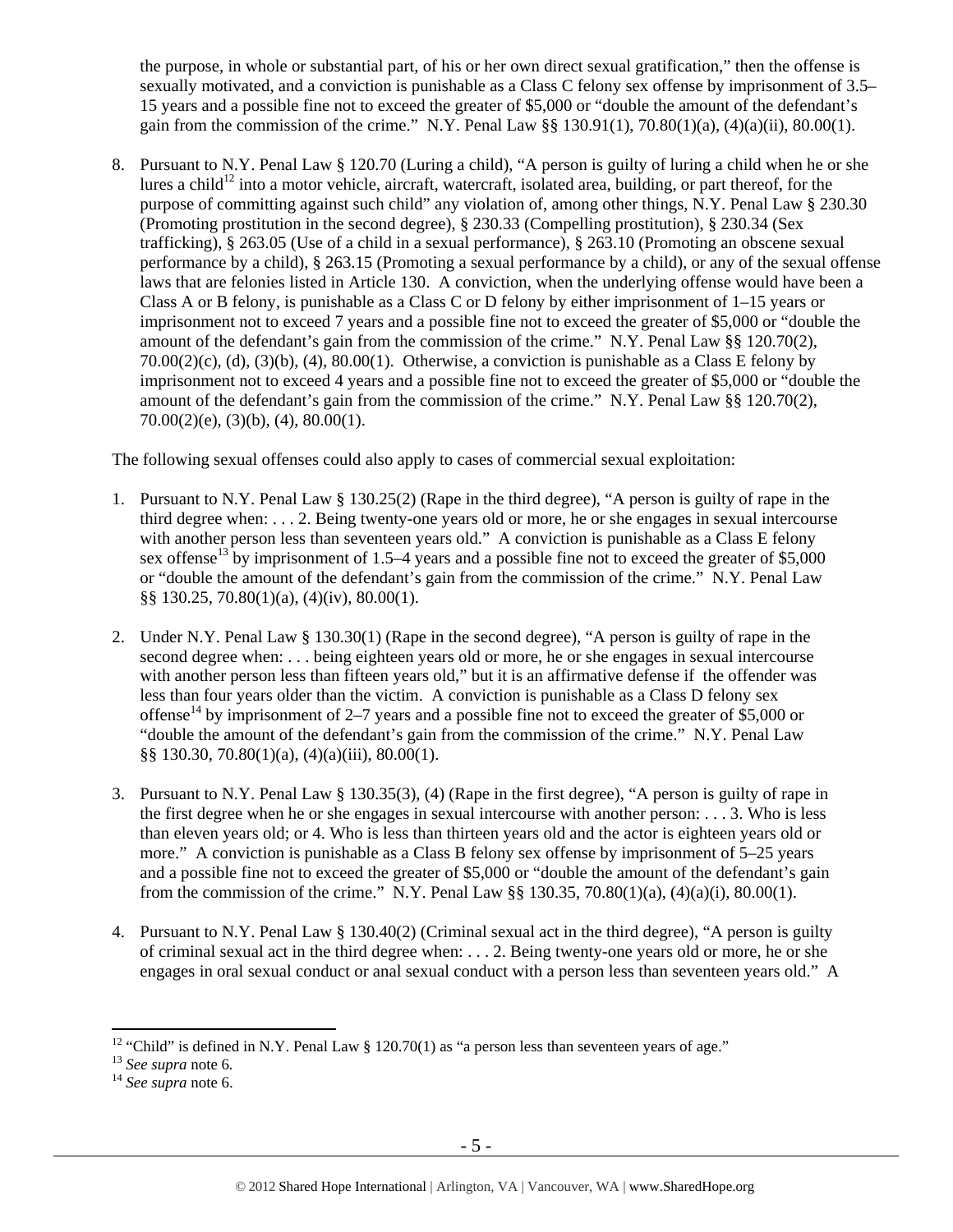conviction is punishable as a Class E felony sex offense<sup>15</sup> by imprisonment of 1.5–4 years and a possible fine not to exceed the greater of \$5,000 or "double the amount of the defendant's gain from the commission of the crime." N.Y. Penal Law  $\S$  130.40, 70.80(1)(a), (4)(a)(iv), 80.00(1).

- 5. Pursuant to N.Y. Penal Law § 130.45(1) (Criminal sexual act in the second degree), "A person is guilty of criminal sexual act in the second degree when: 1. being eighteen years old or more, he or she engages in oral sexual conduct or anal sexual conduct with another person less than fifteen years old," but it is an affirmative defense if the offender was less than four years older than the victim. A conviction is punishable as a Class D felony sex offense<sup>16</sup> by imprisonment of 2–7 years and a possible fine not to exceed the greater of \$5,000 or "double the amount of the defendant's gain from the commission of the crime." N.Y. Penal Law §§ 130.45, 70.80(1)(a), (4)(a)(iii), 80.00(1).
- 6. Pursuant to N.Y. Penal Law § 130.50 (Criminal sexual act in the first degree),

A person is guilty of criminal sexual act in the first degree when he or she engages in oral sexual conduct or anal sexual conduct with another person:

- . . . 3. Who is less than eleven years old; or
- 4. Who is less than thirteen years old and the actor is eighteen years old or more.

A conviction is punishable as a Class B felony sex offense by imprisonment of 5–25 years and a possible fine not to exceed the greater of \$5,000 or "double the amount of the defendant's gain from the commission of the crime." N.Y. Penal Law §§ 130.50, 70.80(1)(a), (4)(a)(i), 80.00(1).

*1.3 Commercial sexual exploitation of children (CSEC) or prostitution statutes refer to the sex trafficking statute to identify the commercially sexually exploited minor as a trafficking victim.* 

New York's CSEC statutes do not refer to the sex trafficking statute, N.Y. Penal Law § 230.34 (Sex Trafficking). While New York's prostitution laws, N.Y. Penal Law § 230.00 (Prostitution) and § 240.37 (Loitering for the purpose of prostitution) do not refer to New York's human trafficking law when the person engaged in prostitution is a minor, N.Y. Fam. Ct. Act § 311.4(3) (Substitution of petition or finding) refers to the federal trafficking law in establishing "a presumption that the respondent meets the criteria as a victim of a severe form of trafficking as defined in section 7105 of title 22 of the United States Code (Trafficking Victims Protection Act of 2000)."

- 1.3.1 Recommendation: Amend New York's CSEC laws to refer to N.Y. Penal Law § 230.34 (Sex trafficking) to clarify the status of a commercially sexually exploited minor as a victim of sex trafficking.
- *1.4 The state racketeering or gang crimes statute includes sex trafficking and commercial sexual exploitation of children (CSEC) offenses as predicate acts allowing the statute to be used to prosecute trafficking crimes.*

N.Y. Penal Law  $\S$  460.20 (Enterprise corruption),<sup>17</sup> states in part,

1. A person is guilty of enterprise<sup>18</sup> corruption when, having knowledge of the existence of a criminal enterprise and the nature of its activities, and being employed by or associated with such enterprise, he:

 $15$  See supra note 6.

<sup>&</sup>lt;sup>16</sup> See supra note 6.<br><sup>17</sup> For additional information on RICO statutes, see http://www.sharedhope.org/wp-content/uploads/2012/11/SHI-WhitePaperFederalStateRacketeeringGangCrimeLaws.pdf.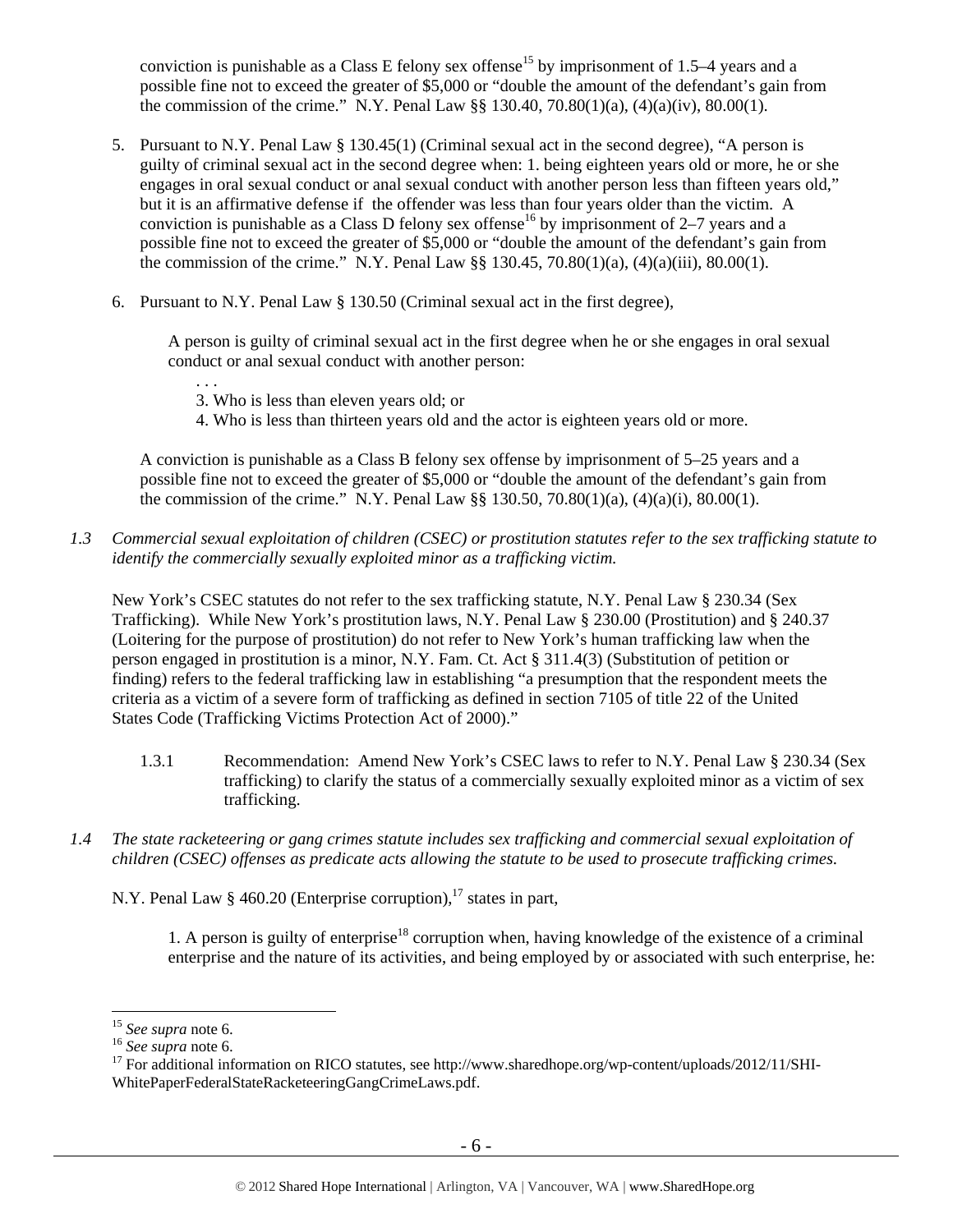(a) intentionally conducts or participates in the affairs of an enterprise by participating in a pattern of criminal activity; or

(b) intentionally acquires or maintains any interest in or control of an enterprise by participating in a pattern of criminal activity; or

(c) participates in a pattern of criminal activity and knowingly invests any proceeds derived from that conduct, or any proceeds derived from the investment or use of those proceeds, in an enterprise.

2. For purposes of this section, a person participates in a pattern of criminal activity when, with intent to participate in or advance the affairs of the criminal enterprise, he engages in conduct constituting, or, is criminally liable for pursuant to section 20.00 of this chapter, at least three of the criminal acts included in the pattern, provided that:

(a) Two of his acts are felonies other than conspiracy;

(b) Two of his acts, one of which is a felony, occurred within five years of the commencement of the criminal action; and

(c) Each of his acts occurred within three years of a prior act.

"Criminal act" is defined in N.Y. Penal Law § 460.10(1) as "conduct constituting . . . or conspiracy or attempt to commit" violations of, among other things, N.Y. Penal Law § 230.25 (Promoting prostitution in the third degree), § 230.30 (Promoting prostitution in the second degree), § 230.32 (Promoting prostitution in the first degree), § 230.34 (Sex trafficking), § 263.10 (Promoting an obscene sexual performance by a child), or § 263.15 (Promoting a sexual performance by a child).

"Pattern of criminal activity" is defined in N.Y. Penal Law § 460.10(4) as

 $\overline{a}$ 

conduct engaged in by persons charged in an enterprise corruption count constituting three or more criminal acts that:

(a) were committed within ten years of the commencement of the criminal action;

(b) are neither isolated incidents, nor so closely related and connected in point of time or circumstance of commission as to constitute a criminal offense or criminal transaction, as those terms are defined in section 40.10 of the criminal procedure law; and

(c) are either: (i) related to one another through a common scheme or plan or (ii) were committed, solicited, requested, importuned or intentionally aided by persons acting with the mental culpability required for the commission thereof and associated with or in the criminal enterprise.

A conviction under N.Y. Penal Law § 460.20 is punishable as a Class B felony by imprisonment of 1–25 years and a possible fine not to exceed the greater of \$5,000 or "double the amount of the defendant's gain from the commission of the crime." N.Y. Penal Law §§ 460.20, 70.00(2)(b), (3)(b), 80.00(1).

Those convicted of racketeering may be subject to additional financial penalties including enhanced fines and asset forfeiture. Pursuant to N.Y. Penal Law §460.30 (Enterprise corruption; forfeiture), "[a] ny person convicted of a violation of section 460.20 of this article through which he derived pecuniary value, or by which he caused personal injury or property damage or other loss, may be sentenced to pay a fine not in excess of three times the gross value he gained or three times the gross loss he caused, whichever is greater. Moneys so collected shall be paid as restitution to victims of the crime for medical expenses actually incurred, loss of earnings or property loss or damage caused thereby. Any excess after restitution shall be paid to the state treasury."

<sup>&</sup>lt;sup>18</sup> "Enterprise" is defined in N.Y. Penal Law  $\S$  460.10(2) as "either an enterprise as defined in subdivision one of section 175.00 of this chapter or criminal enterprise as defined in subdivision three of this section." "Criminal enterprise" is defined in N.Y. Penal Law § 460.10(3) as "a group of persons sharing a common purpose of engaging in criminal conduct, associated in an ascertainable structure distinct from a pattern of criminal activity, and with a continuity of existence, structure and criminal purpose beyond the scope of individual criminal incidents."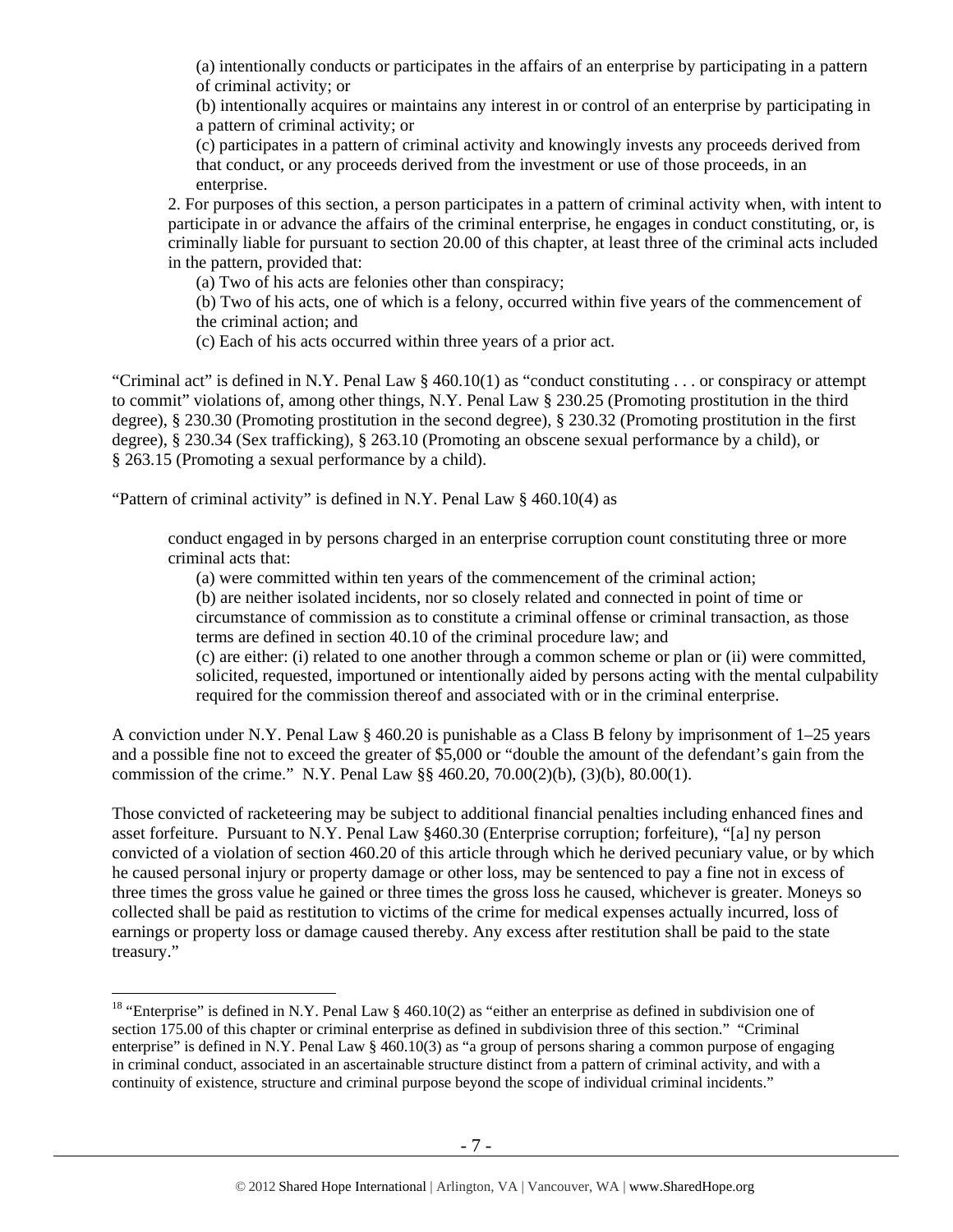Pursuant to N.Y. Penal Law § 460.30(1) (Enterprise corruption; forfeiture),

Any person convicted of enterprise corruption may be required pursuant to this section to criminally forfeit to the state:

(a) any interest in, security of, claim against or property or contractual right of any kind affording a source of influence over any enterprise whose affairs he has controlled or in which he has participated in violation of subdivision one of section 460.20 [Enterprise corruption] of this article and for which he was convicted and the use of which interest, security, claim or right by him contributed directly and materially to the crime for which he was convicted unless such forfeiture is disproportionate to the defendant's gain from his association or employment with the enterprise, in which event the jury may recommend forfeiture of a portion thereof;

(b) any interest, including proceeds, he has acquired or maintained in an enterprise in violation of subdivision one of section 460.20 of this article and for which he was convicted unless such forfeiture is disproportionate to the conduct he engaged in and on which the forfeiture is based, in which event the jury may recommend forfeiture of a portion thereof; or

(c) any interest, including proceeds he has derived from an investment of proceeds in an enterprise in violation of subdivision one of section 460.20 of this article and for which he was convicted unless such forfeiture is disproportionate to the conduct he engaged in and on which the forfeiture is based, in which event the jury may recommend forfeiture of a portion thereof.

1.4.1 Recommendation: Amend N.Y. Penal Law § 460.10(1) to include the following offenses within the definition of a "criminal act": N.Y. Penal Law § 120.70 (Luring a child), § 263.05 (Use of a child in a sexual performance), § 230.33 (Compelling prostitution), § 230.06 (Patronizing a prostitute in the first degree), and § 230.05 (Patronizing a prostitute in the second degree).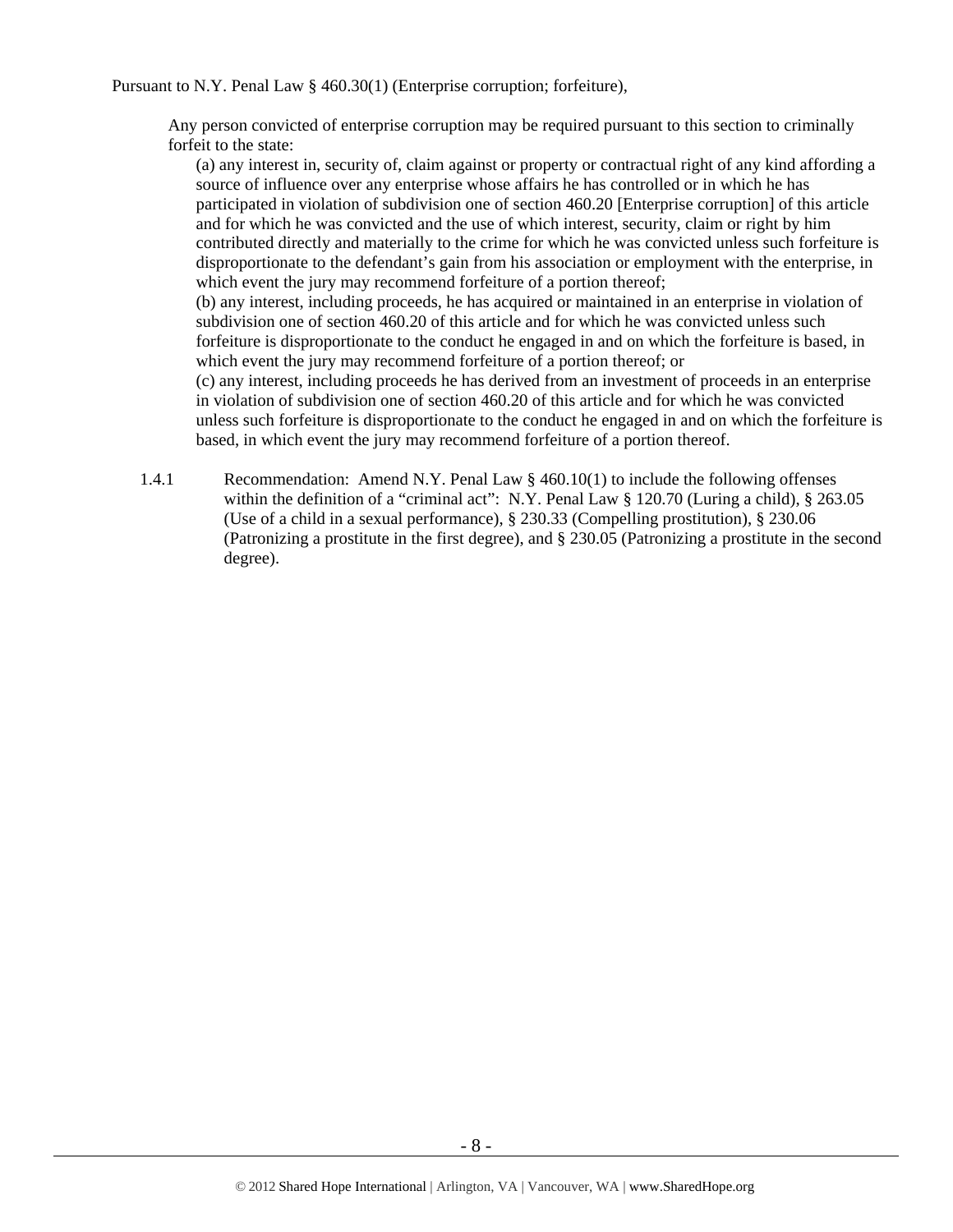#### **FRAMEWORK ISSUE 2: CRIMINAL PROVISIONS FOR DEMAND**

#### *Legal Components:*

- *2.1 The state sex trafficking law can be applied to the buyers of commercial sex acts with a victim of domestic minor sex trafficking.*
- *2.2 Buyers of commercial sex acts with a minor can be prosecuted under commercial sexual exploitation of children (CSEC) laws.*
- *2.3 Solicitation laws differentiate buying sex acts with an adult and buying sex acts with a minor under 18.*
- *2.4 Penalties for buyers of commercial sex acts with minors are as high as federal penalties.*
- *2.5 Using the Internet to lure, entice, or purchase, or attempt to lure, entice, or purchase commercial sex acts with a minor is a separate crime or results in an enhanced penalty for buyers.*
- *2.6 No age mistake defense is permitted for a buyer of commercial sex acts with any minor under 18.*
- *2.7 Base penalties for buying sex acts with a minor under 18 are sufficiently high and not reduced for older minors.*
- *2.8 Financial penalties for buyers of commercial sex acts with minors are sufficiently high to make it difficult for buyers to hide the crime.*
- *2.9 Buying and possessing child pornography carries penalties as high as similar federal offenses.*
- *2.10 Convicted buyers of commercial sex acts with minors and child pornography are required to register as sex offenders.*

\_\_\_\_\_\_\_\_\_\_\_\_\_\_\_\_\_\_\_\_\_\_\_\_\_\_\_\_\_\_\_\_\_\_\_\_\_\_\_\_\_\_\_\_\_\_\_\_\_\_\_\_\_\_\_\_\_\_\_\_\_\_\_\_\_\_\_\_\_\_\_\_\_\_\_\_\_\_\_\_\_\_\_\_\_\_\_\_\_\_\_\_\_\_

## *Legal Analysis:*

*2.1 The state sex trafficking law can be applied to the buyers of commercial sex acts with a victim of domestic minor sex trafficking.* 

N.Y. Penal Law § 230.34 (Sex trafficking) does not apply to buyers. N.Y. Penal Law § 230.34 only applies to one who "intentionally advances or profits from prostitution."

- 2.1.1 Recommendation: Amend N.Y. Penal Law § 230.34 (Sex trafficking) to make the statute clearly applicable to buyers of commercial sex acts induced through trafficking.
- *2.2 Buyers of commercial sex acts with a minor can be prosecuted under commercial sexual exploitation of children (CSEC) laws.*

New York's solicitation statutes distinguish between buying sex with an adult and buying sex with minors under 14. N.Y. Penal Law § 230.05 (Patronizing a prostitute in the second degree) states in part, "A person is guilty of patronizing a prostitute in the second degree when, being over eighteen years of age, he patronizes a prostitute and the person patronized is less than fourteen years of age." Similarly, N.Y. Penal Law § 230.06 (Patronizing a prostitute in the first degree) states in part, "A person is guilty of patronizing a prostitute in the first degree when he patronizes a prostitute and the person patronized is less than eleven years of age."

However, N.Y. Penal Law § 230.05 and § 230.06 do not apply to minors aged 14–18. Therefore, buyers of sex with these minors could only be prosecuted under N.Y. Penal Law § 230.04 (Patronizing a prostitute in the third degree), which states in part, "A person is guilty of patronizing a prostitute in the third degree when he or she patronizes a prostitute."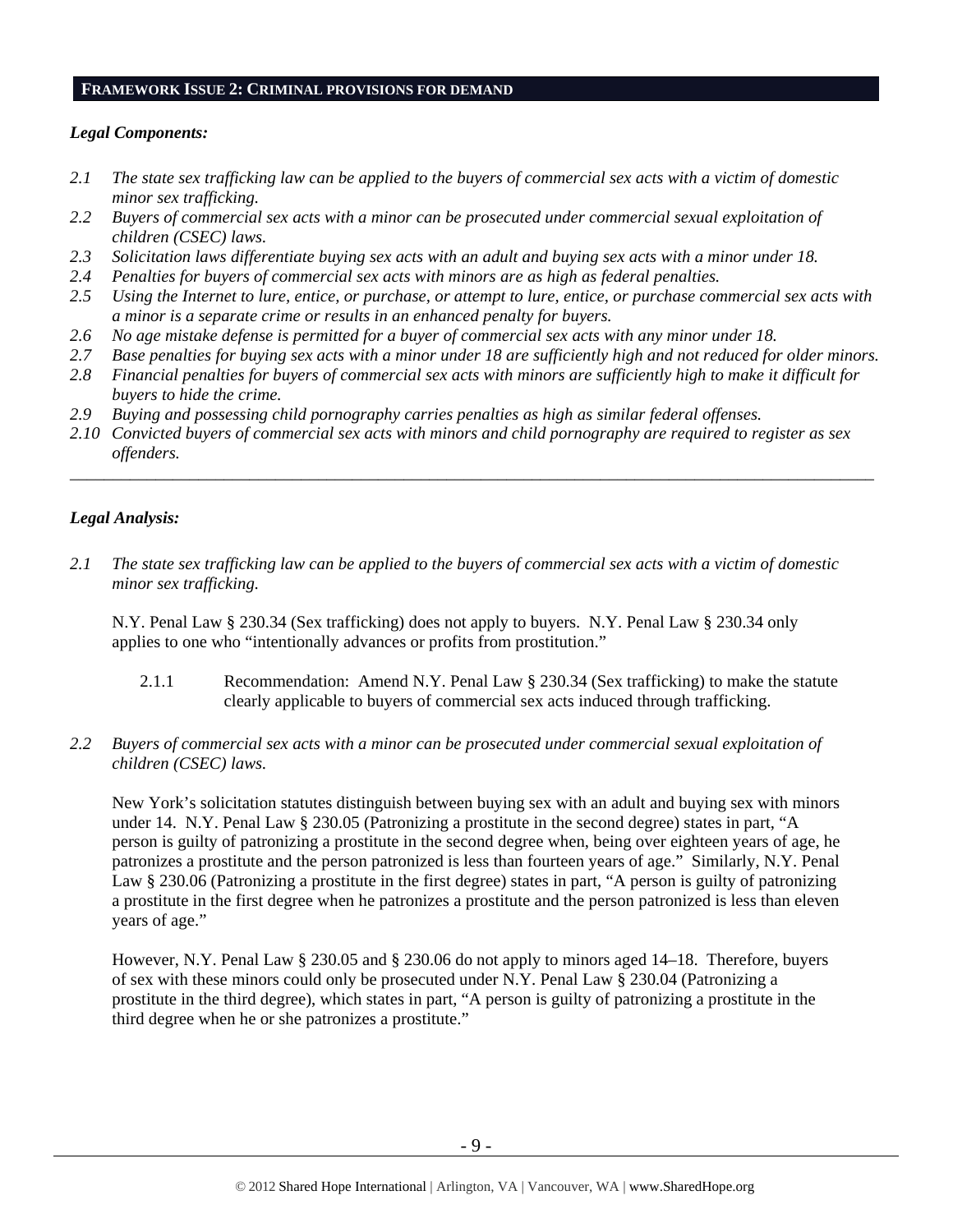## *2.3 Solicitation laws differentiate buying sex acts with an adult and buying sex acts with a minor under 18.*

New York's solicitation laws differentiate between buying sex with an adult and buying sex with a minor under the age of 14. A conviction for patronizing a prostitute is generally punishable as a Class A misdemeanor by imprisonment up to 1 year and a possible fine not to exceed \$1,000. N.Y. Penal Law §§ 230.04, 70.15(1), 80.05(1). If the offender is older than 18 years of age and the victim is a minor under the age of 14, however, patronizing a prostitute is punishable as a Class E felony by imprisonment up to 4 years, and if the victim is under the age of 11, it is punishable as a Class D felony sex offense by imprisonment for 2–7 years, both with a possible fine not to exceed the greater of \$5,000 or "double the amount of the defendant's gain from the commission of the crime."<sup>19</sup> N.Y. Penal Law §§ 230.05, 230.06, 70.80(1)(a), (4)(a)(iii), 70.00(2)(e), (3)(b), (4), 80.00(1). New York's solicitation laws do not, however, differentiate between buying sex with minors aged 14 or older and adults.

2.3.1 Recommendation: Amend N.Y. Penal Law § 230.05 (Patronizing a prostitute in the second degree) to raise the age from under 14 to under 18, making the crime of buying sex with any minor victim distinct from the crime of buying sex with an adult.

### *2.4 Penalties for buyers of commercial sex acts with minors are as high as federal penalties.*

A conviction under N.Y. Penal Law § 230.06 (Patronizing a prostitute in the first degree), which applies when the victim is under 11, is punishable as a Class D felony sex offense by imprisonment of 2–7 years and a possible fine not to exceed the greater of \$5,000 or "double the amount of the defendant's gain from the commission of the crime."<sup>20</sup> N.Y. Penal Law §§ 230.06, 70.80(1)(a), (4)(a)(iii), 80.00(1). A conviction under N.Y. Penal Law § 230.05 (Patronizing a prostitute in the second degree), which applies when the offender is over 18 and the victim is under 14, is punishable as a Class E felony punishable by imprisonment up to 4 years and a possible fine not to exceed the greater of \$5,000 or "double the amount of the defendant's gain from the commission of the crime." N.Y. Penal Law  $\S$  230.05, 70.00(2)(e), (3)(b), (4), 80.00(1). A convicted offender of patronizing a prostitute in the first or second degree is also subject to a possible fine not to exceed the greater of \$5,000 or "double the amount of the defendant's gain for commission of the felony from the commission of the crime." N.Y. Penal Law §§ 230.05, 230.06, 80.00(1).

A conviction under N.Y. Penal Law § 230.04 (Patronizing a prostitute in the third degree), which applies when the victim is 14 or older, is punishable as a Class A misdemeanor by up to 1 year imprisonment and a possible fine not to exceed \$1,000. N.Y. Penal Law §§ 230.04, 70.15(1), 80.05(1).

Several sexual offense laws could also be used to prosecute certain buyers of commercial sex acts with minors, but they do not specifically criminalize the commercial sexual exploitation of a child, nor do they refer to N.Y. Penal Law § 230.34 (Sex trafficking).<sup>21</sup>

In comparison, if the victim is under the age of 14, a conviction under the Trafficking Victims Protection Act  $(TVPA)^{22}$  for child sex trafficking is punishable by 15 years to life imprisonment and a fine not to exceed \$250,000. 18 U.S.C.  $\S$  1591(b)(1), 3559(a)(1), 3571(b)(3). If the victim is between the ages of 14–17, a conviction is punishable by 10 years to life imprisonment and a fine not to exceed \$250,000. 18 U.S.C. §§ 1591(b)(2),  $3559(a)(1)$ ,  $3571(b)(3)$ . A conviction is punishable by mandatory life

 $19$  See supra note 6.

<sup>&</sup>lt;sup>20</sup> *See supra* note 6.<br><sup>20</sup> *See supra* note 6.<br><sup>21</sup> *See supra* Section 1.2 for a full description of the sexual offense laws that may be used to prosecute certain buyers.

 $\frac{22}{22}$  Trafficking Victims Protection Act (TVPA) of 2000, Pub. L. No. 106-386, 114 Stat. 1464, 1466 (codified in scattered sections of 18 and 22 U.S.C.).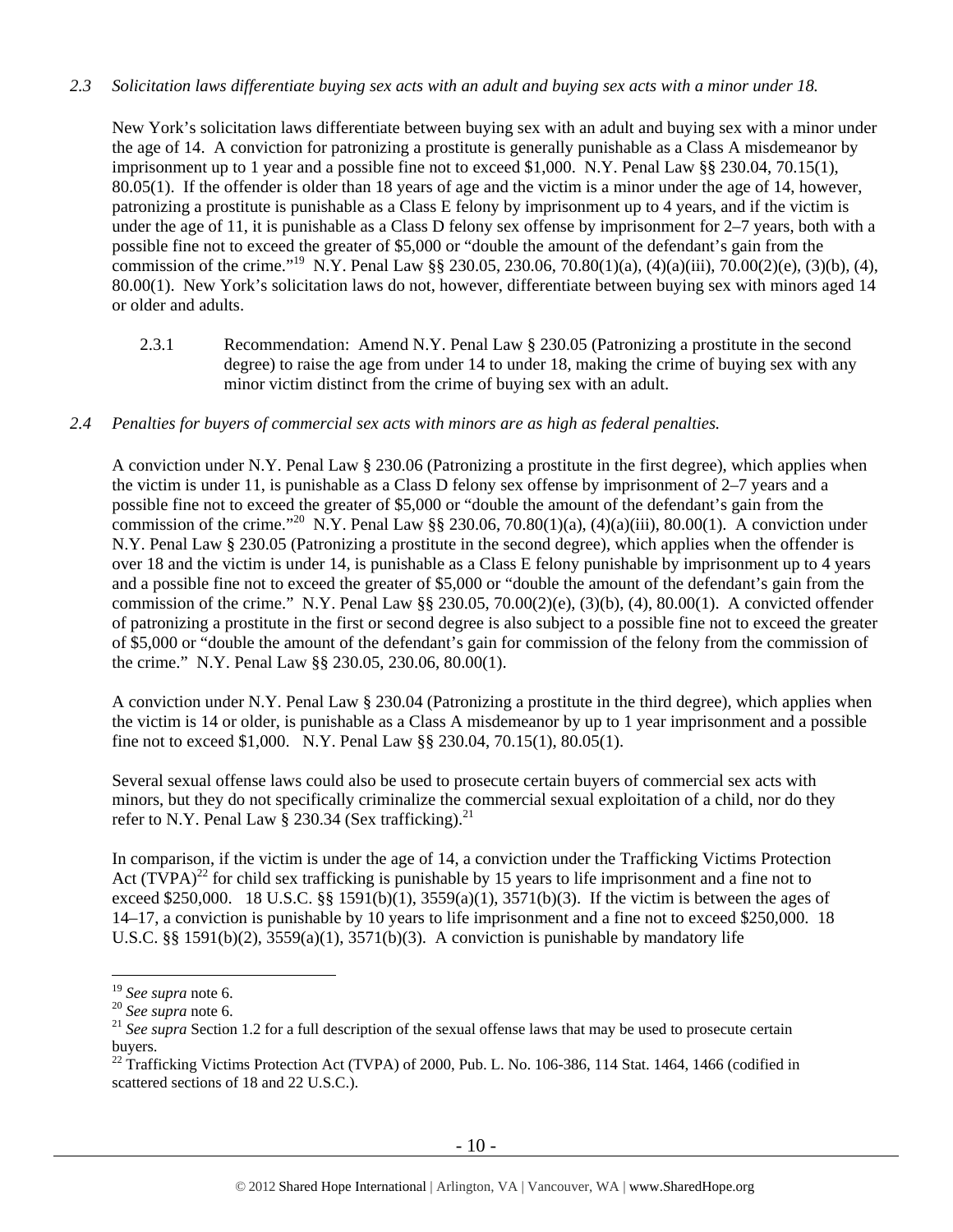imprisonment however, if the buyer has a prior conviction for a federal sex offense<sup>23</sup> against a minor. 18 U.S.C. § 3559(e)(1). To the extent buyers can be prosecuted under other federal CSEC laws,<sup>24</sup> a conviction is punishable by penalties ranging from a fine not to exceed \$250,000 to life imprisonment and a fine not to exceed  $$250,000.<sup>25</sup>$ 

- 2.4.1 Recommendation: Amend the definition of felony sex offense in N.Y. Penal Law § 70.80 (Sentences of imprisonment for conviction of a felony sex offense) to include all CSEC crimes so that all buyers are subjected to heightened penalties.
- *2.5 Using the Internet to lure, entice, or purchase, or attempt to lure, entice, or purchase commercial sex acts with a minor is a separate crime or results in an enhanced penalty for buyers.*

New York does not have a separate crime or enhanced penalties for using the Internet to lure, entice, recruit, or purchase commercial sex. However, buyers using the Internet to purchase commercial sex acts with minors may be prosecuted under N.Y. Penal Law § 235.22 (Disseminating indecent material to minors in the first degree), which is violated when a person

1. knowing the character and content of the communication which, in whole or in part, depicts or describes, either in words or images actual or simulated nudity, sexual conduct or sado-masochistic abuse, and which is harmful to minors, . . . intentionally uses any computer communication system allowing the input, output, examination or transfer, of computer data or computer programs from one computer to another, to initiate or engage in such communication with a person who is a minor; and 2. by means of such communication . . . importunes, invites or induces a minor to engage in sexual intercourse, oral sexual conduct or anal sexual conduct, or sexual contact with him, or to engage in a sexual performance, obscene sexual performance, or sexual conduct for his benefit.

For purposes of N.Y. Penal Law § 235.22, "minor" means "any person less than seventeen years old." N.Y. Penal Law § 235.20 (Disseminating indecent material to minors; definitions of terms). A conviction is punishable as a Class D felony by imprisonment not to exceed 7 years and a possible fine not to exceed the greater of \$5,000 or "double the amount of the defendant's gain from the commission of the crime." N.Y. Penal Law §§ 235.22, 70.00(2)(d), (3)(b), (4), 80.00(1). If the offender commits this crime "for the purpose, in whole or substantial part, of his or her own direct sexual gratification," then the offense is sexually motivated, and a conviction is punishable as a Class D felony sex offense by imprisonment of 2–7 years and a possible fine not to

 $\overline{a}$ <sup>23</sup> Pursuant to 18 U.S.C. § 3559 $(e)(2)$ , "federal sex offense" is defined as

an offense under section 1591 [18 USCS § 1591] (relating to sex trafficking of children), 2241 [18 USCS § 2241] (relating to aggravated sexual abuse), 2242 [18 USCS § 2242] (relating to sexual abuse),  $2244(a)(1)$  [18 USCS § 2244(a)(1)] (relating to abusive sexual contact), 2245 [18 USCS § 2245] (relating to sexual abuse resulting in death), 2251 [18 USCS § 2251] (relating to sexual exploitation of children), 2251A [18 USCS § 2251A] (relating to selling or buying of children), 2422(b) [18 USCS § 2422(b)] (relating to coercion and enticement of a minor into prostitution), or 2423(a) [18 USCS § 2423(a)] (relating

to transportation of minors).<br><sup>24</sup> 18 U.S.C. §§ 2251A(b) (Selling or buying of children), 2251(a) (Sexual exploitation of children), 2423(a) (Transportation of a minor with intent for minor to engage in criminal sexual activity), 2422(a) (Coercion and enticement), 2252(a)(2), (a)(4) (Certain activities relating to material involving the sexual exploitation of minors). <sup>25</sup> 18 U.S.C. §§ 2251A(b) (conviction punishable by imprisonment for 30 years to life and a fine), 22 (conviction punishable by imprisonment for 15–30 years and a fine), 2423(a) (conviction punishable by imprisonment for 10 years to life and a fine), 2422(a) (conviction punishable by a fine, imprisonment up to 20 years, or both),  $2252(a)(2)$ , (4) (stating that a conviction under subsection (a)(2) is punishable by imprisonment for 5–20 years and a fine, while a conviction under subsection (a)(4) is punishable by imprisonment up to 10 years, a fine, or both); *see also* 18 U.S.C. §§ 3559(a)(1) (classifying all of the above listed offenses as felonies), 3571(b)(3) (providing a fine up to \$250,000 for any felony conviction).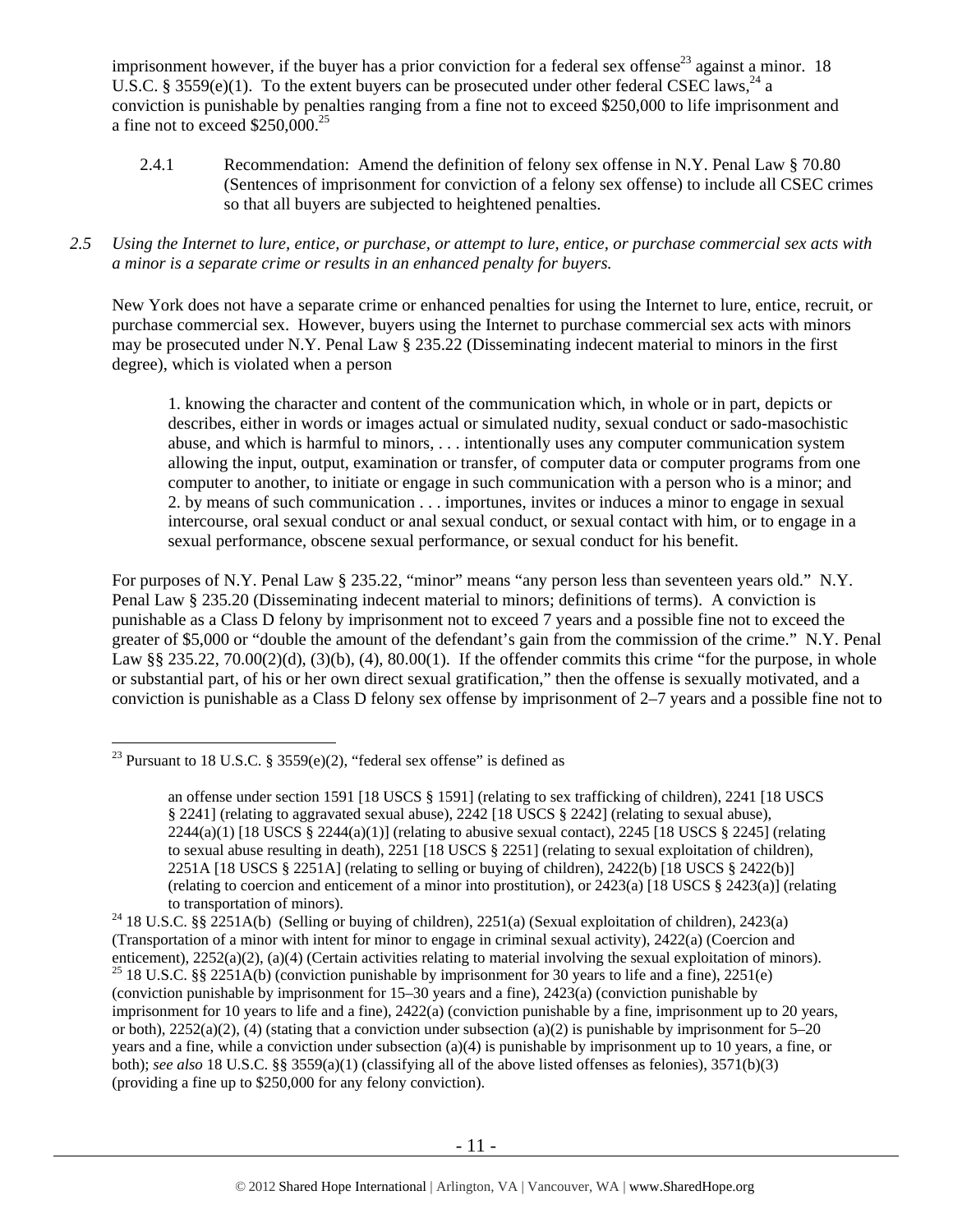exceed the greater of \$5,000 or "double the amount of the defendant's gain from the commission of the crime." N.Y. Penal Law §§ 130.91(1), 70.80(1)(a), (4)(a)(iii), 80.00(1).

2.5.1 Recommendation: Enact a law that addresses computer-facilitated luring, enticing, recruiting, or purchasing of commercial sex acts with a minor by providing a heightened penalty when the Internet is used to violate N.Y. Penal Law § 230.34 (Sex trafficking), § 230.05 (Patronizing a prostitute in the second degree), and § 230.06 (Patronizing a prostitute in the first degree).

## *2.6 No age mistake defense is permitted for a buyer of commercial sex acts with any minor under 18.*

New York permits a mistake of age defense for two of its prostitution statutes. Pursuant to N.Y. Penal Law § 230.07 (Patronizing a prostitute; defense), "In any prosecution for patronizing a prostitute in the first or second degrees, it is a defense that the defendant did not have reasonable grounds to believe that the person was less than the age specified."

- 2.6.1 Recommendation: Eliminate the age mistake defense allowed in N.Y. Penal Law § 230.07 (Patronizing a prostitute; defense) and expressly prohibit such a defense in all cases involving minors in § 230.05 (Patronizing a prostitute in the second degree) and § 230.06 (Patronizing a prostitute in the first degree.
- *2.7 Base penalties for buying sex acts with a minor under 18 are sufficiently high and not reduced for older minors.*

Penalties for convictions under New York's solicitation laws, including N.Y. Penal Law § 230.04 (Patronizing a prostitute in the third degree), § 230.05 (Patronizing a prostitute in the second degree), and § 230.06 (Patronizing a prostitute in the first degree), vary based on the age of the victim.

A conviction under N.Y. Penal Law § 230.06, which applies when the victim is under 11, is punishable as a Class D felony sex offense by imprisonment of 2–7 years and a possible fine not to exceed the greater of \$5,000 or "double the amount of the defendant's gain from the commission of the crime amount .<sup>26</sup> N.Y. Penal Law §§ 230.06, 70.80(1)(a), (4)(a)(iii), 80.00(1).

A conviction under N.Y. Penal Law § 230.05, which applies when the offender is over 18 and the minor is under 14, is punishable as a Class E felony by imprisonment up to 4 years and a possible fine not to exceed the greater of \$5,000 or "double the amount of the defendant's gain from the commission of the crime amount." N.Y. Penal Law §§ 230.05, 70.00(2)(e), (3)(b), (4), 80.00(1).

However, the laws do not differentiate between buying sex with 14–17 year-old minors and adults, and under N.Y. Penal Law § 230.04, a conviction when the victim is 14 or older is punishable as a Class A misdemeanor by up to 1 year imprisonment and a possible fine not to exceed \$1,000. N.Y. Penal Law §§ 230.04, 70.15(1),  $80.05(1)$ .

- 2.7.1 Recommendation: Amend N.Y. Penal Law §§ 230.05 and 230.06 to raise the age of a minor victim to under 18 to ensure protection under the statute for all minors.
- 2.7.2 Recommendation: Amend N.Y. Penal Law §§ 230.04 through 230.06 to eliminate the staggered penalties for minors and provide a sufficiently high base penalty for all minors under the age of 18 or amend N.Y. Penal Law §§ 230.04 to provide heightened penalties when the offense involves a minor victim.

 $\overline{a}$ <sup>26</sup> *See supra* note 6.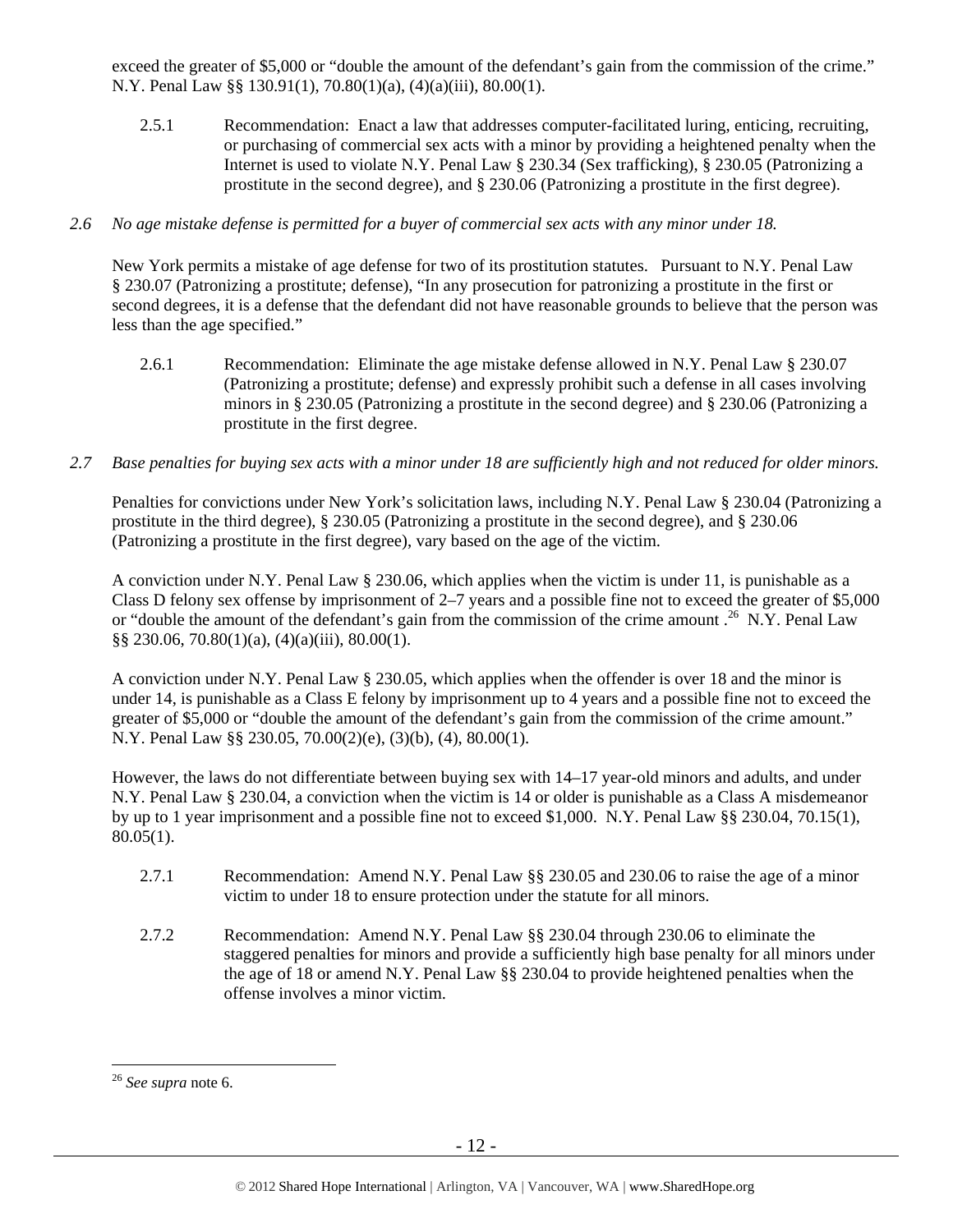*2.8 Financial penalties for buyers of commercial sex acts with minors are sufficiently high to make it difficult for buyers to hide the crime.* 

Buyers of commercial sex with minors are subject to various fines, restitution, and asset forfeiture. When the victim is under 14, a conviction under either N.Y. Penal Law § 230.06 (Patronizing a prostitute in the first degree) or § 230.05 (Patronizing a prostitute in the second degree) is punishable as a felony by a possible fine not to exceed the greater of \$5,000 or "double the amount of the defendant's gain for commission of the felony from the commission of the crime," which seems unlikely to apply in cases of buyers. N.Y. Penal Law §§ 230.05, 230.06, 80.00(1). A conviction under N.Y. Penal Law § 230.04 (Patronizing a prostitute in the third degree), which applies when the minor is 14 or older, is punishable as a Class A misdemeanor by a possible fine not to exceed \$1,000. N.Y. Penal Law §§ 230.04, 80.05(1).

Where a buyer is convicted of the above counts, the court must consider and may order restitution. Pursuant to N.Y. Penal Law § 60.27(1) (Restitution and reparation),

In addition to any of the dispositions authorized by this article, the court shall consider restitution or reparation to the victim of the crime and may require restitution or reparation as part of the sentence imposed upon a person convicted of an offense,  $27$  and after providing the district attorney with an opportunity to be heard in accordance with the provisions of this subdivision, require the defendant to make restitution of the fruits of his or her offense or reparation for the actual out-of-pocket loss caused thereby . . . .

Buyers are also subject to civil, discretionary asset forfeiture.<sup>28</sup> N.Y.C.P.L. §1311(1) (Forfeiture actions) states, in relevant part,

A civil action may be commenced by the appropriate claiming authority against a criminal defendant to recover the property which constitutes the proceeds of a crime, the substituted proceeds of a crime, an instrumentality of a crime or the real property instrumentality of a crime or to recover a money judgment in an amount equivalent in value to the property which constitutes the proceeds of a crime, the substituted proceeds of a crime, an instrumentality of a crime, or the real property instrumentality of a crime.

Pursuant to N.Y.C.P.L. § 1311(1)(a), in proceedings following a conviction, a "court may not grant forfeiture until such conviction has occurred." A "post-conviction forfeiture crime" means "any felony defined in the penal law or any other chapter of the consolidated laws of the state." N.Y.C.P.L. § 1310(5).

N.Y. C.P.L. §§ 1320, 1321 and 1323 provide civil levy procedures for personal and real property. Disposal of forfeited property is governed by N.Y. C.P.L.§ 1349, which states that "[a]ny judgment or order of forfeiture issued pursuant to this article shall include provisions for the disposal of the property found to have been forfeited." However, if other provisions of law expressly govern the disposition of the property, that law shall be controlling. N.Y.C.P.L. § 1349(2).

*2.9 Buying and possessing child pornography carries penalties as high as similar federal offenses.* 

<sup>&</sup>lt;sup>27</sup> "Offense" is defined in N.Y. Penal Law §  $60.27(4)(a)$  as "the offense for which a defendant was convicted, as well as any other offense that is part of the same criminal transaction or that is contained in any other accusatory instrument disposed of by any plea of guilty by the defendant to an offense."

 $^{28}$  For additional information on asset forfeiture laws and procedure, see http://www.sharedhope.org/wpcontent/uploads/2012/11/SHIStateAssetForfeitureLawsChart.pdf.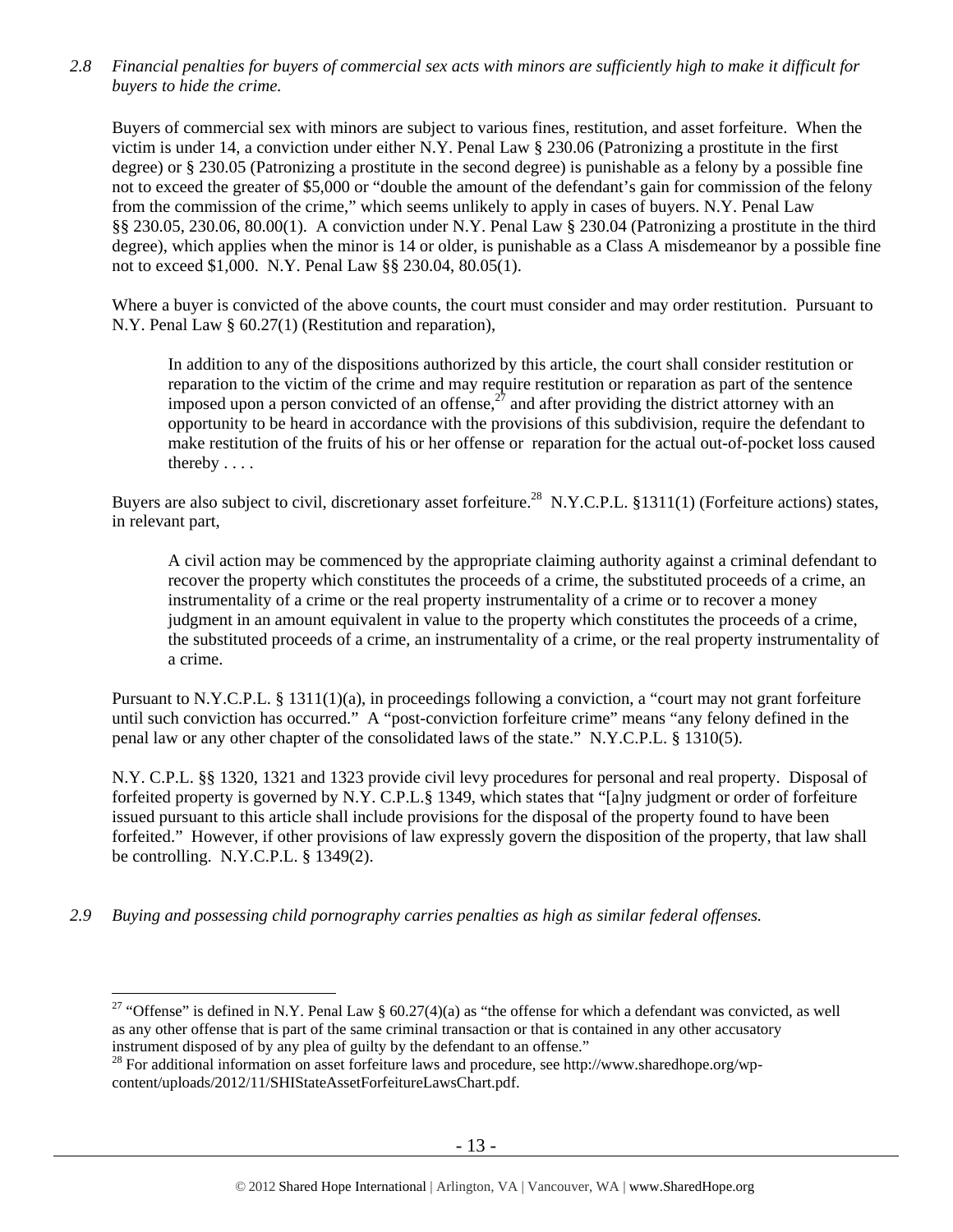Under N.Y. Penal Law § 263.11 (Possessing an obscene sexual performance by a child), "A person is guilty of possessing an obscene sexual performance<sup>29</sup> by a child when, knowing the character and content thereof, he knowingly has in his possession or control any obscene performance which includes sexual conduct by a child less than sixteen years of age."

Pursuant to N.Y. Penal Law § 263.16 (Possessing a sexual performance by a child), "A person is guilty of possessing a sexual performance<sup>30</sup> by a child when, knowing the character and content thereof, he knowingly has in his possession or control any performance which includes sexual conduct by a child less than sixteen years of age."

A conviction under either N.Y. Penal Law § 263.11 or § 263.16 is punishable as a Class E felony by imprisonment not to exceed 4 years and a possible fine not to exceed the greater of \$5,000 or "double the amount of the defendant's gain from the commission of the crime." NY Penal Law §§ 263.11, 263.16,  $70.00(2)(e)$ ,  $(3)(b)$ ,  $(4)$ ,  $80.00(1)$ .

In comparison, a federal conviction for possession of child pornography<sup>31</sup> is generally punishable by imprisonment for 5–20 years and a fine not to exceed \$250,000.<sup>32</sup> Subsequent convictions, however, are punishable by imprisonment up to 40 years and a fine not to exceed  $$250,000$ .<sup>33</sup>

*2.10 Convicted buyers of commercial sex acts with minors and child pornography are required to register as sex offenders.* 

Pursuant to N.Y. Correct. Law § 168-f(1) (Duty to register and to verify), "Any sex offender shall, (a) at least ten calendar days prior to discharge, parole, release . . . or, (b) at the time sentence is imposed for any sex offender released on probation or discharged . . . , register with the division on a form prepared by the division." N.Y. Correct. Law § 168-a(1) (Definitions) defines "sex offender" as "any person who is convicted of any of the offenses set forth in subdivision two or three of this section," which includes sex offenses and sexually violent offenses.

Pursuant to N.Y. Correct. Law § 168-a(2), sex offenses relevant to buyers include convictions under N.Y. Penal Law § 120.70 (Luring a child), § 130.25 (Rape in the third degree), § 130.30 (Rape in the second degree), § 130.40 (Criminal sexual act in the third degree), § 130.45 (Criminal sexual act in the second degree) § 263.11 (Possessing an obscene sexual performance by a child), § 263.16 (Possessing a sexual performance by a child), § 230.04 (Patronizing a prostitute in the third degree, where the minor is under 17), § 230.05 (Patronizing a

<sup>&</sup>lt;sup>29</sup> "Obscene sexual performance" is defined in N.Y. Penal Law § 263.00(2) as "any performance which . . . includes sexual conduct by a child less than sixteen years of age."<br><sup>30</sup> See supra note 11 for the definition of "sexual performance."<br><sup>31</sup> 18 U.S.C. §§ 2252(a)(2), (a)(4) (Certain activities relating to material involving the sex

 $2252A(a)(2)$ –(3) (Certain activities relating to material constituting or containing child pornography), 1466A(a), (b) (Obscene visual representations of the sexual abuse of children).

 $32$  18 U.S.C. §§ 2252(b) (stating that a conviction under subsection (a)(2) is punishable by imprisonment for 5–20 years and a fine, while a conviction under subsection (a)(4) is punishable by imprisonment up to 10 years, a fine, or both), 2252A(b)(1) (a conviction is punishable by imprisonment for 5–20 years and a fine), 1466A(a), (b) (stating that a conviction under subsection (a) is "subject to the penalties provided in section  $2252A(b)(1)$ ," imprisonment for 5–20 years and a fine, while a conviction under subsection (b) is "subject to the penalties provided in section 2252A(b)(2)," imprisonment up to 10 years, a fine, or both); *see also* 18 U.S.C. §§ 3559(a)(1) (classifying all of the above listed offenses as felonies), 3571(b)(3) (providing a fine up to \$250,000 for any felony conviction).

 $33$  18 U.S.C. §§ 2252(b) (stating if a person has a prior conviction under subsection (a)(2), or a list of other statutes, a conviction is punishable by a fine and imprisonment for 15–40 years, but if a person has a prior conviction under subsection (a)(4), or a list of other statutes, a conviction is punishable by a fine and imprisonment for  $10-20$  years),  $2252A(b)(1)$  (stating if a person has a prior conviction under subsection (a)(2), (a)(3), or a list of other statutes, a conviction is punishable by a fine and imprisonment for  $15-40$  years),  $1466A(a)$ , (b) (stating that the penalty scheme for section 2252A(b) applies); *see also* 18 U.S.C. §§ 3559(a)(1) (classifying all of the above listed offenses as felonies), 3571(b)(3) (providing a fine up to \$250,000 for any felony conviction).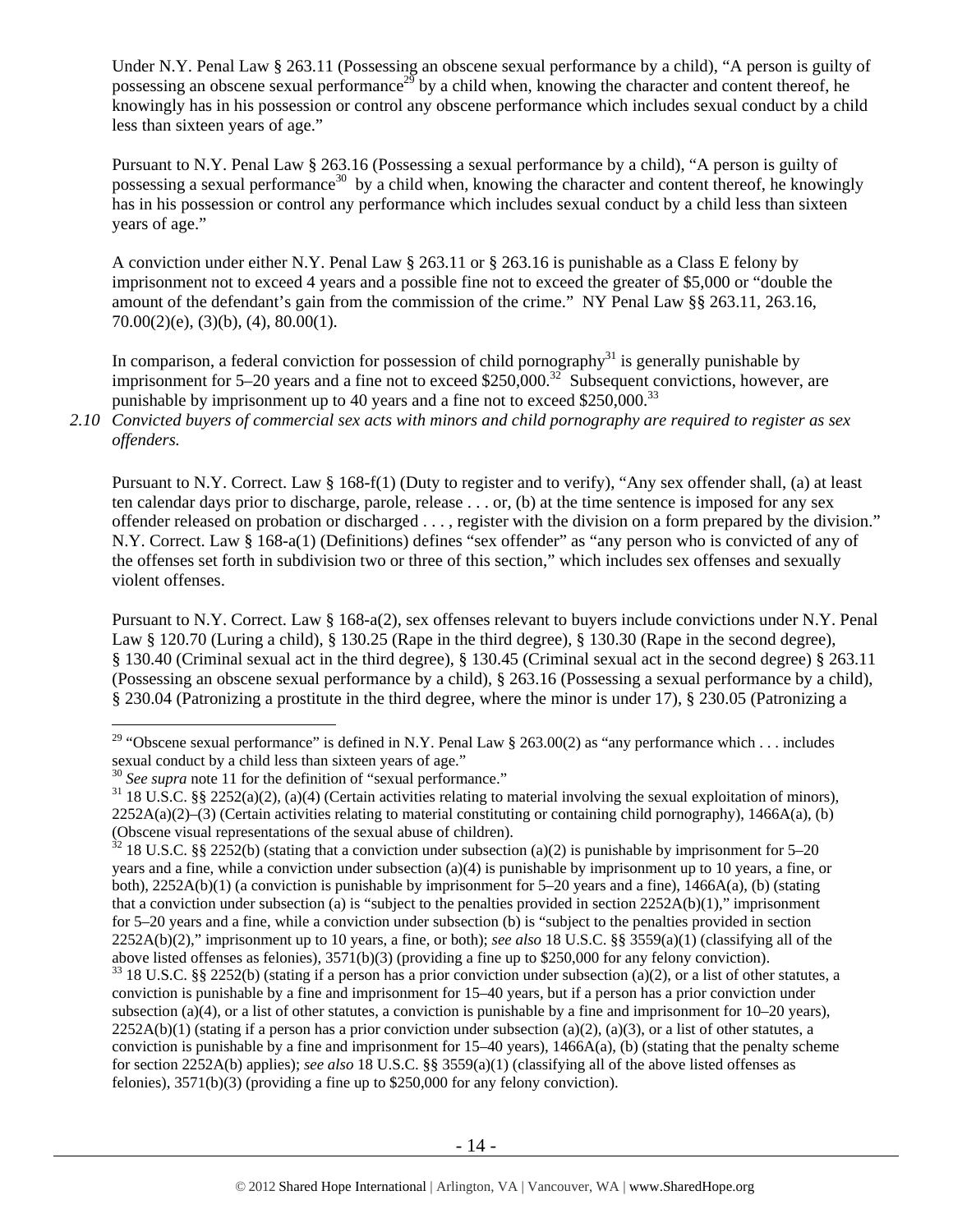prostitute in the third degree), § 230.06 (Patronizing a prostitute in the first degree), § 235.22 (Disseminating indecent material to minors in the first degree), and § 130.55 (Sexual abuse in the third degree, where the minor is under 18). Pursuant to N.Y. Correct. Law § 168-a(2)(d)(iii), a sex offense also includes a conviction under

any of the provisions of 18 U.S.C. 2251 [Sexual exploitation of children], 18 U.S.C. 2251A [Selling or buying of children], 18 U.S.C. 2252 [Certain activities relating to material involving the sexual exploitation of minors], 18 U.S.C. 2252A [Certain activities relating to material constituting or containing child pornography], 18 U.S.C. 2260 [Production of sexually explicit depictions of a minor for importation into the United States], 18 U.S.C. 2422(b) [Sexual abuse], 18 U.S.C. 2423 [Sexual abuse of a minor or ward], or 18 U.S.C. 2425 [Offenses resulting in death], provided that the elements of such crime of conviction are substantially the same as those which are a part of such offense as of the date on which this subparagraph takes effect.

2.10.1 Recommendation: Amend N.Y. Correct. Law § 168-a(2) (Definitions) to include a conviction under N.Y. Penal Law § 230.04 (Patronizing a prostitute in the third degree), where the person patronized is under 18, as a "sexual offense" for which registration is required.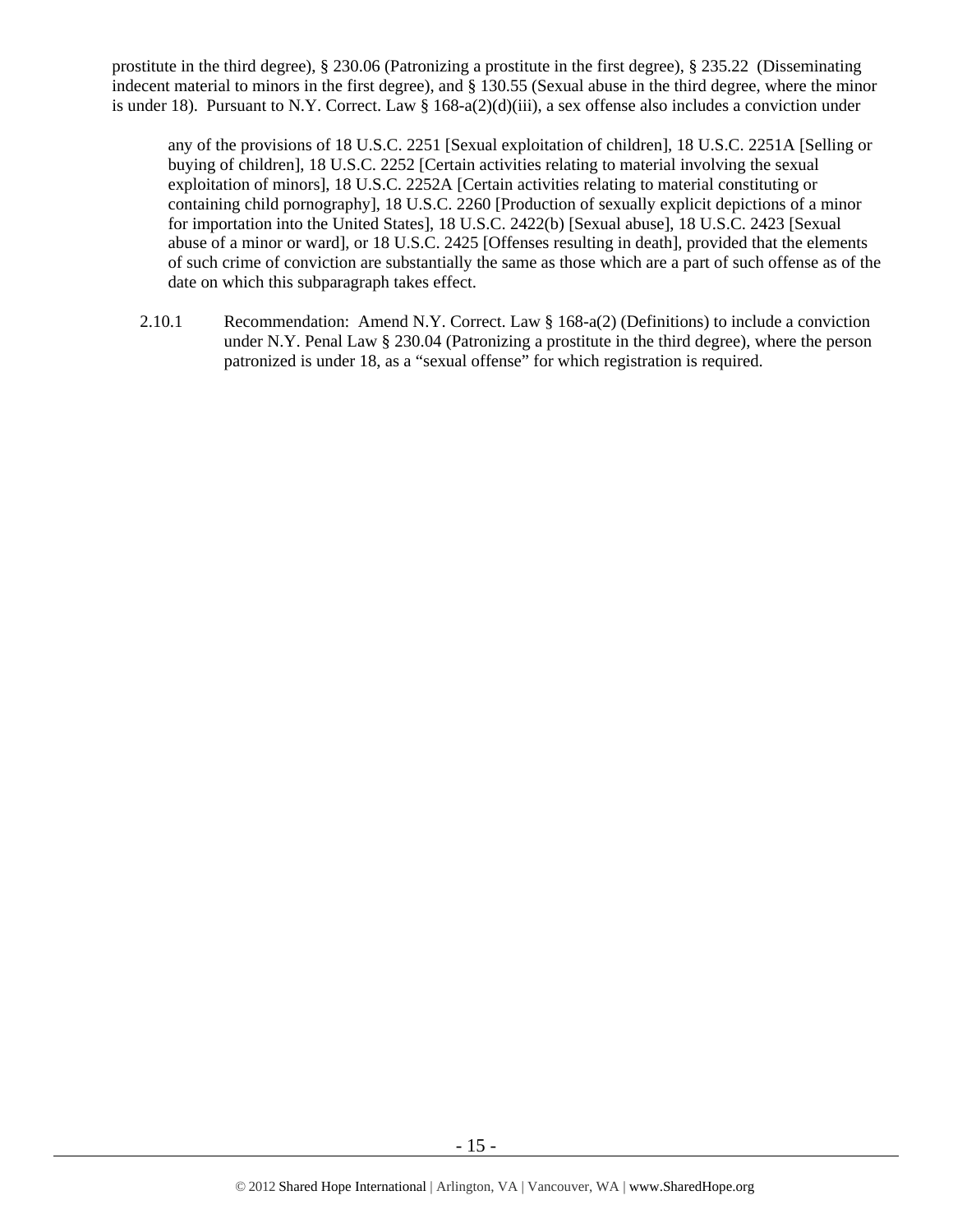#### **FRAMEWORK ISSUE 3: CRIMINAL PROVISIONS FOR TRAFFICKERS**

## *Legal Components:*

- *3.1 Penalties for trafficking a child for sexual exploitation are as high as federal penalties.*
- *3.2 Creating and distributing child pornography carries penalties as high as similar federal offenses.*
- *3.3 Using the Internet to lure, entice, recruit or sell commercial sex acts with a minor is a separate crime or results in an enhanced penalty for traffickers.*
- *3.4 Financial penalties for traffickers, including asset forfeiture, are sufficiently high.*
- *3.5 Convicted traffickers are required to register as sex offenders.*
- *3.6 Laws relating to termination of parental rights for certain offenses include sex trafficking or commercial sexual exploitation of children (CSEC) offenses in order to remove the children of traffickers from their control and potential exploitation.*

*\_\_\_\_\_\_\_\_\_\_\_\_\_\_\_\_\_\_\_\_\_\_\_\_\_\_\_\_\_\_\_\_\_\_\_\_\_\_\_\_\_\_\_\_\_\_\_\_\_\_\_\_\_\_\_\_\_\_\_\_\_\_\_\_\_\_\_\_\_\_\_\_\_\_\_\_\_\_\_\_\_\_\_\_\_\_\_\_\_\_\_\_\_\_* 

## *Legal Analysis:*

*3.1 Penalties for trafficking a child for sexual exploitation are as high as federal penalties.* 

Convictions under N.Y. Penal Law § 230.34 (Sex trafficking), § 230.33 (Compelling prostitution), and § 230.32 (Promoting prostitution in the first degree) are all punishable as Class B felonies by imprisonment of 1–25 years and a possible fine not to exceed the greater of \$5,000 or "double the amount of the defendant's gain from the commission of the crime." N.Y. Penal Law §§ 230.34, 230.33, 230.32, 70.00(2)(b), (3)(b), 80.00(1). If the offender committed the offense "for the purpose, in whole or substantial part, of his or her own direct sexual gratification," a conviction under either N.Y. Penal Law § 230.33 or § 230.32 is punishable as a Class B felony sex offense by imprisonment of 5–25 years and a possible fine not to exceed the greater of \$5,000 or "double the amount of the defendant's gain from the commission of the crime." N.Y. Penal Law §§ 130.91(1), 70.80(1)(a), (4)(a)(i), 80.00(1).

A conviction under either N.Y. Penal Law § 230.30(2) (Promoting prostitution in the second degree) or § 263.05 (Use of a child in a sexual performance) is punishable as a Class C felony by imprisonment of 1–15 years and a possible fine not to exceed the greater of \$5,000 or "double the amount of the defendant's gain from the commission of the crime." N.Y. Penal Law §§ 230.30, 263.05, 70.00(2)(c), (3)(b), 80.00(1). If the offender commits either of these offenses "for the purpose, in whole or substantial part, of his or her own direct sexual gratification," then the offense is sexually motivated, and a conviction is punishable as a Class C felony sex offense by imprisonment of 3.5–15 years and a possible fine not to exceed the greater of \$5,000 or "double the amount of the defendant's gain from the commission of the crime." N.Y. Penal Law §§ 130.91(1), 70.80(1)(a),  $(4)(a)(ii)$ .

A conviction under N.Y. Penal Law § 230.25(2) (Promoting prostitution in the third degree) is punishable as a Class D felony by imprisonment not to exceed 7 years and a possible fine not to exceed the greater of \$5,000 or "double the amount of the defendant's gain from the commission of the crime." N.Y. Penal Law §§ 230.25,  $70.00(2)(d)$ ,  $(3)(b)$ ,  $(4)$ ,  $80.00(1)$ .

In comparison, if the victim is under the age of 14, a conviction under the Trafficking Victims Protection Act  $(TVPA)^{34}$  for child sex trafficking is punishable by 15 years to life imprisonment and a fine not to exceed \$250,000. 18 U.S.C. §§ 1591(b)(1), 3559(a)(1), 3571(b)(3). If the victim is between the ages of 14–17, a conviction is punishable by 10 years to life imprisonment and a fine not to exceed \$250,000. 18 U.S.C.

<sup>34</sup> *See supra* note 22.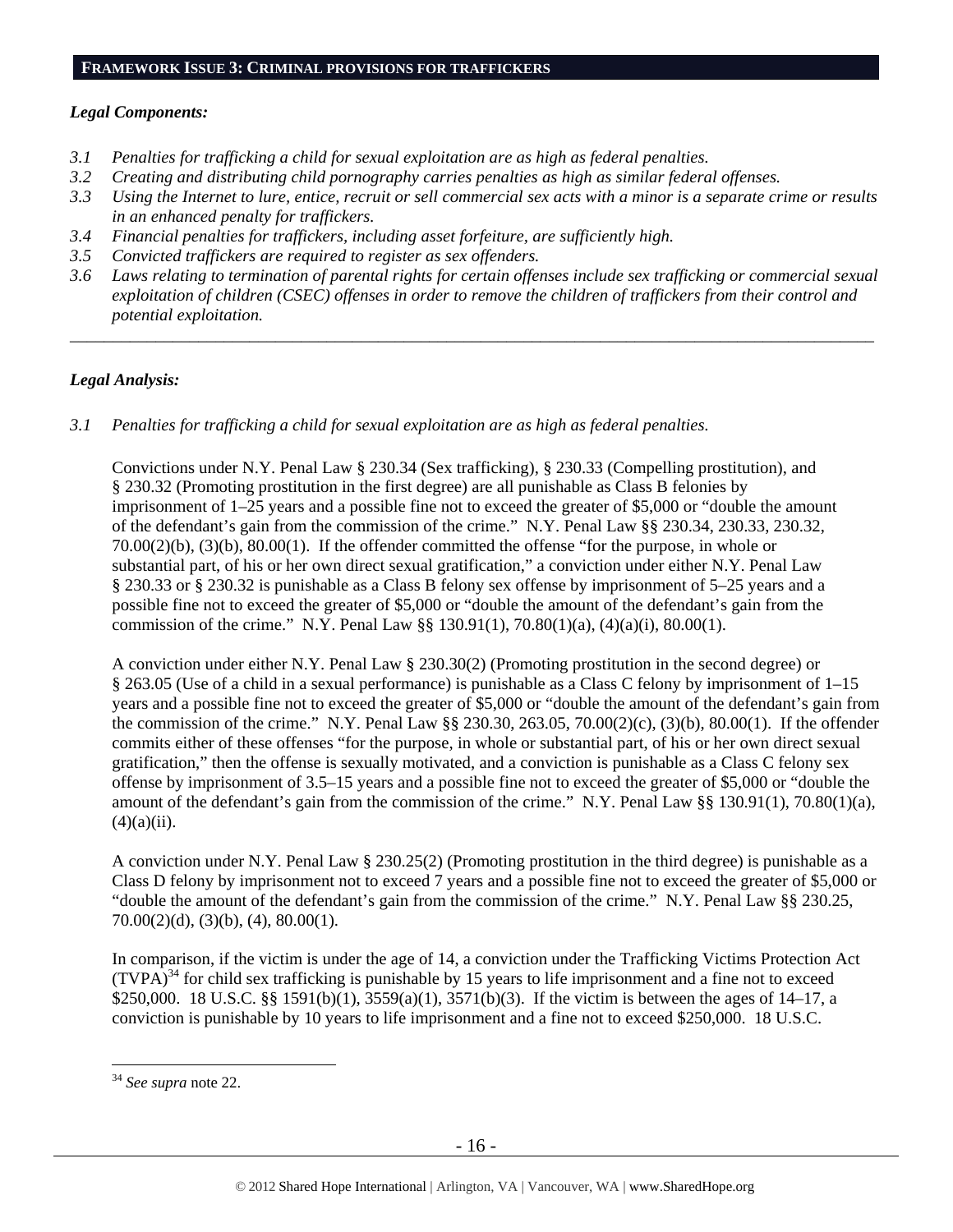§§ 1591(b)(2), 3559(a)(1), 3571(b)(3). A conviction is punishable by mandatory life imprisonment, however, if the trafficker has a prior conviction for a federal sex offense<sup>35</sup> against a minor.

#### *3.2 Creating and distributing child pornography carries penalties as high as similar federal offenses.*

New York has multiple statutes dealing with creating and distributing child pornography. Pursuant to N.Y. Penal Law § 263.05 (Use of a child in a sexual performance),

A person is guilty of the use of a child in a sexual performance<sup>36</sup> if knowing the character and content thereof he employs, authorizes or induces a child less than seventeen years of age to engage in a sexual performance or being a parent, legal guardian or custodian of such child, he consents to the participation by such child in a sexual performance.

. . . .

A conviction is punishable as a Class C felony by imprisonment of 1–15 years and a possible fine not to exceed the greater of \$5,000 or "double the amount of the defendant's gain from the commission of the crime." N.Y. Penal Law §§ 263.05, 70.00(2)(c), (3)(b), 80.00(1). If the offender commits this crime "for the purpose, in whole or substantial part, of his or her own direct sexual gratification," the offense is sexually motivated, and a conviction is punishable as a Class C felony sex offense by imprisonment of 3.5–15 years and a possible fine not to exceed the greater of \$5,000 or "double the amount of the defendant's gain from the commission of the crime." N.Y. Penal Law  $\S$  130.91(1), 70.80(1)(a), (4)(a)(ii), 80.00(1).

Similarly, promoting child pornography is a crime under N.Y. Penal Law § 263.10 (Promoting an obscene sexual performance by a child) and § 263.15 (Promoting a sexual performance by a child). Pursuant to N.Y. Penal Law § 263.10, "A person is guilty of promoting<sup>37"</sup> an obscene sexual performance<sup>38'</sup> by a child when, knowing the character and content thereof, he produces, directs or promotes any obscene performance which includes sexual conduct<sup>39</sup> by a child less than seventeen years of age."

Under N.Y. Penal Law § 263.15, "A person is guilty of promoting a sexual performance by a child when, knowing the character and content thereof, he produces, directs or promotes any performance which includes sexual conduct by a child less than seventeen years of age."

A conviction under either statute is punishable as a Class D felony by imprisonment not to exceed 7 years and a possible fine not to exceed the greater of \$5,000 or "double the amount of the defendant's gain from the commission of the crime." N.Y. Penal Law §§ 263.10, 263.15, 70.00(2)(d), (3)(b), (4), 80.00(1) If the trafficker uses a controlled substance, penalties are heightened. Pursuant to N.Y. Penal Law § 263.30 (Facilitating a sexual performance by a child with a controlled substance or alcohol), a person is subject to heightened penalties if he knowingly administers a controlled substance<sup>40</sup> to a minor under 17 with the minor's consent for the purpose of committing conduct defined in N.Y. Penal Law § 263.05, § 263.10, or § 263.15 if the person actually commits the conduct or attempts to do so. A conviction is punishable as a Class B felony by imprisonment of 1–25 years and a possible fine not to exceed the greater of \$5,000 or "double the amount of the defendant's gain from the commission of the crime." N.Y. Penal Law §§ 263.30, 70.00(2)(b), (3)(b), 80.00(1).

<sup>&</sup>lt;sup>35</sup> See supra note 23 for the definition of "federal sex offense."

<sup>&</sup>lt;sup>36</sup> See supra note 11 for the definition of "sexual performance."<br><sup>37</sup> N.Y. Penal Law § 263.00(5) states, "Promote' means to procure, manufacture, issue, sell, give, provide, lend, mail, deliver, transfer, transmute, publish, distribute, circulate, disseminate, present, exhibit or advertise, or to offer or agree to do the same."

<sup>38</sup> *See supra* note 29.

<sup>&</sup>lt;sup>40</sup> "Controlled substance" is defined in N.Y. Penal Law § 263.30 as "any substance or preparation, compound, mixture, salt, or isomer of any substance defined in section thirty-three hundred six of the public health law."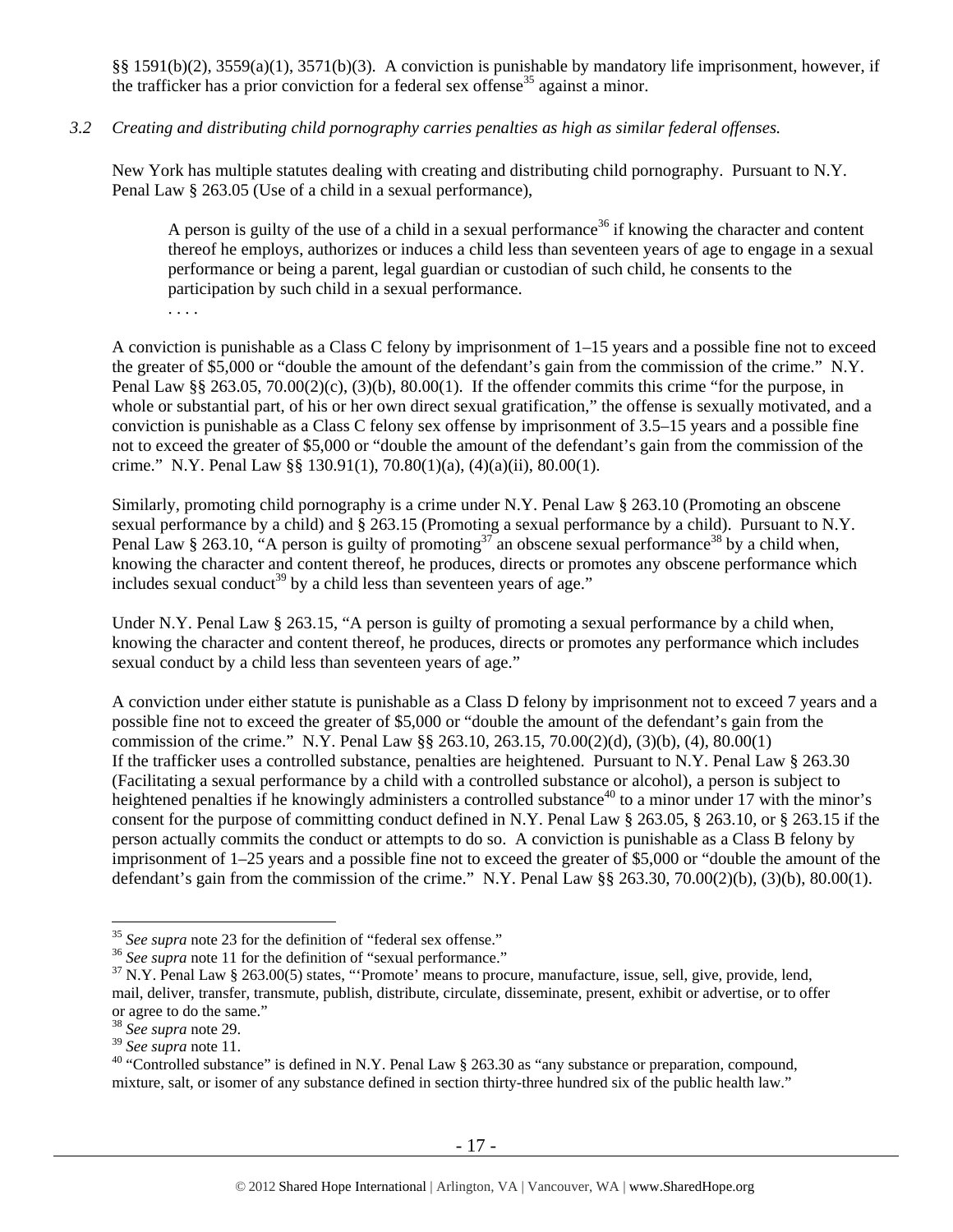In comparison, if the victim is under the age of 14, a conviction under the TVPA for child sex trafficking is punishable by 15 years to life imprisonment and a fine not to exceed \$250,000. 18 U.S.C. §§ 1591(b)(1),  $3559(a)(1)$ ,  $3571(b)(3)$ . If the victim is between the ages of  $14-17$ , a conviction is punishable by 10 years to life imprisonment and a fine not to exceed \$250,000. 18 U.S.C. §§ 1591(b)(2), 3559(a)(1), 3571(b)(3). A conviction is punishable by mandatory life imprisonment, however, if the trafficker has a prior conviction for a federal sex offense<sup>41</sup> against a minor. Additionally, a federal conviction for distribution of child pornography<sup>42</sup> is generally punishable by imprisonment for 5–20 years and a fine not to exceed \$250,000.<sup>43</sup> Subsequent convictions, however, are punishable by imprisonment up to 40 years and a fine not to exceed \$250,000.<sup>44</sup>

*3.3 Using the Internet to lure, entice, recruit or sell commercial sex acts with a minor is a separate crime or results in an enhanced penalty for traffickers.* 

New York does not have a separate crime or enhanced penalties for using the Internet to lure, entice, recruit, or sell commercial sex. Traffickers may, however, be prosecuted under N.Y. Penal Law § 235.22 (Disseminating indecent material to minors in the first degree), which is violated when a person

1. knowing the character and content of the communication which, in whole or in part, depicts or describes, either in words or images actual or simulated nudity, sexual conduct or sado-masochistic abuse, and which is harmful to minors, . . . intentionally uses any computer communication system allowing the input, output, examination or transfer, of computer data or computer programs from one computer to another, to initiate or engage in such communication with a person who is a minor; and 2. by means of such communication . . . importunes, invites or induces a minor to engage in sexual intercourse, oral sexual conduct or anal sexual conduct, or sexual contact with him, or to engage in a sexual performance, obscene sexual performance, or sexual conduct for his benefit.

A conviction is punishable as a Class D felony by imprisonment not to exceed 7 years and a possible fine not to exceed the greater of \$5,000 or "double the amount of the defendant's gain from the commission of the crime." N.Y. Penal Law §§ 235.22, 70.00(2)(d), (3)(b), (4), 80.00(1). If the offender commits this crime "for the purpose, in whole or substantial part, of his or her own direct sexual gratification," then the offense is sexually motivated, and a conviction is punishable as a Class D felony sex offense by imprisonment of 2–7 years and a possible fine not to exceed the greater of \$5,000 or "double the amount of the defendant's gain from the commission of the crime." N.Y. Penal Law §§ 130.91(1), 70.80(1)(a), (4)(a)(iii), 80.00(1).

 $41$  See supra note 23 for the definition of "federal sex offense."

<sup>&</sup>lt;sup>42</sup> 18 U.S.C. §§ 2252(a)(1), (a)(2), (a)(3) (Certain activities relating to material involving the sexual exploitation of minors), 2252A(a)(2), (a)(3) (Certain activities relating to material constituting or containing child pornography), 1466A(a) (Obscene visual representations of the sexual abuse of children).<br><sup>43</sup> 18 U.S.C. §§ 2252(b) (stating that a conviction under subsection (a)(1), (a)(2), or (a)(3) is punishable by

imprisonment for 5–20 years and a fine), 2252A(b)(1) (a conviction is punishable by imprisonment for 5–20 years and a fine), 1466A(a), (b) (stating that a conviction under subsection (a) is "subject to the penalties provided in section 2252A(b)(1)," imprisonment for 5–20 years and a fine, while a conviction under subsection (b) is "subject to the penalties provided in section 2252A(b)(2)," imprisonment up to 10 years, a fine, or both); *see also* 18 U.S.C. §§ 3559(a)(1) (classifying all of the above listed offenses as felonies), 3571(b)(3) (providing a fine up to \$250,000 for any felony conviction).

<sup>&</sup>lt;sup>44</sup> 18 U.S.C. §§ 2252(b) (stating if a person has a prior conviction under subsection (a)(1), (a)(2), or (a)(3) or a list of other statutes, a conviction is punishable by a fine and imprisonment for 15–40 years), 2252A(b)(1) (stating if a person has a prior conviction under subsection (a)(2), (a)(3), or a list of other statutes, a conviction is punishable by a fine and imprisonment for 15–40 years), 1466A(a), (b) (stating that the penalty scheme for section 2252A(b) applies); *see also* 18 U.S.C. §§ 3559(a)(1) (classifying all of the above listed offenses as felonies), 3571(b)(3) (providing a fine up to \$250,000 for any felony conviction).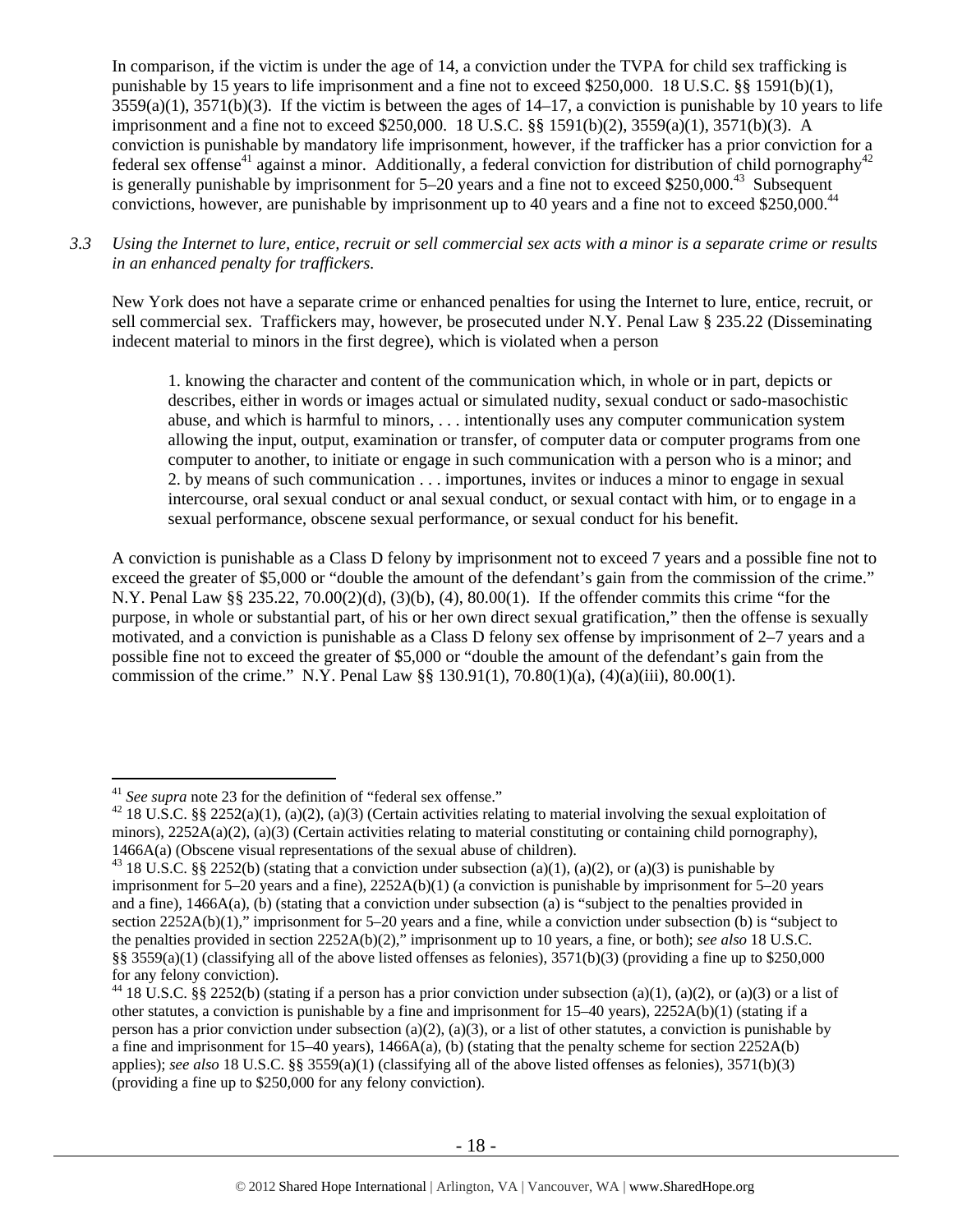3.3.1 Recommendation: Enact a law that addresses computer-facilitated recruitment of a minor to perform commercial sex acts by providing heightened penalties when the Internet is used to commit violations of New York's sex trafficking and CSEC laws.

## *3.4 Financial penalties for traffickers, including asset forfeiture, are sufficiently high.*

All applicable felonies are subject to possible fines in an amount not to exceed the greater of \$5,000 or "double the amount of the defendant's gain from the commission of the crime." N.Y. Penal Law § 80.00(1).

Traffickers may also be subject to asset forfeiture. Such proceedings are discretionary and civil in nature. Pursuant to N.Y. C.P.L.R. Law § 1311(1) (Forfeiture actions),

A civil action may be commenced by the appropriate claiming authority against a criminal defendant to recover the property<sup>45</sup> which constitutes the proceeds of a crime,<sup>46</sup> the substituted proceeds of a crime,<sup>47</sup> an instrumentality of a crime<sup>48</sup> or the real property instrumentality of a crime or to recover a money judgment in an amount equivalent in value to the property which constitutes the proceeds of a crime, the substituted proceeds of a crime, an instrumentality of a crime, or the real property instrumentality of a crime.<sup>49</sup> A civil action may be commenced against a non-criminal defendant to recover the property which constitutes the proceeds of a crime, the substituted proceeds of a crime, an instrumentality of a crime, or the real property instrumentality of a crime provided, however, that a judgment of forfeiture predicated upon clause (A) of subparagraph (iv) of paragraph (b) of subdivision three hereof shall be limited to the amount of the proceeds of the crime. Any action under this article must be commenced within five years of the commission of the crime and shall be civil, remedial, and in personam in nature and shall not be deemed to be a penalty or criminal forfeiture for any purpose. . . .

N.Y.C.P.L. §§1320, 1321 and 1323 provide civil levy procedures for personal and real property. Disposal of forfeited property is governed by N.Y. C.P.L.§ 1349, which states that "[a]ny judgment or order of forfeiture issued pursuant to this article shall include provisions for the disposal of the property found to have been forfeited." However, if other provisions of law expressly govern the disposition of the property, that law shall be controlling. N.Y.C.P.L. § 1349(2).

Additionally, traffickers who produce pornography are subject to mandatory criminal forfeiture of the equipment used. Under N.Y. Penal Law § 410.00(1) (Seizure and forfeiture of equipment used in photographing, filming, producing, manufacturing, projecting or distributing pornographic still or motion pictures),

Any peace officer, acting pursuant to his special duties, or police officer of this state may seize any equipment used in the photographing, filming, printing, producing, manufacturing or projecting of pornographic still or motion pictures and may seize any vehicle or other means of transportation, other

<sup>&</sup>lt;sup>45</sup> "Property" is defined in N.Y. C.P.L.R. § 1310(1) (Definitions) as "real property, personal property, money, negotiable instruments, securities, or any thing of value or any interest in a thing of value."

<sup>46 &</sup>quot;Proceeds of a crime" is defined in N.Y. C.P.L.R. Law § 1310(2) as "any property obtained through the commission of a felony crime defined in subdivisions five and six hereof, and includes any appreciation in value of such property."

<sup>&</sup>lt;sup>47</sup> "Substituted proceeds of a crime" is defined in N.Y. C.P.L.R. Law § 1310(3) as "any property obtained by the sale or exchange of proceeds of a crime, and any gain realized by such sale or exchange."<br><sup>48</sup> "Instrumentality of a crime" is defined in N.Y. C.P.L.R. Law § 1310(4) as "any property, other than real property

and any buildings, fixtures, appurtenances, and improvements thereon, whose use contributes directly and materially to the commission of a crime defined in subdivisions five and six hereof."

<sup>&</sup>lt;sup>49</sup> "Real property instrumentality of a crime" is defined in N.Y. C.P.L.R. Law § 1310(4-a) as "an interest in real property the use of which contributes directly and materially to the commission of a specified felony offense."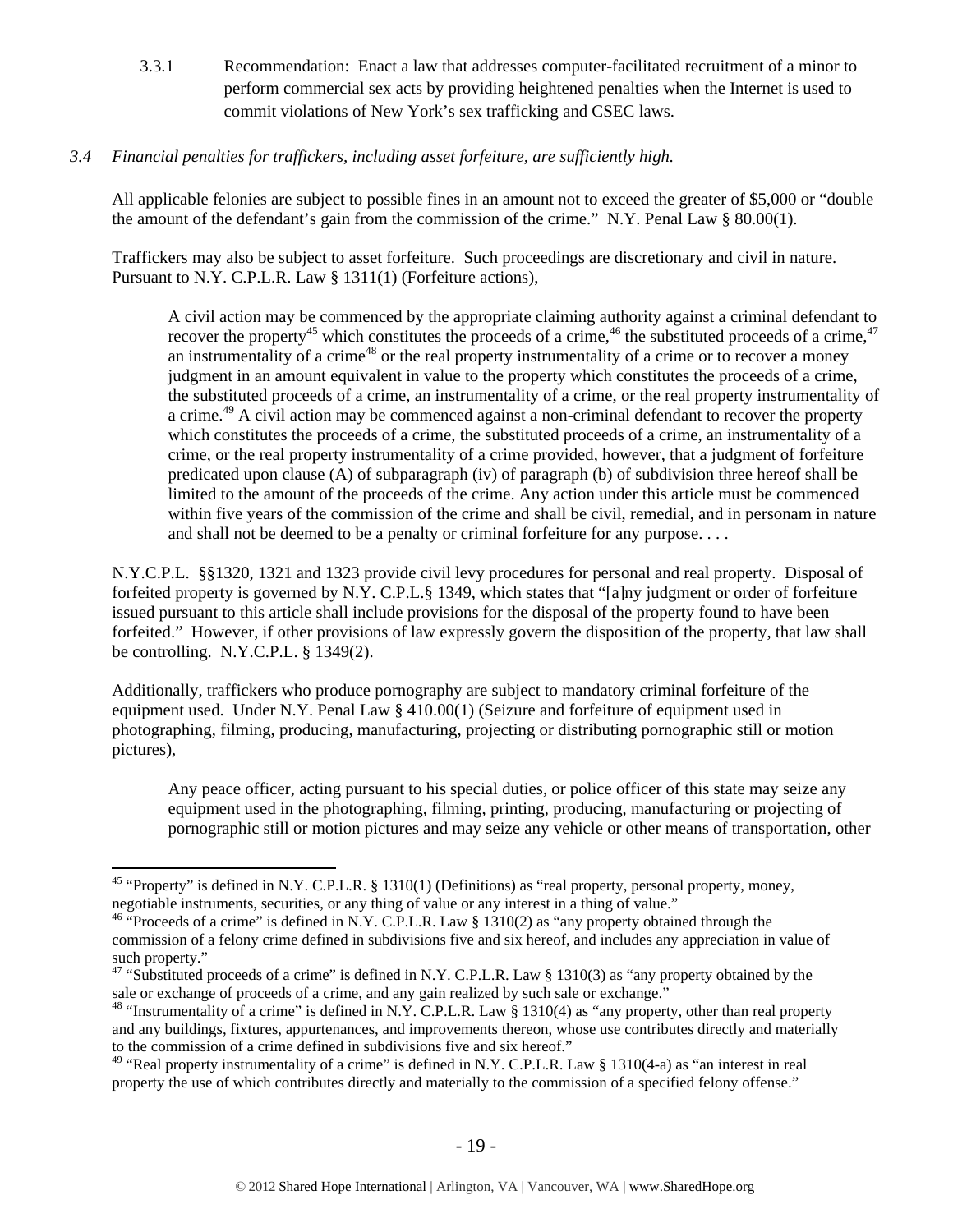than a vehicle or other means of transportation used by any person as a common carrier in the transaction of business as such common carrier, used in the distribution of such obscene prints and articles and such equipment or vehicle or other means of transportation shall be subject to forfeiture . . . .

Restitution must be considered by the court and may be available, pursuant to N.Y. Penal Law  $\S$  60.27(1) (Restitution and reparation), which states,

In addition to any of the dispositions authorized by this article, the court shall consider restitution or reparation to the victim of the crime and may require restitution or reparation as part of the sentence imposed upon a person convicted of an offense,<sup>50</sup> and after providing the district attorney with an opportunity to be heard in accordance with the provisions of this subdivision, require the defendant to make restitution of the fruits of his or her offense or reparation for the actual out-of-pocket loss caused thereby . . . .

#### *3.5 Convicted traffickers are required to register as sex offenders.*

 $\overline{a}$ 

Pursuant to N.Y. Correct. Law § 168-f(1) (Duty to register and to verify), "Any sex offender shall, (a) at least ten calendar days prior to discharge, parole, release . . . or, (b) at the time sentence is imposed for any sex offender released on probation or discharged . . . , register with the division on a form prepared by the division." N.Y. Correct. Law § 168-a(1) (Definitions) defines "sex offender" as "any person who is convicted of any of the offenses set forth in subdivision two or three of this section," which includes sex offenses and sexually violent offenses.

Pursuant to N.Y. Correct. Law § 168-a(2), sex offenses relevant to traffickers include convictions under N.Y. Penal Law § 120.70 (Luring a child), § 230.34 (Sex trafficking), § 263.05–.16 (Crimes involving a sexual performance by a child), § 230.30(2) (Promoting prostitution in the second degree), § 230.32 (Promoting prostitution in the first degree), § 230.33 (Compelling prostitution), or § 235.22 (Disseminating indecent material to minors in the first degree). Pursuant to N.Y. Correct. Law  $\S$  168-a(2)(d)(iii), a sex offense also includes a conviction under

any of the provisions of 18 U.S.C. 2251 [Sexual exploitation of children], 18 U.S.C. 2251A [Selling or buying of children], 18 U.S.C. 2252 [Certain activities relating to material involving the sexual exploitation of minors], 18 U.S.C. 2252A [Certain activities relating to material constituting or containing child pornography], 18 U.S.C. 2260 [Production of sexually explicit depictions of a minor for importation into the United States], 18 U.S.C. 2422(b) [Sexual abuse], 18 U.S.C. 2423 [Sexual abuse of a minor or ward], or 18 U.S.C. 2425 [Offenses resulting in death], provided that the elements of such crime of conviction are substantially the same as those which are a part of such offense as of the date on which this subparagraph takes effect.

- 3.5.1 Recommendation: Amend the definition of "sex offense" under N.Y. Correct. Law § 168-a to include a registration requirement for those convicted under N.Y. Penal Law  $\S 230.25(2)$ (Promoting prostitution in the third degree), which would require sex offender registration for persons who promote the prostitution of those less than 19 years of age.
- *3.6 Laws relating to termination of parental rights for certain offenses include sex trafficking or commercial sexual exploitation of children (CSEC) offenses in order to remove the children of traffickers from their control and potential exploitation.*

<sup>&</sup>lt;sup>50</sup> "Offense" is defined in N.Y. Penal Law § 60.27(4)(a) as "the offense for which a defendant was convicted, as well as any other offense that is part of the same criminal transaction or that is contained in any other accusatory instrument disposed of by any plea of guilty by the defendant to an offense."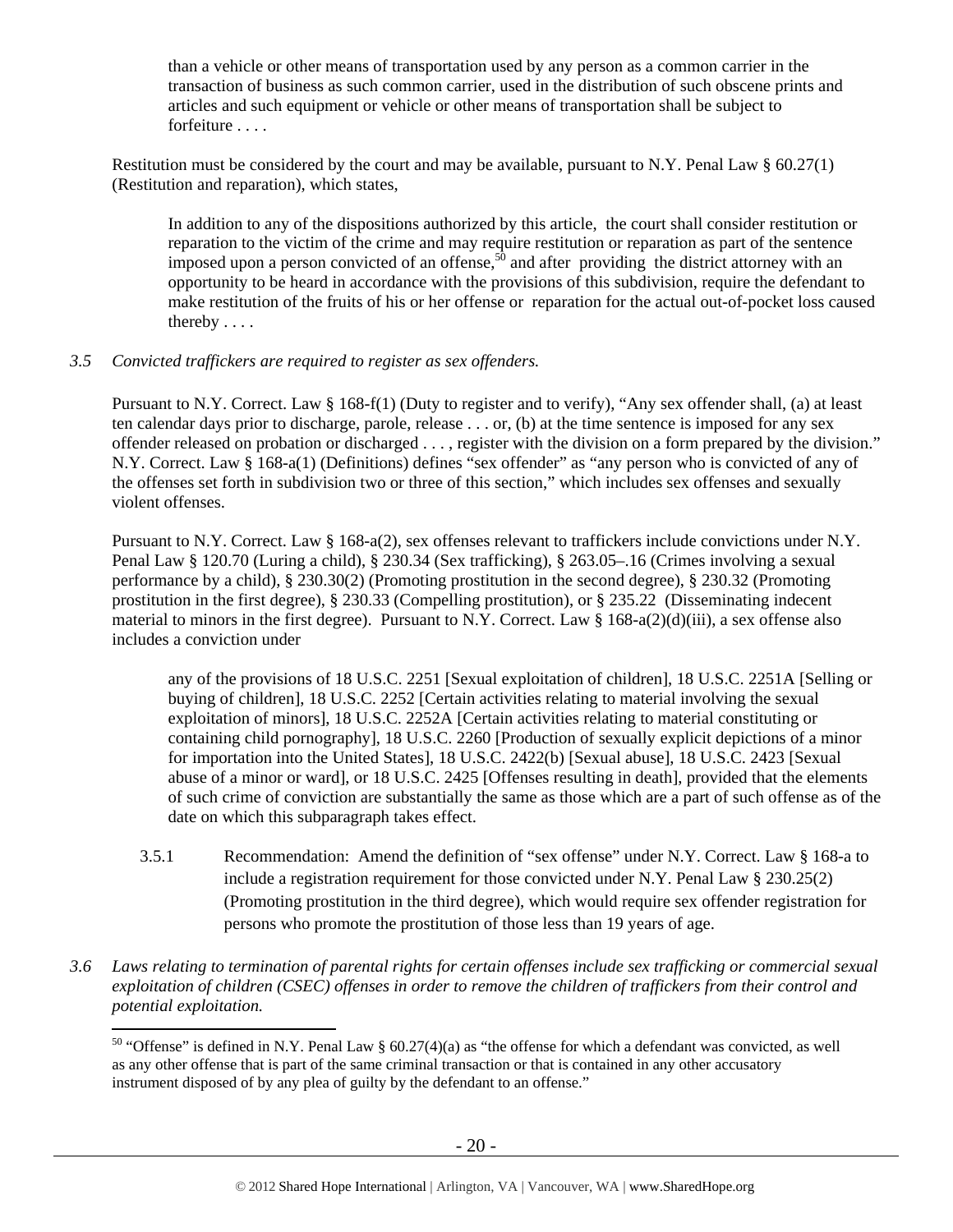New York will terminate parental rights only for certain crimes and convictions. CSEC crimes are not expressly listed as grounds for termination of parental rights. However, pursuant to NY Soc. Serv. Law § 384  $b(4)(e)$ ,

4. An order committing the guardianship and custody of a child pursuant to this section shall be granted only upon one or more of the following grounds:

. . . (e) The parent or parents, whose consent to the adoption of the child would otherwise be required in accordance with section one hundred eleven of the domestic relations law, severely or repeatedly abused such child. Where a court has determined that reasonable efforts to reunite the child with his or her parent are not required, pursuant to the family court act or this chapter, a petition to terminate parental rights on the ground of severe abuse as set forth in subparagraph (iii) of paragraph (a) of subdivision eight of this section may be filed immediately upon such determination.

Under NY Soc. Serv. Law § 384-b(8)(a),

(a) For the purposes of this section a child is "severely abused" by his or her parent if

. . . (ii) the child has been found to be an abused child, as defined in paragraph (iii) of subdivision (e) of section ten hundred twelve of the family court act, as a result of such parent's acts; provided, however, the respondent must have committed or knowingly allowed to be committed a felony sex offense as defined in sections 130.25, 130.30, 130.35, 130.40, 130.45, 130.50, 130.65, 130.67, 130.70, 130.75 and 130.80 of the penal law and, for the purposes of this section the corroboration requirements contained in the penal law shall not apply to proceedings under this section; or (iii) (A) the parent of such child has been convicted of murder in the first degree as defined in

section 125.27, murder in the second degree as defined in section 125.25, manslaughter in the first degree as defined in section 125.20, or manslaughter in the second degree as defined in section 125.15, and the victim of any such crime was another child of the parent or another child for whose care such parent is or has been legally responsible as defined in subdivision (g) of section one thousand twelve of the family court act, or another parent of the child, unless the convicted parent was a victim of physical, sexual or psychological abuse by the decedent parent and such abuse was a factor in causing the homicide; or has been convicted of an attempt to commit any of the foregoing crimes, and the victim or intended victim was the child or another child of the parent or another child for whose care such parent is or has been legally responsible as defined in subdivision (g) of section one thousand twelve of the family court act, or another parent of the child, unless the convicted parent was a victim of physical, sexual or psychological abuse by the decedent parent and such abuse was a factor in causing the attempted homicide;

(B) the parent of such child has been convicted of criminal solicitation as defined in article one hundred, conspiracy as defined in article one hundred five or criminal facilitation as defined in article one hundred fifteen of the penal law for conspiring, soliciting or facilitating any of the foregoing crimes, and the victim or intended victim was the child or another child of the parent or another child for whose care such parent is or has been legally responsible;

(C) the parent of such child has been convicted of assault in the second degree as defined in section 120.05, assault in the first degree as defined in section 120.10 or aggravated assault upon a person less than eleven years old as defined in section 120.12 of the penal law, and the victim of any such crime was the child or another child of the parent or another child for whose care such parent is or has been legally responsible; or has been convicted of an attempt to commit any of the foregoing crimes, and the victim or intended victim was the child or another child of the parent or another child for whose care such parent is or has been legally responsible; or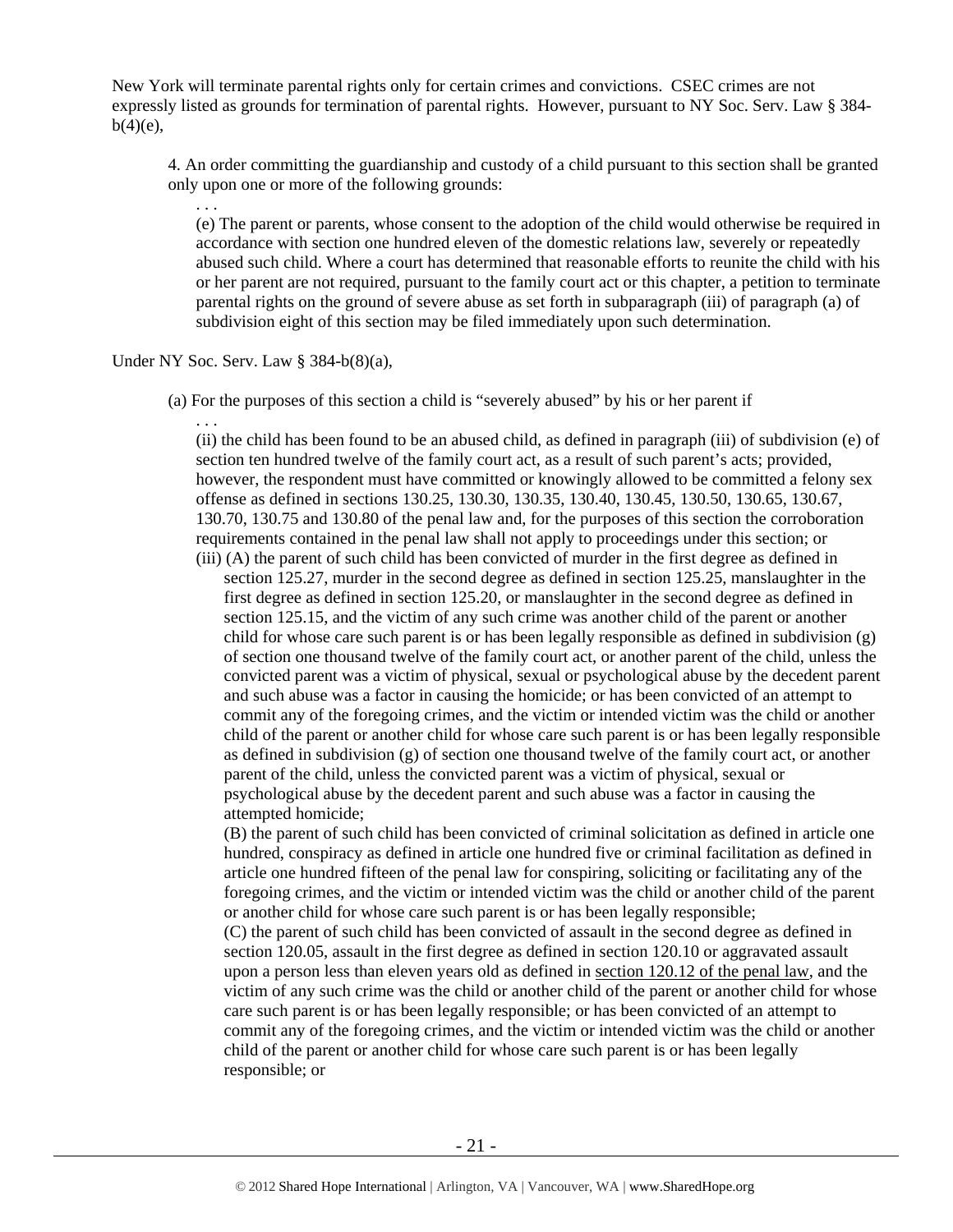(D) the parent of such child has been convicted under the law in any other jurisdiction of an offense which includes all of the essential elements of any crime specified in clause (A), (B) or (C) of this subparagraph; and

(iv) the agency has made diligent efforts to encourage and strengthen the parental relationship, including efforts to rehabilitate the respondent, when such efforts will not be detrimental to the best interests of the child, and such efforts have been unsuccessful and are unlikely to be successful in the foreseeable future. Where a court has previously determined in accordance with this chapter or the family court act that reasonable efforts to make it possible for the child to return safely to his or her home are not required, the agency shall not be required to demonstrate diligent efforts as set forth in this section.

Pursuant to N.Y. Fam. Ct. Act § 1012(e)(iii),

"Abused child" means a child less than eighteen years of age whose parent or other person legally responsible for his care

. . .

(iii) commits, or allows to be committed an offense against such child defined in article one hundred thirty of the penal law; allows, permits or encourages such child to engage in any act described in sections 230.25 [Promoting prostitution in the third degree], 230.30 [Promoting prostitution in the second degree] and 230.32 [Promoting prostitution in the first degree] of the penal law; . . . or allows such child to engage in acts or conduct described in article two hundred sixty-three [Sexual performance by a child] of the penal law provided, however, that (a) the corroboration requirements contained in the penal law and (b) the age requirement for the application of article two hundred sixty-three of such law shall not apply to proceedings under this article.

3.6.1 Recommendation: Amend N.Y. Soc. Serv. Law § 384-b(8) to include convictions under N.Y. Penal Law § 230.34 (Sex trafficking) when the victim is a minor as grounds for termination of parental rights.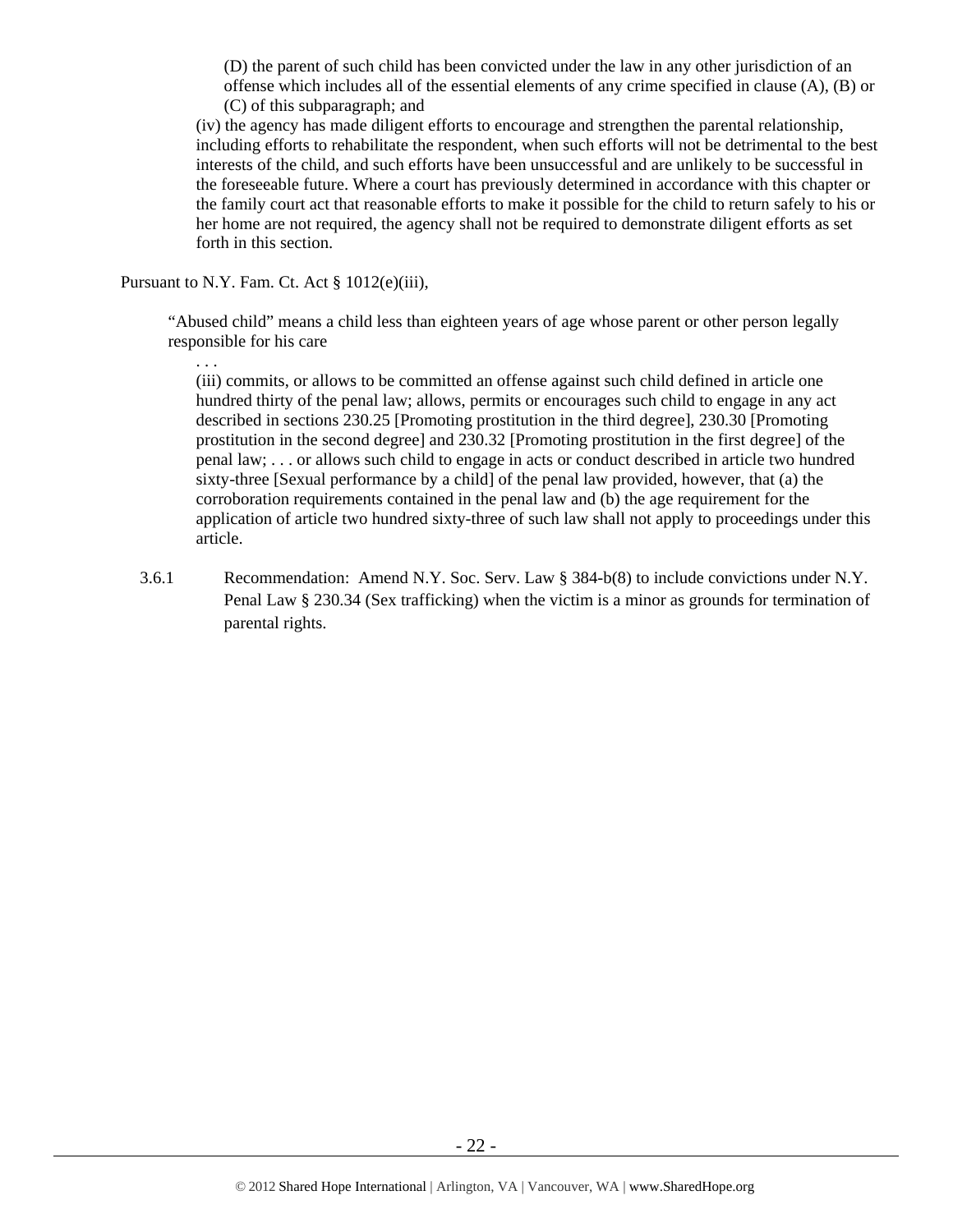#### **FRAMEWORK ISSUE 4: CRIMINAL PROVISIONS FOR FACILITATORS**

#### *Legal Components:*

- *4.1 The acts of assisting, enabling, or financially benefitting from child sex trafficking are included as criminal offenses in the state sex trafficking statute.*
- *4.2 Financial penalties, including asset forfeiture laws, are in place for those who benefit financially from or aid and assist in committing domestic minor sex trafficking.*

*\_\_\_\_\_\_\_\_\_\_\_\_\_\_\_\_\_\_\_\_\_\_\_\_\_\_\_\_\_\_\_\_\_\_\_\_\_\_\_\_\_\_\_\_\_\_\_\_\_\_\_\_\_\_\_\_\_\_\_\_\_\_\_\_\_\_\_\_\_\_\_\_\_\_\_\_\_\_\_\_\_\_\_\_\_\_\_\_\_\_\_\_\_\_* 

- *4.3 Promoting and selling child sex tourism is illegal.*
- *4.4 Promoting and selling child pornography is illegal.*

### *Legal Analysis:*

*4.1 The acts of assisting, enabling, or financially benefitting from child sex trafficking are included as criminal offenses in the state sex trafficking statute.* 

It is unlikely that N.Y. Penal Law § 230.34 (Sex trafficking) could apply to a facilitator and only applies when one "intentionally advances<sup>51</sup> or profits<sup>52</sup> from prostitution by" various means of force, fraud, or coercion.<sup>53</sup> A conviction is punishable as a Class B felony by imprisonment of  $1-25$  years and a possible fine not to exceed the greater of \$5,000 or "double the amount of the defendant's gain from the commission of the crime." N.Y. Penal Law §§ 230.34, 70.00(2)(b), (3)(b), 80.00(1).

A facilitator could, however, commit the offenses of promoting prostitution through advancing or profiting from prostitution. A conviction for promoting prostitution of a minor under 19, pursuant to N.Y. Penal Law § 230.25(2), is punishable as a Class D felony by imprisonment not to exceed 7 years and a possible fine not to exceed the greater of \$5,000 or "double the amount of the defendant's gain from the commission of the crime." N.Y. Penal Law §§ 230.25, 70.00(2)(d), (3)(b), (4), 80.00(1). A conviction for promoting prostitution of a minor under 16 years of age, under N.Y. Penal Law § 230.30(2), is punishable as a Class C felony by imprisonment of 1–15 years and a possible fine not to exceed the greater of \$5,000 or "double the amount of the defendant's gain from the commission of the crime." N.Y. Penal Law  $\S$  230.30, 70.00(2)(c), (3)(b), 80.00(1). A conviction for promoting prostitution of a minor under 11 years of age, under N.Y. Penal Law § 230.32, is punishable as a Class B felony by imprisonment of 1–25 years and a possible fine not to exceed the greater of \$5,000 or "double the amount of the defendant's gain from the commission of the crime." N.Y. Penal Law §§ 230.32, 70.00(2)(b), (3)(b), 80.00(1).

- 4.1.1 Recommendation: Amend N.Y. Penal Law § 230.34 (Sex trafficking) to clearly apply to those who assist, enable, or benefit financially from domestic minor sex trafficking.
- *4.2 Financial penalties, including asset forfeiture laws, are in place for those who benefit financially from or aid and assist in committing domestic minor sex trafficking.*

All applicable felonies are subject to fines in an amount not to exceed the greater of \$5,000 or "double the amount of the defendant's gain from the commission of the crime." N.Y. Penal Law § 80.00(1).

 $51$  See supra note 9 for the definition of "advances prostitution."

<sup>&</sup>lt;sup>52</sup> *See supra* note 10 for the definition of "profits from prostitution." <sup>53</sup> *See supra* Section 1.1.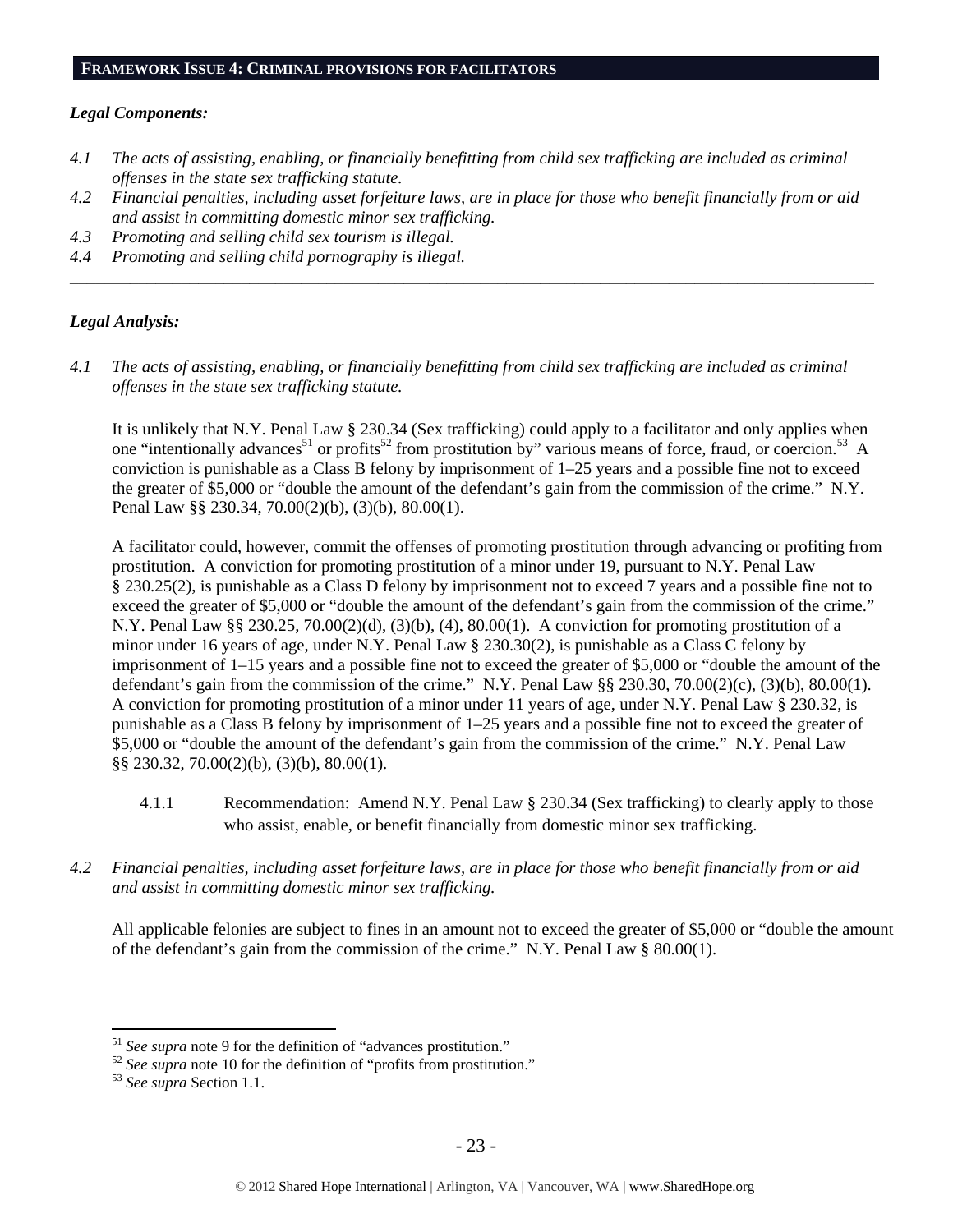Facilitators are also subject to civil discretionary asset forfeiture. Pursuant to N.Y. C.P.L.R. Law § 1311(1) (Forfeiture actions),

A civil action may be commenced by the appropriate claiming authority against a criminal defendant to recover the property<sup>54</sup> which constitutes the proceeds of a crime,  $55$  the substituted proceeds of a crime,  $56$  an instrumentality of a crime<sup>57</sup> or the real property instrumentality of a crime or to recover a money judgment in an amount equivalent in value to the property which constitutes the proceeds of a crime, the substituted proceeds of a crime, an instrumentality of a crime, or the real property instrumentality of a crime.58 A civil action may be commenced against a non-criminal defendant to recover the property which constitutes the proceeds of a crime, the substituted proceeds of a crime, an instrumentality of a crime, or the real property instrumentality of a crime provided, however, that a judgment of forfeiture predicated upon clause (A) of subparagraph (iv) of paragraph (b) of subdivision three hereof shall be limited to the amount of the proceeds of the crime. Any action under this article must be commenced within five years of the commission of the crime and shall be civil, remedial, and in personam in nature and shall not be deemed to be a penalty or criminal forfeiture for any purpose. . . .

N.Y. C.P.L. §§1320, 1321 and 1323 provide civil levy procedures for personal and real property. Disposal of forfeited property is governed by N.Y. C.P.L.§ 1349, which states that "[a]ny judgment or order of forfeiture issued pursuant to this article shall include provisions for the disposal of the property found to have been forfeited." However, if other provisions of law expressly govern the disposition of the property, that law shall be controlling. N.Y.C.P.L. § 1349(2).

Additionally, facilitators may be subject to mandatory criminal asset forfeiture of any equipment used to produce pornography. Under N.Y. Penal Law § 410.00(1) (Seizure and forfeiture of equipment used in photographing, filming, producing, manufacturing, projecting or distributing pornographic still or motion pictures),

Any peace officer, acting pursuant to his special duties, or police officer of this state may seize any equipment used in the photographing, filming, printing, producing, manufacturing or projecting of pornographic still or motion pictures and may seize any vehicle or other means of transportation, other than a vehicle or other means of transportation used by any person as a common carrier in the transaction of business as such common carrier, used in the distribution of such obscene prints and articles and such equipment or vehicle or other means of transportation shall be subject to forfeiture . . . .

Restitution must be considered by the court and may be available to victims, pursuant to N.Y. Penal Law § 60.27(1) (Restitution and reparation), which states,

In addition to any of the dispositions authorized by this article, the court shall consider restitution or reparation to the victim of the crime and may require restitution or reparation as part of the sentence imposed upon a person convicted of an offense,<sup>59</sup> and after providing the district attorney with an opportunity to be heard in accordance with the provisions of this subdivision, require the defendant to make restitution of the fruits of his or her offense or reparation for the actual out-of-pocket loss caused thereby . . . .

*4.3 Promoting and selling child sex tourism is illegal.* 

<sup>&</sup>lt;sup>54</sup> See supra note 45 for the definition of "property."<br>
<sup>55</sup> See supra note 46 for the definition of "proceeds of a crime."<br>
<sup>56</sup> See supra note 46 for the definition of "substituted proceeds of a crime."<br>
<sup>57</sup> See supr

<sup>59</sup> *See supra* note 50 for the definition of "offense."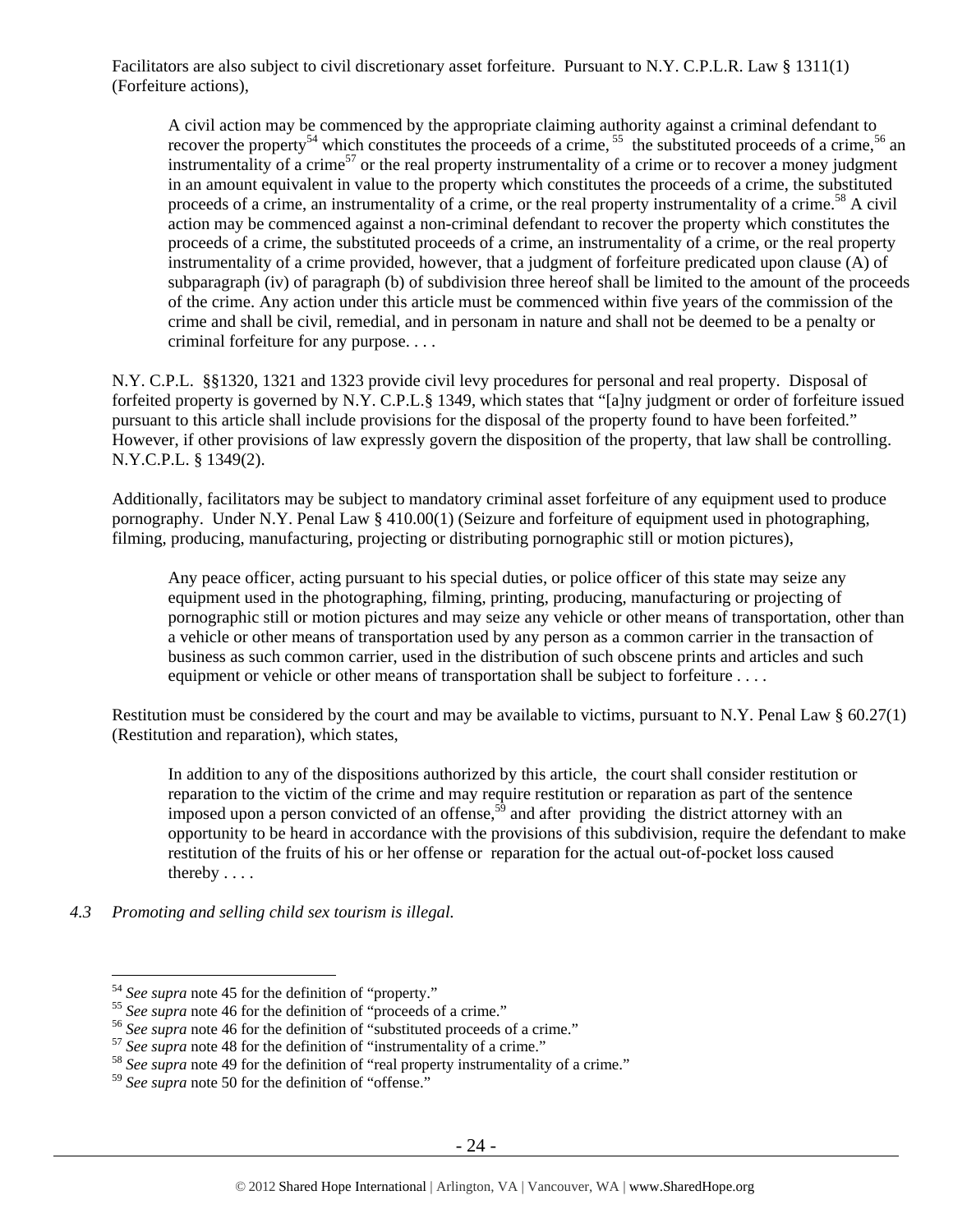N.Y. Penal Law § 230.25(1) (Promoting prostitution in the third degree) includes sex tourism, stating,

A person is guilty of promoting prostitution in the third degree when he knowingly:

1. Advances or profits from prostitution by managing, supervising, controlling or owning, either alone or in association with others, a house of prostitution or a prostitution business or enterprise involving prostitution activity by two or more prostitutes, or a business that sells travel-related services knowing that such services include or are intended to facilitate travel for the purpose of patronizing a prostitute, including to a foreign jurisdiction and regardless of the legality of prostitution in said foreign jurisdiction . . .

A conviction is punishable as a Class D felony by imprisonment not to exceed 7 years and a possible fine not to exceed the greater of \$5,000 or "double the amount of the defendant's gain from the commission of the crime." N.Y. Penal Law §§ 230.25, 70.00(2)(d), (3)(b), (4), 80.00(1).

## *4.4 Promoting and selling child pornography is illegal.*

Promoting child pornography is a crime under N.Y. Penal Law § 263.10 (Promoting an obscene sexual performance by a child) and § 263.15 (Promoting a sexual performance by a child). Pursuant to N.Y. Penal Law § 263.10, "A person is guilty of promoting<sup>60</sup> an obscene sexual performance<sup>61</sup> by a child when, knowing the character and content thereof, he produces, directs or promotes any obscene performance which includes sexual conduct<sup>62</sup> by a child less than seventeen years of age."

Under N.Y. Penal Law § 263.15, "A person is guilty of promoting a sexual performance by a child when, knowing the character and content thereof, he produces, directs or promotes any performance which includes sexual conduct by a child less than seventeen years of age."

A conviction under either statute is punishable as a Class D felony by imprisonment not to exceed 7 years and a possible fine not to exceed the greater of \$5,000 or "double the amount of the defendant's gain from the commission of the crime." N.Y. Penal Law §§ 263.10, 263.15, 70.00(2)(d), (3)(b), (4), 80.00(1)

 $60$  See supra note 37.

<sup>60</sup> *See supra* note 37. 61 *See supra* note 29. 62 *See supra* note 11.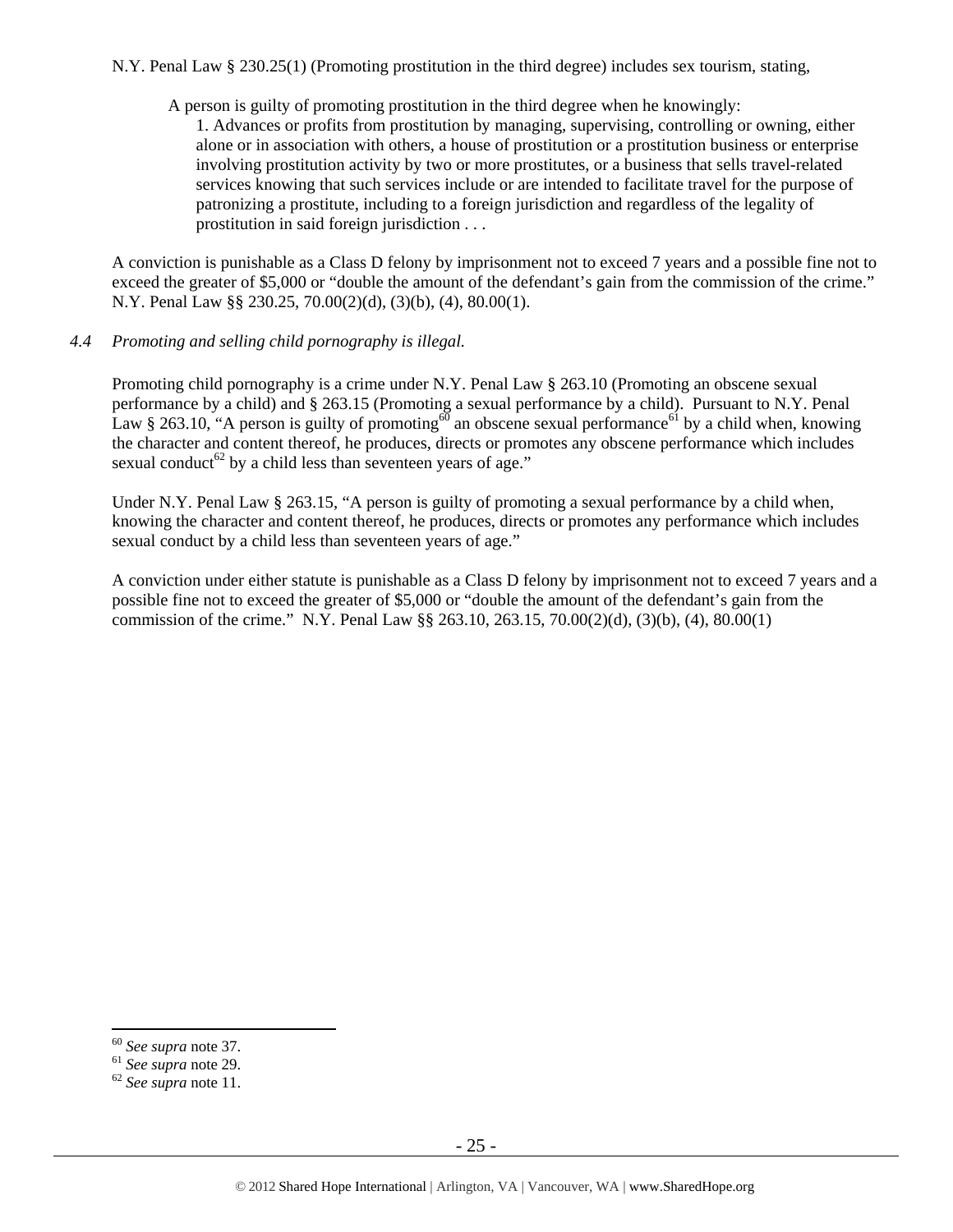#### **FRAMEWORK ISSUE 5: PROTECTIVE PROVISIONS FOR THE CHILD VICTIMS**

### *Legal Components:*

- *5.1 Statutorily-mandated victim services define "victim" to specifically include victims of domestic minor sex trafficking or commercial sexual exploitation of children (CSEC) to ensure prompt identification and access to victims' rights and services.*
- *5.2 The state sex trafficking statute expressly prohibits a defendant from raising consent of the minor to the commercial sex acts as a defense.*
- *5.3 Prostitution laws apply only to adults, making minors under 18 specifically immune from this offense.*
- *5.4 Child victims of sex trafficking or commercial sexual exploitation are provided with a child protection response, including specialized shelter and services, and are not detained in juvenile detention facilities.*
- *5.5 Commercial sexual exploitation is identified as a type of abuse and neglect within child protection statutes.*
- *5.6 The definition of "caregiver" (or similar term) in the child welfare statutes is broad enough to include a trafficker who has custody or control of a child in order to bring a trafficked child into protection of child protective services.*
- *5.7 Crime victims' compensation is specifically available to a child victim of sex trafficking or commercial sexual exploitation of children (CSEC) without regard to ineligibility factors.*
- *5.8 Victim-friendly procedures and protections are provided in the trial process for minors under 18.*
- *5.9 Expungement or sealing of juvenile delinquency records resulting from arrests or adjudications for prostitution-related offenses committed as a result of, or in the course of, the commercial sexual exploitation of a minor is available within a reasonable time after turning 18.*
- *5.10 Victim restitution and civil remedies for victims of domestic minor sex trafficking or commercial sexual exploitation of children (CSEC) are authorized by law.*
- *5.11 Statutes of limitations for civil and criminal actions for child sex trafficking or commercial sexual exploitation of children (CSEC) offenses are eliminated or lengthened sufficiently to allow prosecutors and victims a realistic opportunity to pursue criminal action and legal remedies.*

*\_\_\_\_\_\_\_\_\_\_\_\_\_\_\_\_\_\_\_\_\_\_\_\_\_\_\_\_\_\_\_\_\_\_\_\_\_\_\_\_\_\_\_\_\_\_\_\_\_\_\_\_\_\_\_\_\_\_\_\_\_\_\_\_\_\_\_\_\_\_\_\_\_\_\_\_\_\_\_\_\_\_\_\_\_\_\_\_\_\_\_\_\_\_* 

## *Legal Analysis:*

 $\overline{a}$ 

*5.1 Statutorily-mandated victim services define "victim" to specifically include victims of domestic minor sex trafficking or commercial sexual exploitation of children (CSEC) to ensure prompt identification and access to victims' rights and services.* 

N.Y. Soc. Serv. Law § 447-a(1) (Definitions), part of the "Safe Harbour for Exploited Children Act,"<sup>63</sup> states,

The term "sexually exploited child" means any person under the age of eighteen who has been subject to sexual exploitation because he or she:

(a) is the victim of the crime of sex trafficking as defined in section 230.34 of the penal law;

(b) engages in any act as defined in section 230.00 [Prostitution offenses] of the penal law;

(c) is a victim of the crime of compelling prostitution as defined in section 230.33 of the penal law; (d) engages in acts or conduct described in article two hundred sixty-three [Sexual performance by a child] or section 240.37 [Loitering for the purpose of engaging in a prostitution offense] of the penal law.

Similarly, pursuant to N.Y. Fam. Ct. Act § 311.4(3) (Substitution of petition or finding),

<sup>63</sup> N.Y. Soc. Serv. Law, Article 6, Title 8-A, § 447-A *et seq*.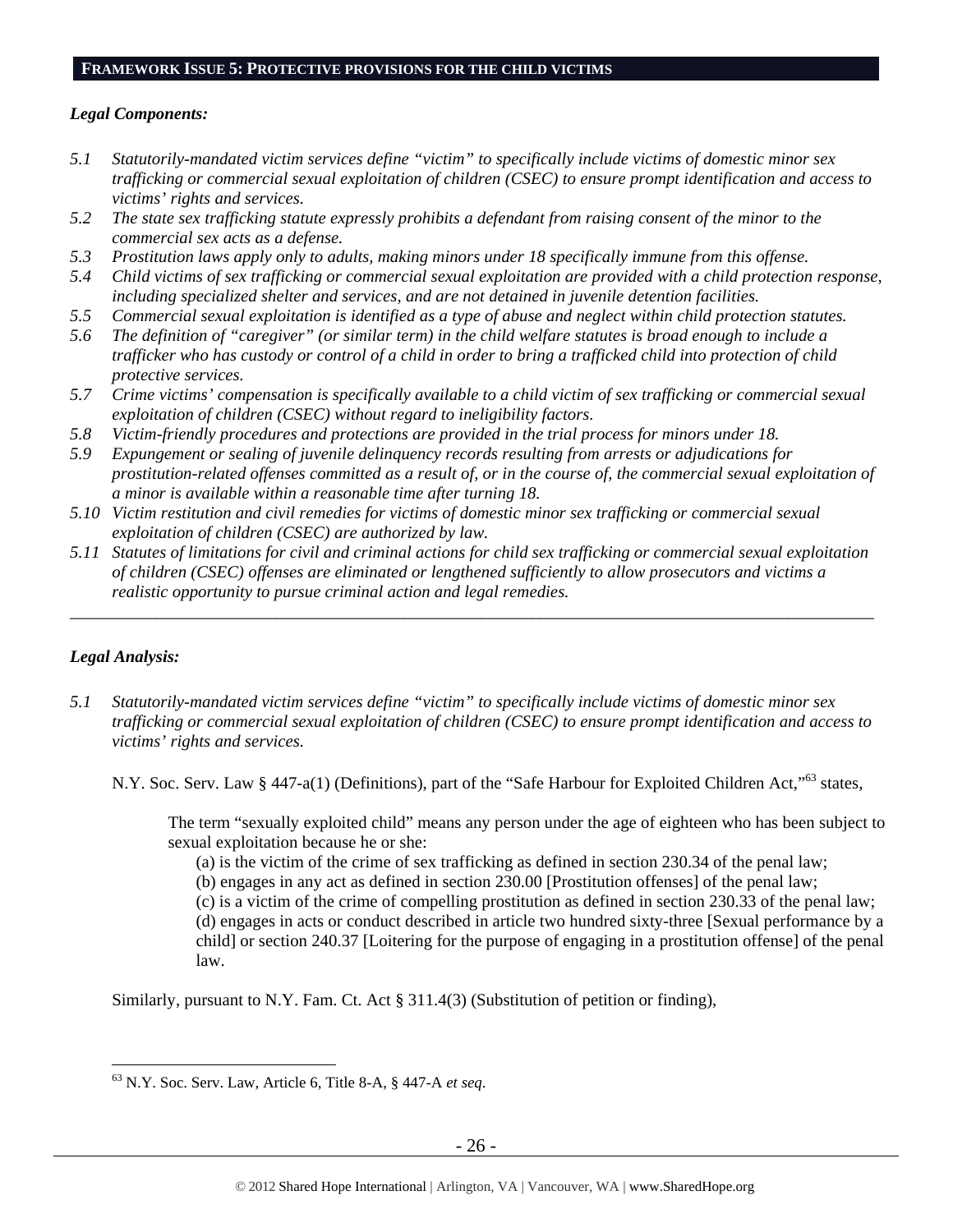3. In any proceeding under this article [Juvenile delinquency] based upon an arrest for an act of prostitution, there is a presumption that the respondent meets the criteria as a victim of a severe form of trafficking as defined in section 7105 of title 22 of the United States Code (Trafficking Victims Protection Act of 2000). . . .

For purposes of victim compensation, under Article 22 (Office of Victim Services) of the N.Y. Exec. Laws, "victim" is defined under N.Y. Exec. Law § 621(5) as "(a) a person who suffers personal physical injury as a direct result of a crime; . . . or (5) sex trafficking as defined in section 230.34 of the penal law; or a person who has had a frivolous lawsuit filed against them." N.Y. Exec. Law §  $621(5)(a)(5)$ . Additionally, "child victim" is defined in N.Y. Exec. Law  $\S 621(11)$  as "a person less than eighteen years of age who suffers physical, mental or emotional injury, or loss or damage, as a direct result of a crime or as a result of witnessing a crime."

For purposes of restitution and reparation, N.Y. Penal Law § 60.27(4)(b) broadly states that "the term 'victim' shall include the victim of the offense . . . ."

Pursuant to N.Y. Soc. Serv. Law § 483-aa(a),<sup>64</sup> "Human trafficking victim' means a person who is a victim of sex trafficking as defined in section 230.34 of the penal law or a victim of labor trafficking as defined in section 135.35 of the penal law."

- 5.1.1 Recommendation: Amend the definitions of "victim" and "child victim" in N.Y. Exec. Law § 621 and the definition of "victim" in N.Y. Penal Law  $\S$  60.27(4)(b) to expressly include victims of CSEC offenses under N.Y. Penal Law § 230.05 (Patronizing a prostitute in the second degree), § 230.06 (Patronizing a prostitute in the first degree), § 230.25(2) (Promoting prostitution in the third degree), § 230.30(2) (Promoting prostitution in the second degree), § 230.32 (Promoting prostitution in the first degree), § 230.33 (Compelling prostitution), § 263.05 (Use of a child in a sexual performance), and § 120.70 (Luring a child).
- *5.2 The state sex trafficking statute expressly prohibits a defendant from raising consent of the minor to the commercial sex acts as a defense.*

The statutory language of CSEC laws do not expressly prohibit a defense based upon consent. However, a minor under 17 will not be considered an accomplice to sex trafficking or certain other CSEC crimes.

Pursuant to N.Y. Penal Law § 230.35 (Promoting or compelling prostitution; accomplice), "In a prosecution for promoting prostitution or compelling prostitution, a person less than seventeen years of age from whose prostitution activity another person is alleged to have advanced or attempted to advance or profited or attempted to profit shall not be deemed to be an accomplice."

Similarly, pursuant to N.Y. Penal Law § 230.36 (Sex trafficking; accomplice), "In a prosecution for sex trafficking, a person from whose prostitution activity another person is alleged to have advanced or attempted to advance or profited or attempted to profit shall not be deemed to be an accomplice."

5.2.1 Recommendation: Amend N.Y. Penal Law § 230.34 (Sex trafficking), § 230.05 (Patronizing a prostitute in the second degree), § 230.06 (Patronizing a prostitute in the first degree), § 230.25(2) (Promoting prostitution in the third degree), § 230.30(2) (Promoting prostitution in the second degree), § 230.32 (Promoting prostitution in the first degree), § 230.33 (Compelling

 $\overline{a}$  $64$  This provision is scheduled for repeal on September 1, 2013.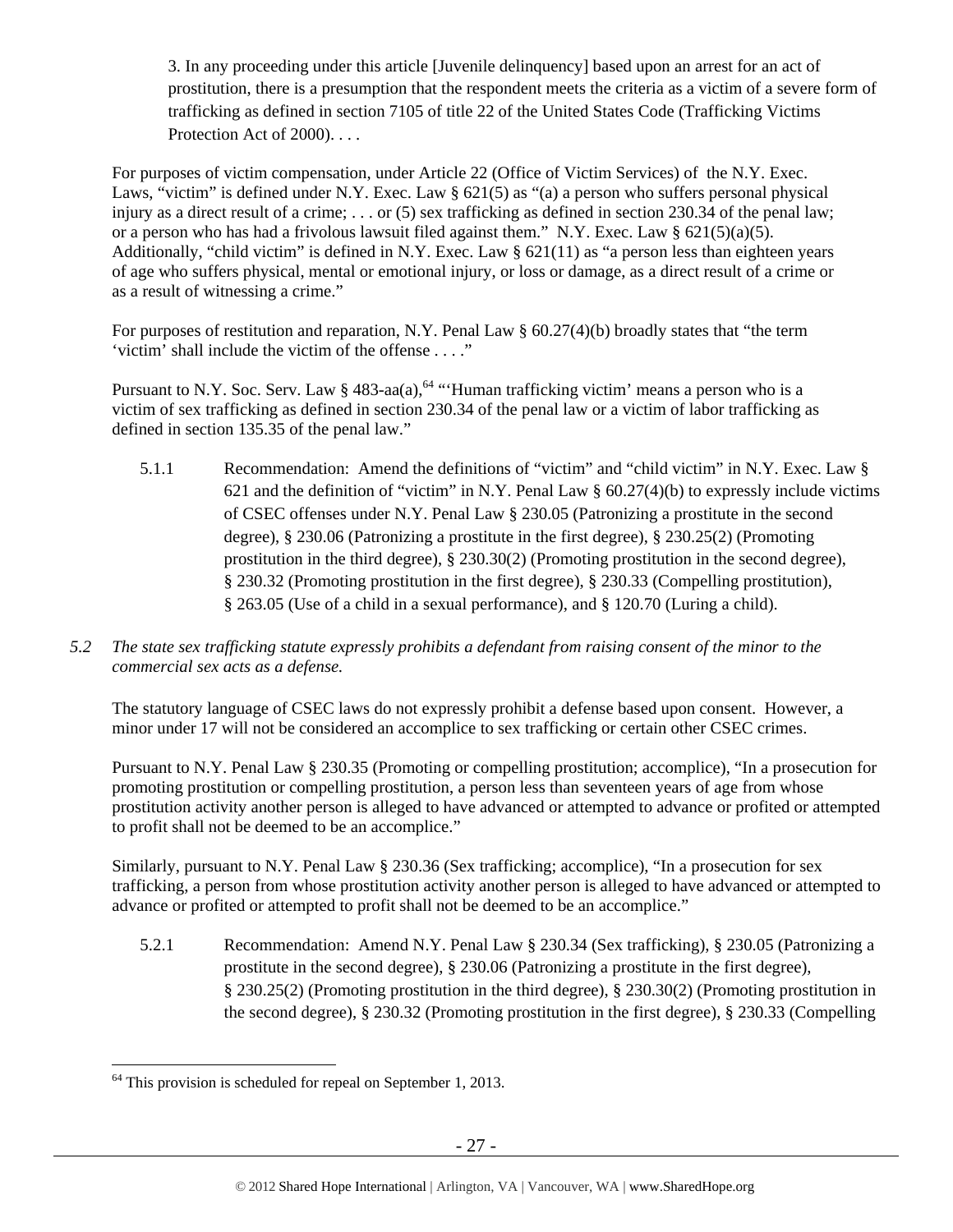prostitution), and § 263.05 (Use of a child in a sexual performance) to expressly prohibit a defense based upon the consent of the victim if the victim is a minor under 18.

*5.3 Prostitution laws apply only to adults, making minors under 18 specifically immune from this offense.* 

Prostitution laws apply to both adults and minors, specifying no difference in crime based on age. Neither N.Y. Penal Law § 230.00 (Prostitution) nor § 240.37 (Loitering for the purpose of prostitution) makes minors immune from prosecution for prostitution-related offenses.

However, upon an arrest for prostitution, there is a presumption that a minor under the age of 16 is a victim, and upon first arrest for such an offense should receive services if cooperative. Pursuant to N.Y. Fam. Ct. Act § 311.4(3) (Substitution of petition or finding),

In any proceeding under this article [Juvenile delinquency] based upon an arrest for an act of prostitution, there is a presumption that the respondent meets the criteria as a victim of a severe form of trafficking as defined in section 7105 of title 22 of the United States Code (Trafficking Victims Protection Act of 2000). Upon the motion of the respondent, without the consent of the presentment agency, a petition alleging that the respondent is in need of supervision shall be substituted for the delinquency petition. If, however, the respondent has been previously adjudicated as a juvenile delinquent under this article for an act which would be a crime pursuant to article two hundred thirty [Prostitution offenses] of the penal law, if the respondent was an adult, or expresses a current unwillingness to cooperate with specialized services for sexually exploited youth, continuing with the delinquency proceeding shall be within the court's discretion....

- 5.3.1 Recommendation: Amend N.Y. Penal Law § 230.00 (Prostitution) and § 240.37 (Loitering for the purpose of prostitution) to specify that these offenses are inapplicable to minors under 18 years of age. Alternatively, amend N.Y. Fam. Ct. Act § 311.4(3) (Substitution of petition or finding) to remove the exception for minors with a prior juvenile delinquency adjudication.
- *5.4 Child victims of sex trafficking or commercial sexual exploitation are provided with a child protection response, including specialized shelter and services, and are not detained in juvenile detention facilities.*

Under the "Safe Harbour for Exploited Children Act,"65 New York establsihes some specialized services for domestic minor sex trafficking victims and sexually exploited children,<sup>66</sup> including placing such children in safe houses with specialized advocates trained to work with sexually exploited children and providing necessary services such as "housing, assessment, case management, medical care, legal, mental health and substance and alcohol abuse services," and "[w]here appropriate . . . counseling and therapeutic services, educational services including life skills services and planning services to successfully transition residents back to the community." N.Y. Soc. Serv. Law §§ 447-a(4), 447-b(1).

Pursuant to N.Y. Soc. Serv. Law § 447-b(1) (Services for exploited children),

1. Notwithstanding any inconsistent provision of law, pursuant to regulations of the office of children and family services, every local social services district shall as a component of the district's multi-year consolidated services child welfare services plan address the child welfare services needs of sexually exploited children and to the extent that funds are available specifically

 $65$  N.Y. Soc. Serv. Law  $88$  447-a to -b.

<sup>&</sup>lt;sup>66</sup> See supra Section 5.1 for the definition of "sexually exploited child."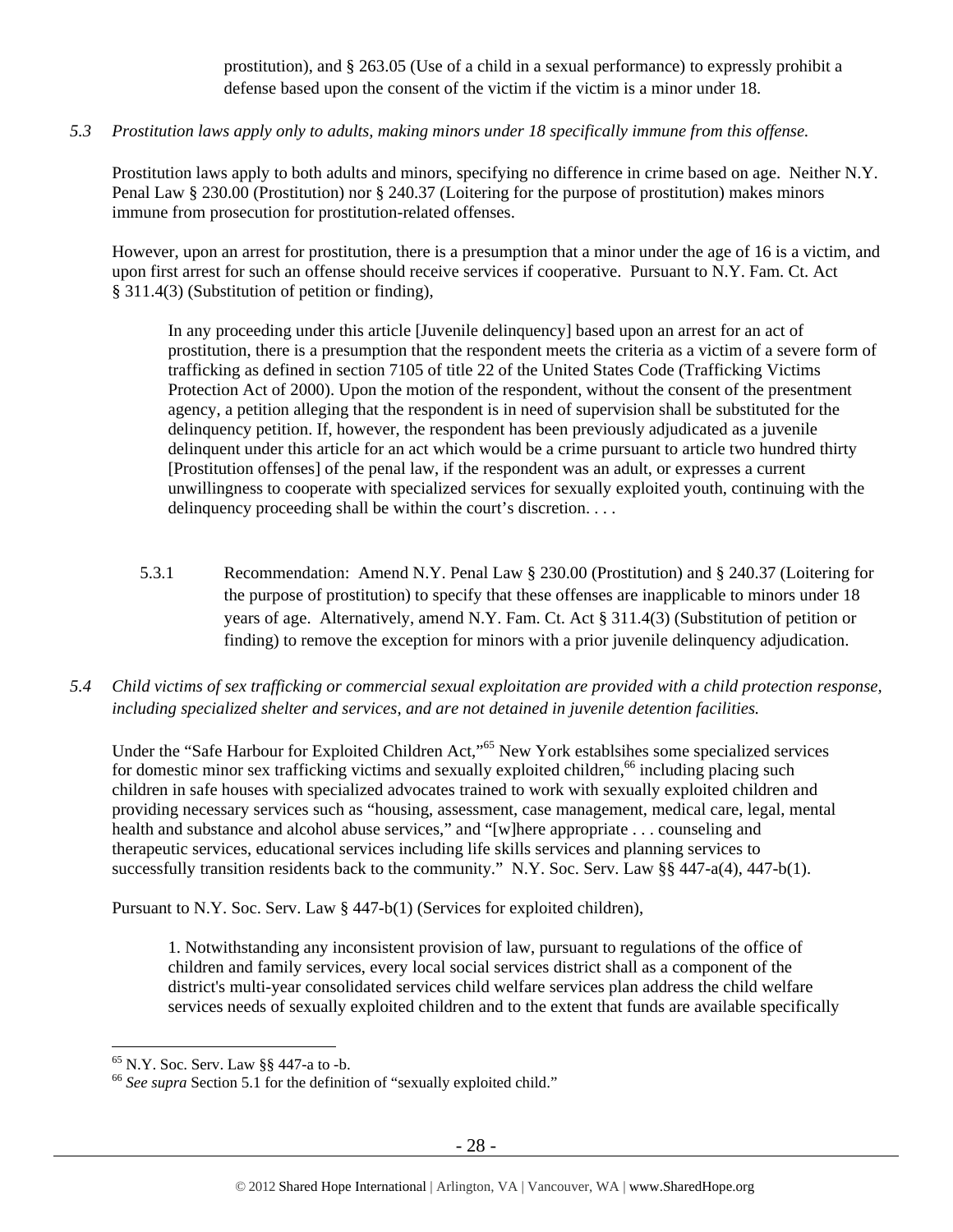therefor ensure that a short-term safe house<sup>67</sup> or another short-term safe placement<sup>68</sup> such as an approved runaway and homeless youth program,<sup>69</sup> approved respite or crisis program providing crisis intervention or respite services or community-based program to serve sexually exploited children is available to children residing in such district. . . .

Existing youth programs may also be utilized for this purpose, so long as the staff has received training on child sexual exploitation. N.Y. Soc. Serv. Law § 447-b(1).

A child may also be taken into custody as a "person in need of supervision," which is defined in part in N.Y. Fam. Ct. Act § 712 (Definitions) as someone "less than eighteen years of age who . . . appears to be a sexually exploited child as defined in paragraph (a), (c) or (d) of subdivision one of section four hundred forty-seven-a of the social services law, but only if the child consents to the filing of a petition under this article." A child taken into custody as a person in need of supervision, pursuant to N.Y. Fam. Ct. Act § 720 (Detention), "shall not be directed under any of the provisions of this article," but should instead be placed in a foster care program, a family boarding home, or a non-secure detention facility. In order to be held in detention, the court shall first determine that there "is no substantial likelihood that the youth and his or her family will continue to benefit from diversion services and that all available alternatives to detention have been exhausted," and if the child is 16 or older, the court must demonstrate the existence of special circumstances in order to detain the child. N.Y. Fam. Ct. Act § 720(5). Pursuant to N.Y. Fam. Ct. Act § 720(5)(c), "If the respondent may be a sexually exploited child as defined in subdivision one of section four hundred forty-seven-a of the social services law, the court may direct the respondent to an available short-term safe house as defined in subdivision two of section four hundred forty-seven-a of the social services law as an alternative to detention."

N.Y. Fam. Ct. Act § 732(a)–(b) states,

 $\overline{a}$ 

A proceeding to adjudicate a person to be in need of supervision is originated by the filing of a petition, alleging:

(a) (i) the respondent . . . has been the victim of sexual exploitation as defined in subdivision one of section four hundred forty-seven-a of the social services law,  $\frac{1}{2}$  and specifying the acts on which the allegations are based and the time and place they allegedly occurred. . . .

(ii) the respondent was under eighteen years of age at the time of the specified acts; (iii) the respondent requires supervision or treatment; and

<sup>&</sup>lt;sup>67</sup> "Short-term safe house" is defined in N.Y. Soc. Serv. Law § 447-a(2) as "a residential facility . . . that provides emergency shelter, services and care to sexually exploited children including food, shelter, clothing, medical care, counseling and appropriate crisis intervention services at the time they are taken into custody by law enforcement and for the duration of any legal proceeding or proceedings in which they are either the complaining witness or the subject child."

 $68$  N.Y. Soc. Serv. Law § 447-b(5) states in part,

To the extent funds are specifically appropriated therefore, the office of children and family services shall contract with an appropriate not-for-profit agency with experience working with sexually exploited children to operate at least one long-term safe house . . . which shall provide safe and secure long term

housing and specialized services for sexually exploited children throughout the state. . . .<br><sup>69</sup> "Approved runaway program" is defined in N.Y. Exec. Law § 532-a(4) (Definitions) in part as a program "established and operated to provide services to runaway and homeless youth in accordance with the regulations of the office of temporary and disability assistance and the office of children and family services. Such programs may also provide non-residential crisis intervention and residential respite services . . . ." Residential facilities for homeless or runaway youth that operate as "transitional independent living support programs" are directed to provide shelter, assist in the provision of necessities, and "provide practical assistance in achieving independence." N.Y. Exec. Law § 532-d.

<sup>70</sup> *See supra* Section 5.1 for relevant definition of "sexually exploited child."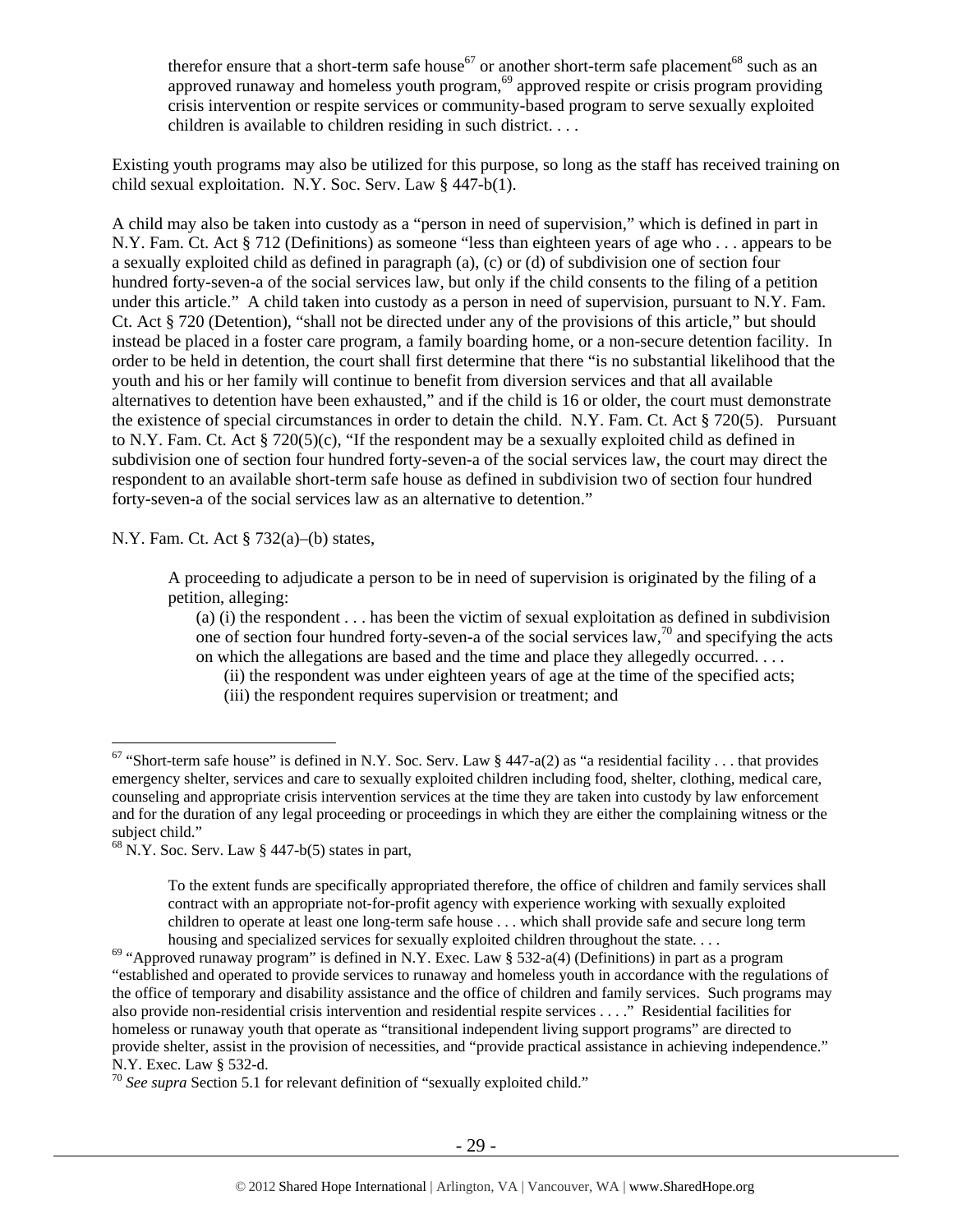(iv) the petitioner has complied with the provisions of section seven hundred thirty-five of this article [Preliminary procedure; diversion services]; or

(b) the respondent appears to be a sexually exploited child as defined in paragraph (a), (c) or (d) of subdivision one of section four hundred forty-seven-a of the social services law but only if the child consents to the filing of a petition under this article.

Pursuant to N.Y. Fam. Ct. Act § 739 (Release or detention after filing of petition and prior to order of disposition),

(a) After the filing of a petition under section seven hundred thirty-two of this part, the court in its discretion may release the respondent or direct his or her detention. If the respondent may be a sexually exploited child as defined in subdivision one of section four hundred forty-seven-a of the social services law, the court may direct the respondent to an available short-term safe house as an alternative to detention. However, the court shall not direct detention unless it finds and states the facts and reasons for so finding that unless the respondent is detained there is a substantial probability that the respondent will not appear in court on the return date and all available alternatives to detention have been exhausted.

(b) Unless the respondent waives a determination that probable cause exists to believe that he is a person in need of supervision, no detention under this section may last more than three days

(i) unless the court finds, pursuant to the evidentiary standards applicable to a hearing on a felony complaint in a criminal court, that such probable cause exists, or

(ii) unless special circumstances exist, in which cases such detention may be extended not more than an additional three days exclusive of Saturdays, Sundays and public holidays.

- (c) Upon a finding of facts and reasons which support a detention order pursuant to subdivision
- (a) of this section, the court shall also determine and state in any order directing detention: (i) whether continuation of the respondent in the respondent's home would be contrary to the best interests of the respondent based upon, and limited to, the facts and circumstance available to the court at the time of the court's determination in accordance with this section; and

(ii) where appropriate, whether reasonable efforts were made prior to the date of the court order directing detention in accordance with this section, to prevent or eliminate the need for removal of the respondent from his or her home or, if the respondent had been removed from his or her home prior to the court appearance pursuant to this section, where appropriate, whether reasonable efforts were made to make it possible for the respondent to safely return home.

If the minor is adjudicated a person in need of supervision, the minor may be discharged with a warning, have the judgment suspended, placed on probation, placed in his/her home, placed in the custody of a relative, placed in the custody of an "other suitable private person or a commissioner of social services," or, under certain circumstances, may be ordered to complete an "education reform program." N.Y. Fam. Ct. Act §§ 754(1),<sup>71</sup> 756(a)(i). Additionally, pursuant to N.Y. Fam. Ct. Act § 756(a)(ii),

(ii) Where the child is placed with the commissioner of the local social services district, the court may direct the commissioner to place the child with an authorized agency or class of authorized agencies, including, if the court finds that the respondent is a sexually exploited child as defined in subdivision one of section four hundred forty-seven-a of the social services law, an available long-term safe house. . . .

 $71$  The text of N.Y. Fam. Ct. Act § 754 included here and elsewhere in this report includes amendments made by the passage of Senate Bill 6255, 235th Leg. 2012 Sess. (N.Y. 2012) (effective November 25, 2012).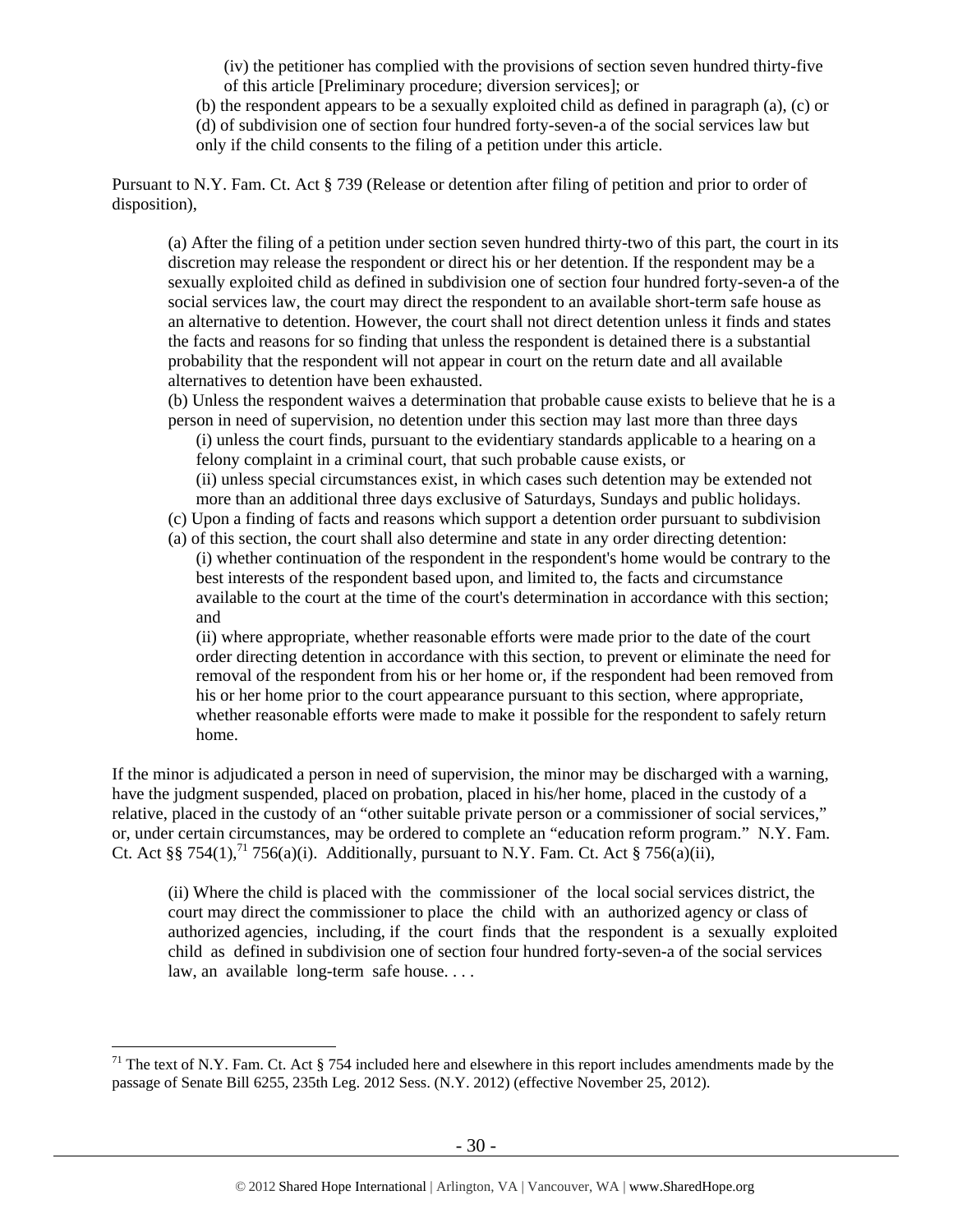If the minor enters the juvenile justice system under the juvenile delinquency provisions several dispositions may occur. A "juvenile delinquent" is defined as "a person over seven and less than sixteen years of age, who, having committed an act that would constitute a crime if committed by an adult, (a) is not criminally responsible for such conduct by reason of infancy, or (b) is the defendant in an action ordered removed from a criminal court to the family court pursuant to article seven hundred twenty-five of the criminal procedure law." N.Y. Fam. Ct. Act § 301.2.

Pursuant to N.Y. Fam. Ct. Act § 311.4(3) (Substitution of petition or finding),

In any proceeding under this article [Juvenile delinquency] based upon an arrest for an act of prostitution, there is a presumption that the respondent meets the criteria as a victim of a severe form of trafficking as defined in section 7105 of title 22 of the United States Code (Trafficking Victims Protection Act of 2000). Upon the motion of the respondent, without the consent of the presentment agency, a petition alleging that the respondent is in need of supervision shall be substituted for the delinquency petition. If, however, the respondent has been previously adjudicated as a juvenile delinquent under this article for an act which would be a crime pursuant to article two hundred thirty [Prostitution offenses] of the penal law, if the respondent was an adult, or expresses a current unwillingness to cooperate with specialized services for sexually exploited youth, continuing with the delinquency proceeding shall be within the court's discretion....

Pursuant to N.Y. Fam. Ct. Act § 305.2(2), "An officer may take a child under the age of sixteen into custody without a warrant in cases in which he may arrest a person for a crime under article one hundred forty of the criminal procedure law." When an officer takes a child under 16 into custody without a warrant, he must notify the parents and subsequently take the child to his parents, to the county family court, to a place for questioning, to a juvenile detention facility, or, if the child has been taken into custody under N.Y. Fam. Ct. Act §  $305.1^{72}$  for committing prostitution to a short-term safe house if the child so consents. N.Y. Fam. Ct. Act § 305.2(3), (4).

After a criminal procedures probable cause hearing, a fact-finding hearing, and a dispositional hearing, pursuant to N.Y. Fam. Ct. Act §  $352.2(2)^{73}$  (Order of disposition), the court must "consider the needs and best interests of the respondent as well as the need for protection of the community" and decide whether to, among other things, conditionally discharge the juvenile, place the child on probation, or continue with the proceedings and place the child as specified in N.Y. Fam. Ct. Act § 353.3<sup>74</sup> (Placement), which states,

1. In accordance with section 352.2 of this part, the court may place the respondent in his or her own home or in the custody of a suitable relative or other suitable private person or the commissioner of the local social services district or the office of children and family services . . . . 2. Where the respondent is placed with the commissioner of the local social services district, the court may

the passage of Assembly Bill 9057, 235th Leg. 2012 Sess. (N.Y. 2012) (effective April 1, 2012).

 $\overline{a}$ 72 Under N.Y. Fam. Ct. Act § 305.1,

<sup>1.</sup> A private person may take a child under the age of sixteen into custody in cases in which he may arrest an adult for a crime under section 140.30 of the criminal procedure law.

<sup>2.</sup> Before taking such child under the age of sixteen into custody, a private person must inform the child of the cause thereof and require him to submit, except when he is taken into custody on pursuit immediately after the commission of a crime.

<sup>3.</sup> After taking such child into custody, a private person must take the child, without unnecessary delay, to the child's home, to a family court, or to a police officer or peace officer.<br><sup>73</sup> The text of N.Y. Fam. Ct. Act § 352.2 included here and elsewhere in this report includes amendments made by

the passage of Assembly Bill 9057, 235th Leg. 2012 Sess. (N.Y. 2012) (effective April 1, 2012).<br><sup>74</sup> The text of N.Y. Fam. Ct. Act § 353.3 included here and elsewhere in this report includes amendments made by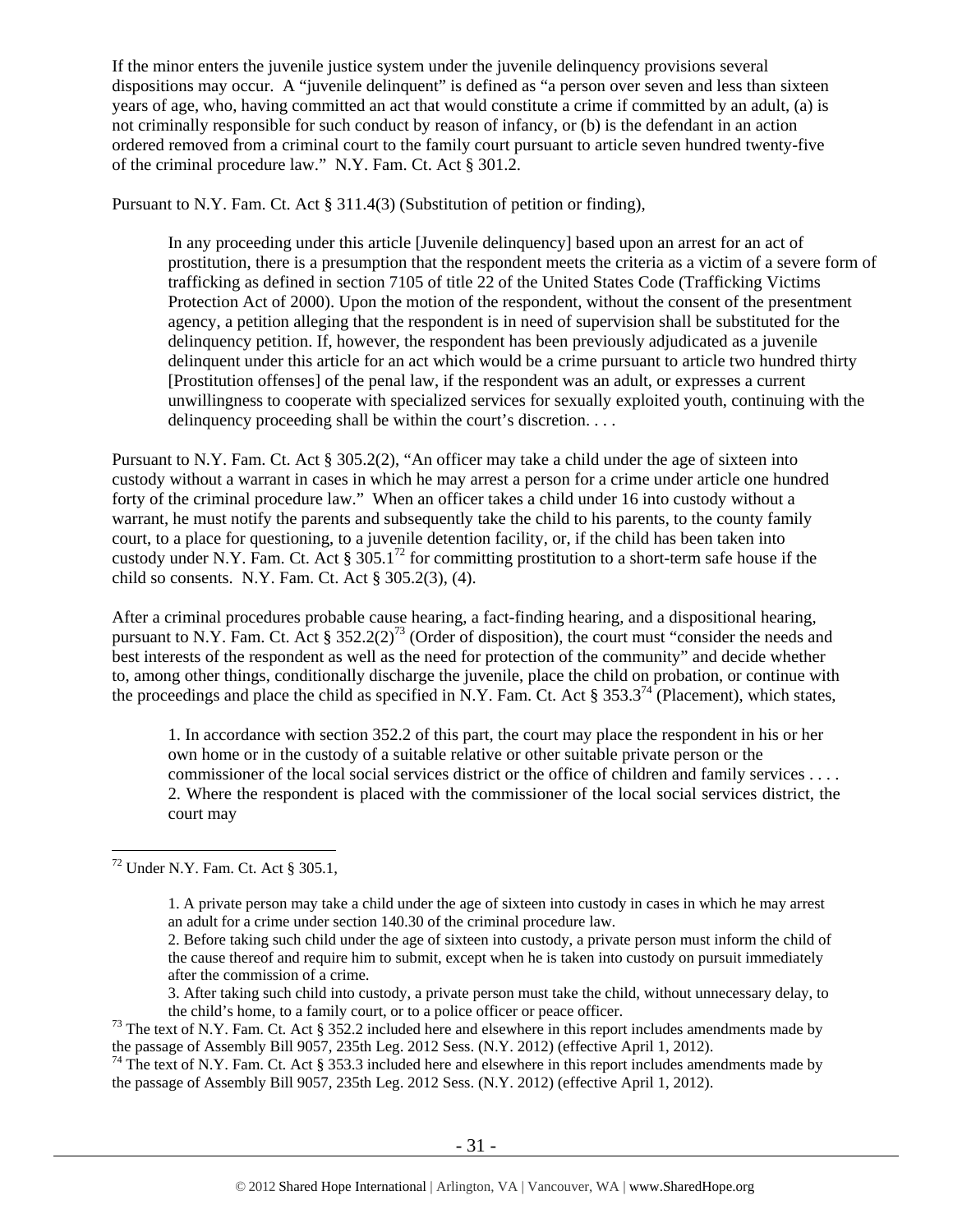(i) In a social services district operating an approved Juvenile Justice Services Close to Home Initiative pursuant to section four hundred four of the social services law [Juvenile justice services close to home initiative] direct the commissioner to provide services necessary to meet the needs of the respondent, provided that such services are authorized or required to be made available pursuant to the approved plan to implement a Juvenile Justice Close to Home Initiative then in effect . . .; or

(ii) In a social services district that is not operating an approved Juvenile Justice Services Close to Home Initiative . . ., direct the commissioner to place him or her with an authorized agency or class of authorized agencies; and if the court finds that the respondent placed with a social services district pursuant to this subdivision is a sexually exploited child as defined in subdivision one of section four hundred forty-seven-a of the social services law [Safe harbour for exploited children act], the court may place such respondent in an available longterm safe house.<sup>75</sup> . . . .

2-A. Notwithstanding any inconsistent provision of law to the contrary, and pursuant to subdivision two of this section in a district operating an approved Juvenile Justice Services Close to Home Initiative . . . :

(A) Beginning on the effective date of the District's approved plan that only covers juvenile delinquents placed in non-secure settings, the court may only place the respondent:

(I) In the custody of the commissioner of the local social services district for placement in a non-secure level of care; or

(II) In the custody of the commissioner of the Office of Children and Family Services for placement in a limited secure or secure level of care; and

(B) Beginning on the effective date of the district's approved plan to implement programs for youth placed in limited secure settings, the court may only place the respondent:

(I) In the custody of the commissioner of the local social services district for placement in:

(A) A non-secure level of care;

(B) A limited secure level of care; or

(C) Either a non-secure or limited secure level of care, as determined by such commissioner; or

(II) In the custody of the commissioner of the Officer of Children and Family Services for placement in a secure level of care.

3. Where the respondent is placed with the office of children and family services, the court shall, unless it directs the office to place him or her with an authorized agency or class of authorized agencies, including if the court finds that the respondent is a sexually exploited child . . . , authorize the office to do one of the following:

<sup>&</sup>lt;sup>75</sup> "Safe house" is defined in N.Y. Soc. Serv. Law  $\S$  447-a(4) as

a residential facility operated by an authorized agency as defined in subdivision ten of section three hundred seventy-one of this article including a residential facility operating as part of an approved runaway program as defined in subdivision four of section five hundred thirty-two-a of the executive law or a notfor-profit agency with experience in providing services to sexually exploited youth and approved in accordance with the regulations of the office of children and family services that provides shelter for sexually exploited children. A safe house serving sexually exploited children as defined in this title shall provide or assist in securing necessary services for such sexually exploited children either through direct provision of services, or through written agreements with other community and public agencies for the provision of services including but not limited to housing, assessment, case management, medical care, legal, mental health and substance and alcohol abuse services. Where appropriate such safe house in accordance with a service plan for such sexually exploited child may also provide counseling and therapeutic services, educational services including life skills services and planning services to successfully transition residents back to the community. . . .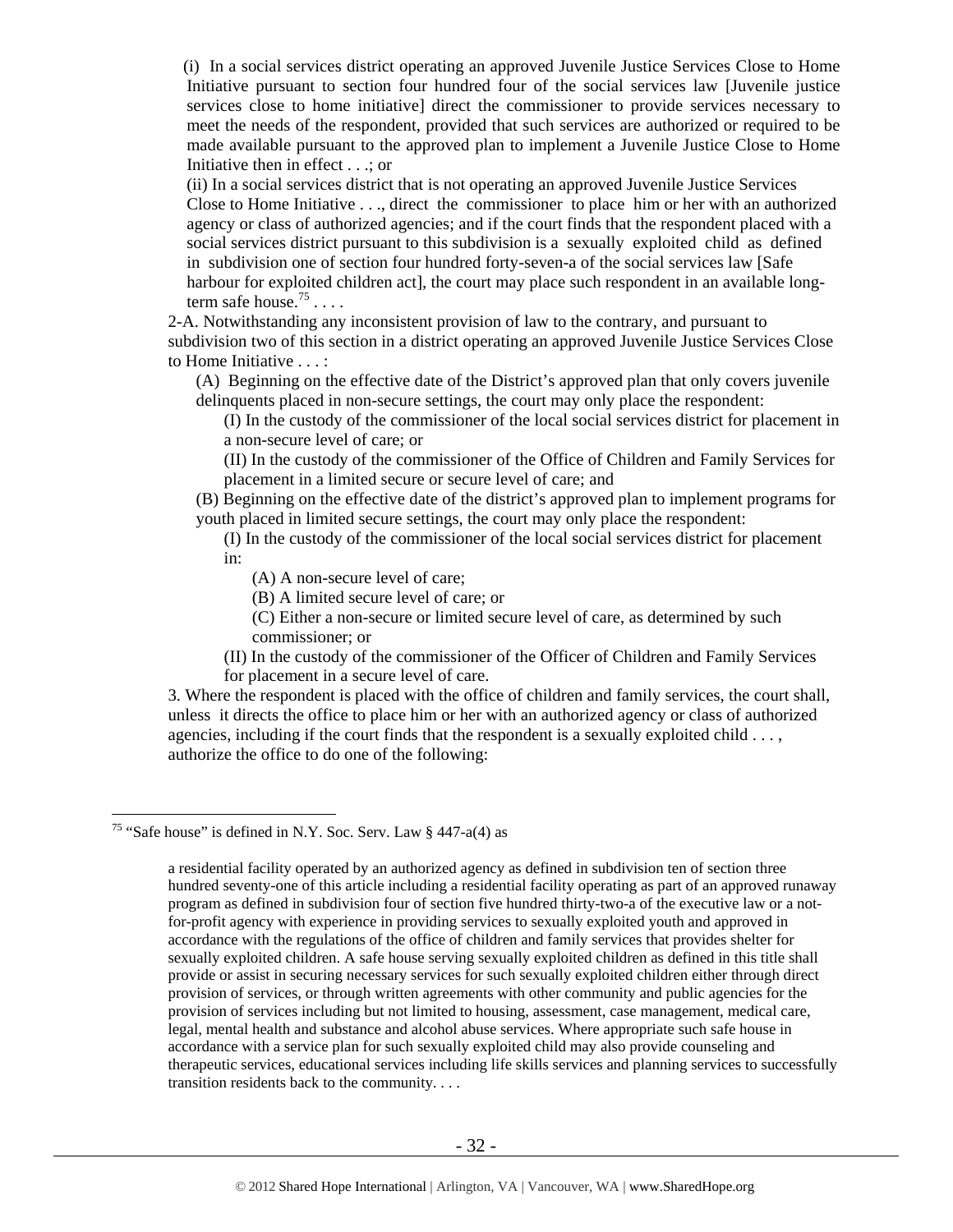(a) place the respondent in a secure facility without a further hearing at any time or from time to time during the first sixty days of residency in office of children and family services facilities. Notwithstanding the discretion of the office to place the respondent in a secure facility at any time during the first sixty days of residency in a[n] office of children and family services facility, the respondent may be placed in a non-secure facility. In the event that the office desires to transfer a respondent to a secure facility at any time after the first sixty days of residency in office facilities, a hearing shall be held . . . ; or (b) place the respondent in a limited secure facility. The respondent may be transferred by the office to a secure facility after a hearing is held . . . ; provided, however, that during the first twenty days of residency in office facilities, the respondent shall not be transferred to a secure facility unless the respondent has committed an act or acts which are exceptionally dangerous to the respondent or to others; or

(c) place the respondent in a non-secure facility. No respondent placed pursuant to this paragraph may be transferred by the office of children and family services to a secure facility. 4. Where the respondent is placed with the office of children and family services, the court may direct the office to place the respondent with an authorized agency or class of authorized agencies, including, if the court finds that the respondent is a sexually exploited child  $\dots$ , an available long-term safe house, and in the event the office is unable to so place the respondent or, discontinues the placement with the authorized agency, the respondent shall be deemed to have been placed with the office pursuant to paragraph (b) or (c) of subdivision three of this section. . . .

If the child enters the child protective proceedings as an abused child<sup>76</sup> instead of as a child in need of services or as a juvenile delinquent, the child may receive one of several different placements. Pursuant to N.Y. Fam. Ct. Act § 1052 (Disposition on adjudication), after a dispositional hearing, the court may, among other things, place the child in accordance with N.Y. Fam. Ct. Act § 1055 (Placement), which states that the court may place the child with a "relative or other suitable person,"<sup>77</sup> with the local commissioner of social services, or with a suitable authorized association or agency.

In addition to provisions focusing on sexually exploited youth, a domestic minor sex trafficking victim may receive services pursuant to N.Y. Soc. Serv. Law § 483-bb (Services for victims of human trafficking), $^{78}$  which states,

(a) The office of temporary and disability assistance may coordinate with and assist law enforcement agencies and district attorney's offices to access appropriate services for human trafficking victims.<sup>79</sup>

(b) In providing such assistance, the office of temporary and disability assistance may enter into contracts with non-government organizations for providing services to pre-certified victims of human trafficking<sup>80</sup> as defined in subdivision (b) of section four hundred eighty-three-aa of this

<sup>&</sup>lt;sup>76</sup> See infra Section 5.6 for the definition of "abused child."<br><sup>77</sup> In order for a relative or other suitable person who seeks to become a foster parent to gain custody of the child, the local commissioner of social services must investigate the person's home within 24 hours to ensure that the person is qualified. If not, the commissioner must report this to the court so that it may order alternative placement. N.Y. Fam. Ct. Act § 1055(a)(i).

<sup>&</sup>lt;sup>78</sup> This provision is scheduled for repeal on September 1, 2013.

<sup>&</sup>lt;sup>79</sup> "Human trafficking victim" is defined in N.Y. Soc. Serv. Law § 483-aa(a) (Definitions) as "a person who is a victim of sex trafficking as defined in section 230.34 of the penal law or a victim of labor trafficking as defined in section 135.35 of the penal law."

<sup>&</sup>lt;sup>80</sup> "Pre-certified victim of human trafficking" is defined in N.Y. Soc. Serv. Law  $8\,483$ -aa(b) as "a person who has a pending application for federal certification as a victim of a severe form of trafficking in persons as defined in section 7105 of title 22 of the United States Code (Trafficking Victims Protection) but has not yet obtained such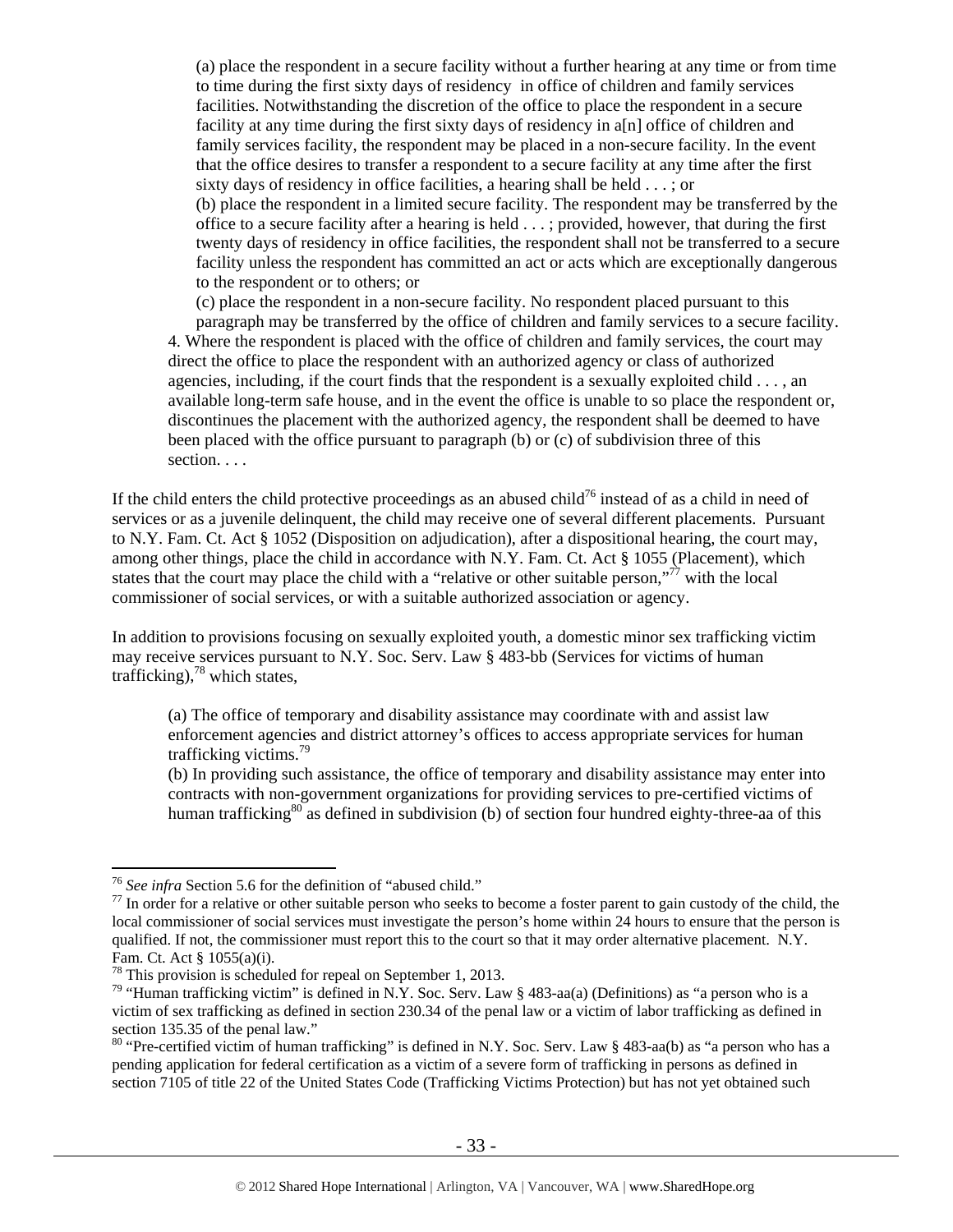article, insofar as funds are available for that purpose. Such services may include, but are not limited to, case management, emergency temporary housing, health care, mental health counseling, drug addiction screening and treatment, language interpretation and translation services, English language instruction, job training and placement assistance, post-employment services for job retention, and services to assist the individual and any of his or her family members to establish a permanent residence in New York state or the United States. Nothing in this section shall preclude the office of temporary and disability assistance, or any local social services district, from providing human trafficking victims who are United States citizens or human trafficking victims who meet the criteria pursuant to section one hundred twenty-two of this chapter with any benefits or services for which they otherwise may be eligible.

Under N.Y. Soc. Serv. Law § 483-cc (Confirmation as a victim of human trafficking),

(a) As soon as practicable after a first encounter with a person who reasonably appears to a law enforcement agency or a district attorney's office to be a human trafficking victim, that agency or office shall notify the office of temporary and disability assistance and the division of criminal justice services that such person may be eligible for services under this article. (b) Upon receipt of such a notification, the division of criminal justice services, in consultation with the office of temporary and disability assistance and the referring agency or office, shall make a preliminary assessment of whether such victim or possible victim appears to meet the criteria for certification as a victim of a severe form of trafficking in persons as defined in section 7105 of title 22 of the United States Code (Trafficking Victims Protection) $81$  or appears to be otherwise eligible for any federal, state or local benefits and services. If it is determined that the victim appears to meet such criteria, the office of temporary and disability assistance shall report the finding to the victim, and to the referring law enforcement agency or district attorney's office, and may assist that agency or office in having such victim receive services from a case management provider who may be under contract with the office of temporary and disability assistance, or from any other available source. If the victim or possible victim is under the age of eighteen, the office of temporary and disability assistance also shall notify the local department of social services in the county where the child was found.

*5.5 Commercial sexual exploitation is identified as a type of abuse and neglect within child protection statutes.* 

"Abused child" is defined in N.Y. Fam. Ct. Act § 1012(e) (Definitions) as

. . .

 $\overline{a}$ 

a child less than eighteen years of age whose parent or other person legally responsible for his care

(iii) commits, or allows to be committed an offense against such child defined in article one hundred thirty [Sexual offenses] of the penal law; allows, permits or encourages such child to engage in any act described in sections 230.25 [Promoting prostitution in the third degree], 230.30 [Promoting prostitution in the second degree] and 230.32 [Promoting prostitution in the first

certification, or a person who has reported a crime to law enforcement and it reasonably appears to law enforcement that the person is such a victim."

<sup>&</sup>lt;sup>81</sup> However, reference to the federal definition of "severe forms of trafficking" in 22 U.S.C. § 7105, combined with the term "certification" in N.Y. Soc. Serv. Law § 483-cc could prove problematic in application of this presumption. 22 U.S.C § 7105(b)(1)(C), which applies to victims in the U.S., provides a definition of victim of a severe form of trafficking to include a person "subjected to an act or practice" defined in 22 U.S.C. § 7102(8) who is a minor or subject to certification under (E). Subsection (E) requires the person to be willing to assist in the investigation and prosecution of the trafficker and to have made an application for a T visa that has not been denied or be "a person whose continued presence in the United States the Secretary of Homeland Security is ensuring in order to effectuate prosecution of traffickers in persons." Clarification that "certification" is not required by amending N.Y. Soc. Serv. Law § 483-cc to refer solely to domestic minors as victims of severe forms of trafficking is needed.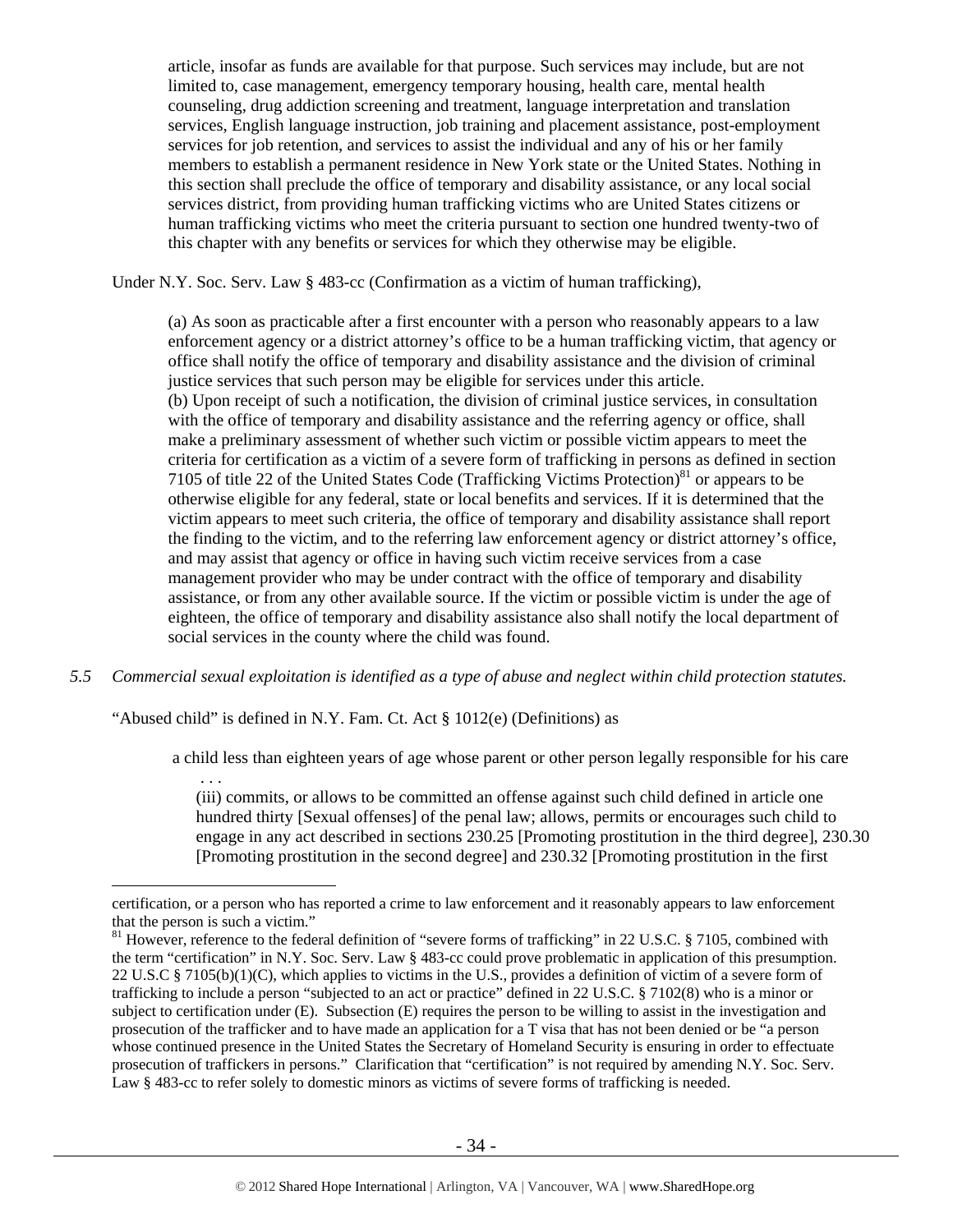degree] of the penal law; . . . or allows such child to engage in acts or conduct described in article two hundred sixty-three [Sexual performance by a child] of the penal law provided, however, that (a) the corroboration requirements contained in the penal law and (b) the age requirement for the application of article two hundred sixty-three of such law shall not apply to proceedings under this article.

For purposes of the section on "care and protection of children" in the Social Services Laws, a sexually exploited child is not expressly included in the definitions of abuse or neglect. "Abused child" is defined in N.Y. Soc. Serv. Law § 371(4-b)(iii) (Definitions) as "a child less than eighteen years of age whose parent or other person legally responsible for his care . . . commits, or allows to be committed, an act of sexual abuse against such child as defined in the penal law."

- 5.5.1 Recommendation: Amend N.Y. Soc. Serv. Law § 371(4-b) (Definitions) to parallel N.Y. Fam. Ct. Act § 1012(e)(iii) by clarifying that allowing, permitting, or encouraging a child to engage in prostitution or any of the acts listed in Article 263 (Sexual performance by a child) constitutes a form of abuse.
- *5.6 The definition of "caregiver" (or similar term) in the child welfare statutes is broad enough to include a trafficker who has custody or control of a child in order to bring a trafficked child into protection of child protective services.*

New York utilizes the term "person legally responsible" in the Family Court Act and defines it in N.Y. Fam. Ct. Act § 1012(g) (Definitions) as "the child's custodian, guardian, or any other person responsible for the child's care at the relevant time. Custodian may include any person continually or at regular intervals found in the same household as the child when the conduct of such person causes or contributes to the abuse or neglect of the child."

*5.7 Crime victims' compensation is specifically available to a child victim of sex trafficking or commercial sexual exploitation of children (CSEC) without regard to ineligibility factors.* 

For the purposes of crime victims' compensation, victims of N.Y. Penal Law § 230.34 (Sex trafficking) are expressly eligible for compensation and other victims may be eligible. N.Y. Exec. Law  $\S 621(5)(b)(5)$ . "Victim" is defined in N.Y. Exec. Law  $\S 621(5)$  (Definitions) as "(a) a person who suffers personal physical injury as a direct result of a crime; (b) a person who is the victim of . . . sex trafficking as defined in section 230.34 of the penal law."

Additionally, "child victim" is defined in N.Y. Exec. Law § 621(11) as "a person less than eighteen years of age who suffers physical, mental or emotional injury, or loss or damage, as a direct result of a crime or as a result of witnessing a crime."

However, a domestic minor sex trafficking victim who is determined to be "criminally responsible" or "an accomplice of such person" is ineligible to receive an award. N.Y. Exec. Law § 624(2). Also, N.Y. Exec. Law § 631(1) (Awards) states, in part,

No award shall be made unless the office finds that (a) a crime was committed, (b) such crime directly resulted in personal physical injury to or the exacerbation of a preexisting disability, or condition, or death of, the victim, and (c) criminal justice agency records show that such crime was promptly reported to the proper authorities; and in no case may an award be made where the criminal justice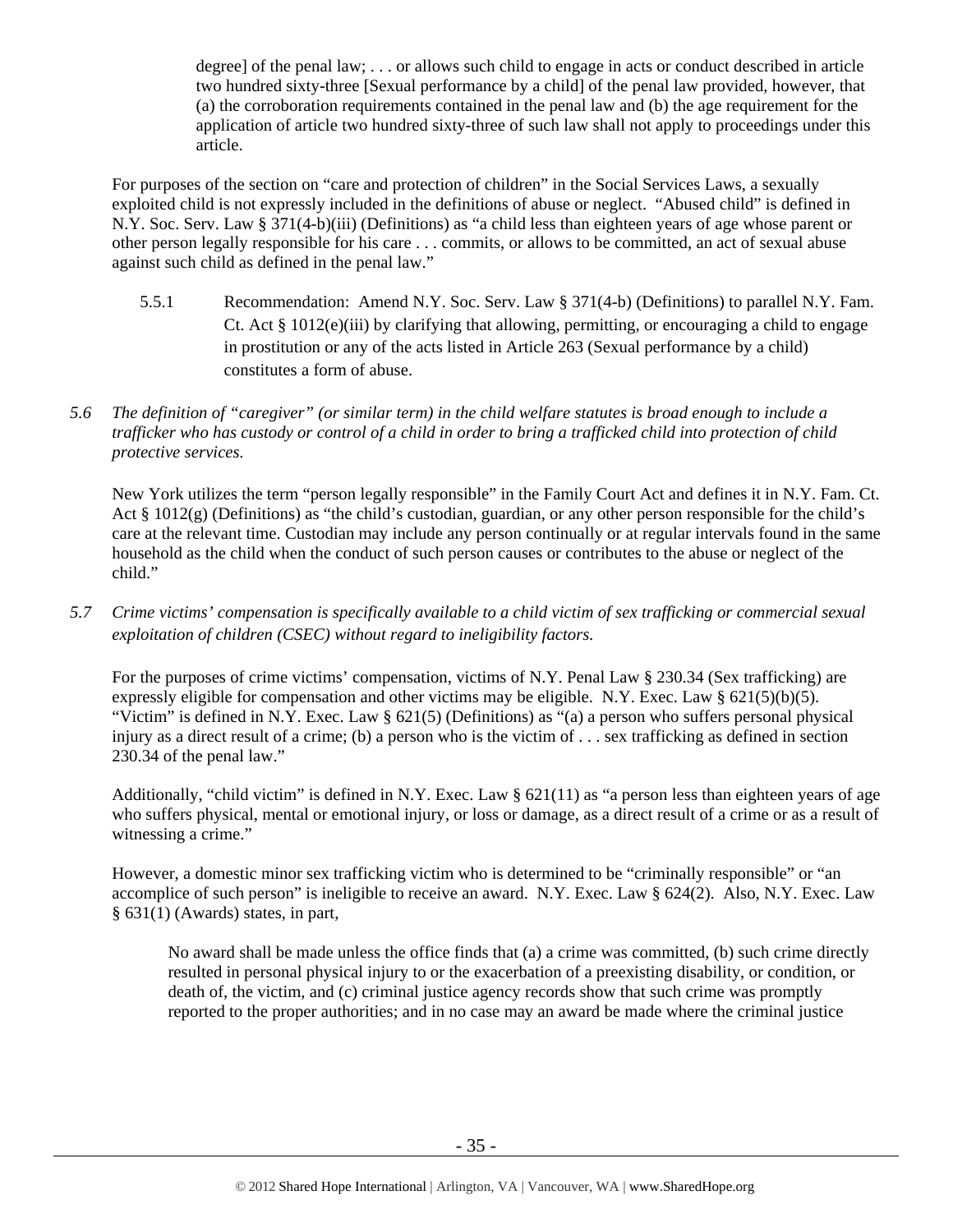agency<sup>82</sup> records show that such report was made more than one week after the occurrence of such crime unless the office, for good cause shown, finds the delay to have been justified; provided, however, in cases involving an alleged sex offense as contained in article one hundred thirty of the penal law or . . . sex trafficking as defined in section 230.34 of the penal law . . . , the criminal justice agency report need only be made within a reasonable time considering all the circumstances, including the victim's physical, emotional and mental condition and family situation. . . .

Additionally, child victims receive special protections, and pursuant to N.Y. Exec. Law § 631(17),

Notwithstanding the provisions of subdivision one of this section, where a child victim has not been physically injured as a direct result of a crime, or has witnessed a crime in which no physical injury occurred, the claimant shall only be eligible for an award that includes the unreimbursed cost of repair or replacement of essential personal property of the child victim that has been lost, damaged or destroyed as a direct result of a crime, transportation expenses incurred by the claimant for necessary court appearances of the child victim in connection with the prosecution of such crimes, and, if counseling is commenced within one year from the date of the incident or its discovery, (1) the unreimbursed cost of counseling provided to the child victim on account of mental or emotional stress resulting from the incident in which the crime occurred, and/or (2) the unreimbursed cost of counseling provided to the claimant eligible under paragraph (h) of subdivision one of section six hundred twentyfour of this article and resulting from the incident in which the crime occurred.

## *5.8 Victim-friendly procedures and protections are provided in the trial process for minors under 18.*

Children under 14 who are "vulnerable child witnesses" may be able to testify via a closed circuit television; however, this definition is limited to certain crimes. "Child witness" is defined in N.Y. Crim. Proc. Law § 65.00(1) (Definitions)<sup>83</sup> as "a person fourteen years old or less who is or will be called to testify in a criminal proceeding, other than a grand jury proceeding, concerning an offense defined in article one hundred thirty [Sex offenses] of the penal law or section 255.25, 255.26 or 255.27 [Incest in the first, second, and third degrees] of such law which is the subject of such criminal proceeding."

Under N.Y. Crim. Proc. Law § 65.10 (Closed-circuit television; general rule; declaration of vulnerability), 84

1. A child witness shall be declared vulnerable when the court, in accordance with the provisions of section 65.20,<sup>85</sup> determines by clear and convincing evidence that it is likely that such child witness will

 $\overline{a}$ 

3. A motion pursuant to subdivision one of this section must be made in writing at least eight days before the commencement of trial or other criminal proceeding upon reasonable notice to the other party and with

<sup>&</sup>lt;sup>82</sup> "Criminal justice agency" is defined in N.Y. Exec. Law § 631(1) (Awards) as including "a police department, a district attorney's office, and any other governmental agency having responsibility for the enforcement of the criminal laws of the state provided, however, that in cases involving such sex offense a criminal justice agency shall also mean a family court, a governmental agency responsible for child and/or adult protective services . . . , and any medical facility established under the laws of the state that provides a forensic physical examination for victims of rape and sexual assault."

 $83$ <sup>83</sup> This provision is scheduled to expire and to be repealed on September 1, 2013.

<sup>&</sup>lt;sup>84</sup> This provision is scheduled to expire and to be repealed on September 1, 2013.

 $85$  N.Y. Crim. Proc. Law § 65.20(1)–(4) (Closed-circuit television) states,

<sup>1.</sup> Prior to the commencement of a criminal proceeding; other than a grand jury proceeding, either party may apply to the court for an order declaring that a child witness is vulnerable.

<sup>2.</sup> A child witness should be declared vulnerable when the court, in accordance with the provisions of this section, determines by clear and convincing evidence that the child witness would suffer serious mental or emotional harm that would substantially impair the child witness' ability to communicate with the finder of fact without the use of live, two-way closed-circuit television.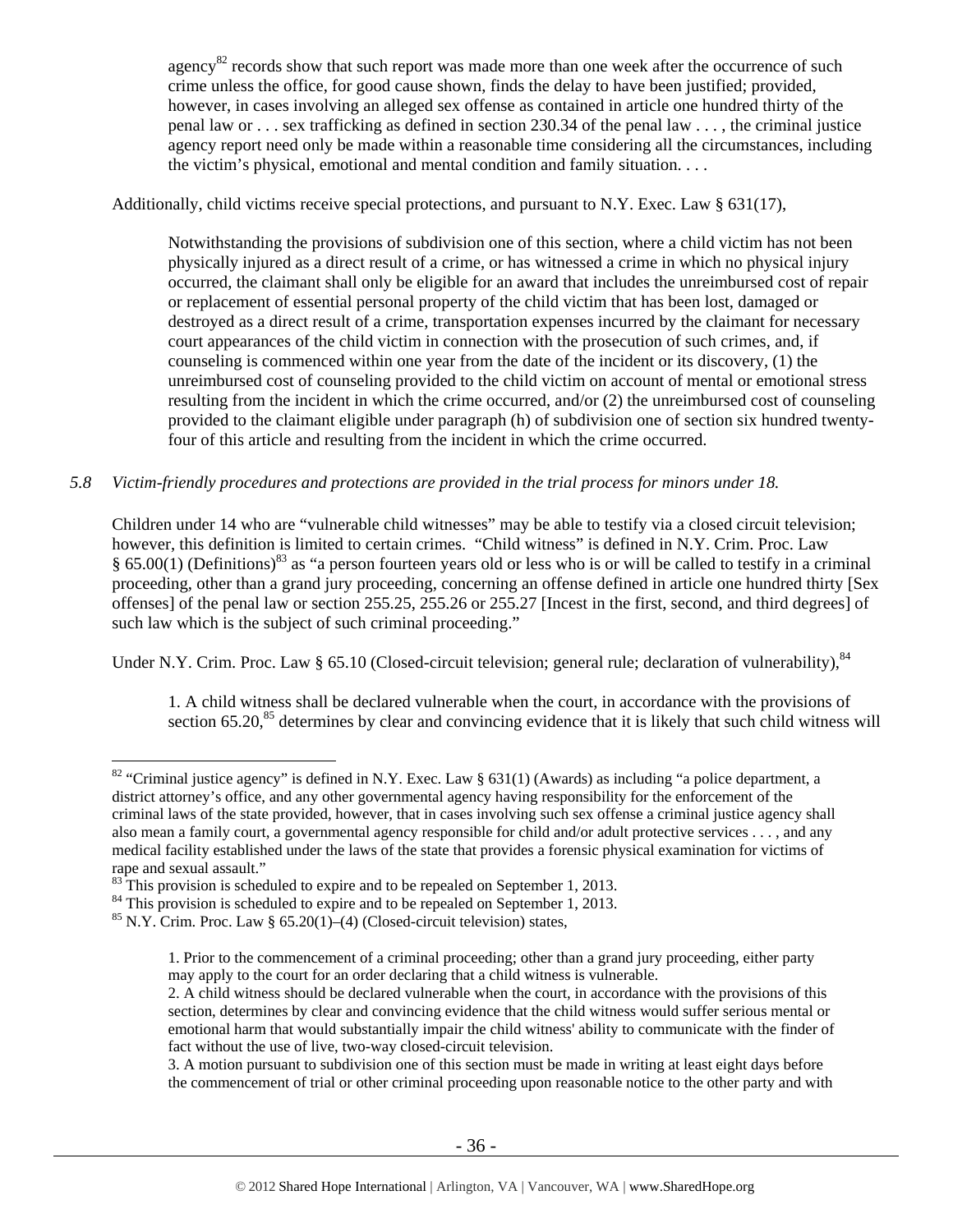suffer serious mental or emotional harm if required to testify at a criminal proceeding without the use of live, two-way closed-circuit television and that the use of such live, two-way closed-circuit television will diminish the likelihood or extent of, such harm.

2. When the court declares a child witness to be vulnerable, it shall, except as provided in subdivision four of section 65.30 [Closed-circuit television; special testimonial procedures], authorize the taking of the testimony of the vulnerable child witness from the testimonial room by means of live, two-way closed-circuit television. Under no circumstances shall the provisions of this article be construed to authorize a closed-circuit television system by which events in the courtroom are not transmitted to the testimonial room during the testimony of the vulnerable child witness.

. . . .

For the purpose of grand jury proceedings, some child witnesses are also able to testify via videotaped examination. Pursuant to N.Y. Crim. Proc. Law § 190.32(1)(a) (Videotaped examination; definitions, application, order and procedure), the definition of "child witness" is defined as "a person twelve years old or less whom the people intend to call as witness in a grand jury proceeding to give evidence concerning any crime defined in article one hundred thirty or two hundred sixty or section 255.25, 255.26 or 255.27 of the penal law of which the person was a victim." N.Y. Crim. Proc. Law § 190.32(2) states, "In lieu of requiring a witness who is a child witness to appear in person and give evidence in a grand jury proceeding, the district attorney may cause the examination of such witness to be videotaped in accordance with the provisions of subdivision five of this section."

Pursuant to N.Y. Exec. Law § 642-a (Fair treatment of child victims as witnesses),

To the extent permitted by law, criminal justice agencies, crime victim-related agencies, social services agencies and the courts shall comply with the following guidelines in their treatment of child victims:

1. To minimize the number of times a child victim is called upon to recite the events of the case and to foster a feeling of trust and confidence in the child victim, whenever practicable and where one exists, a multi-disciplinary team as established pursuant to subdivision six of section four hundred twenty-three [Child protective service responsibilities and organization; purchase of service and reimbursement of cost; local plan] of the social services law and/or a child advocacy center shall be used for the investigation and prosecution of child abuse cases involving abuse of a child, $86$  as described in paragraph (i), (ii) or (iii) of subdivision (e) of section one thousand twelve [Definitions] of the family court act, sexual abuse of a child or the death of a child. 2. Whenever practicable, the same prosecutor should handle all aspects of a case involving an

alleged child victim.

3. To minimize the time during which a child victim must endure the stress of his involvement in the proceedings, the court should take appropriate action to ensure a speedy trial in all proceedings involving an alleged child victim. In ruling on any motion or request for a delay or continuance of a proceeding involving an alleged child victim, the court should consider and give weight to any potential adverse impact the delay or continuance may have on the well-being of the child. 4. The judge presiding should be sensitive to the psychological and emotional stress a child witness may undergo when testifying.

6. In accordance with the provisions of section 190.32 [Videotaped examination; definitions, application, order and procedure] of the criminal procedure law, a person supportive of the "child witness" or "special witness" as defined in such section should be permitted to be present and

. . . .

an opportunity to be heard.

<sup>4.</sup> The motion papers must state the basis for the motion and must contain sworn allegations of fact which, if true, would support a determination by the court that the child witness is vulnerable. Such allegations may be based upon the personal knowledge of the deponent or upon information and belief, provided that, in the latter event, the sources of such information and the grounds for such belief are stated. 86 *See supra* Section 5.6 for the definition of "abused child."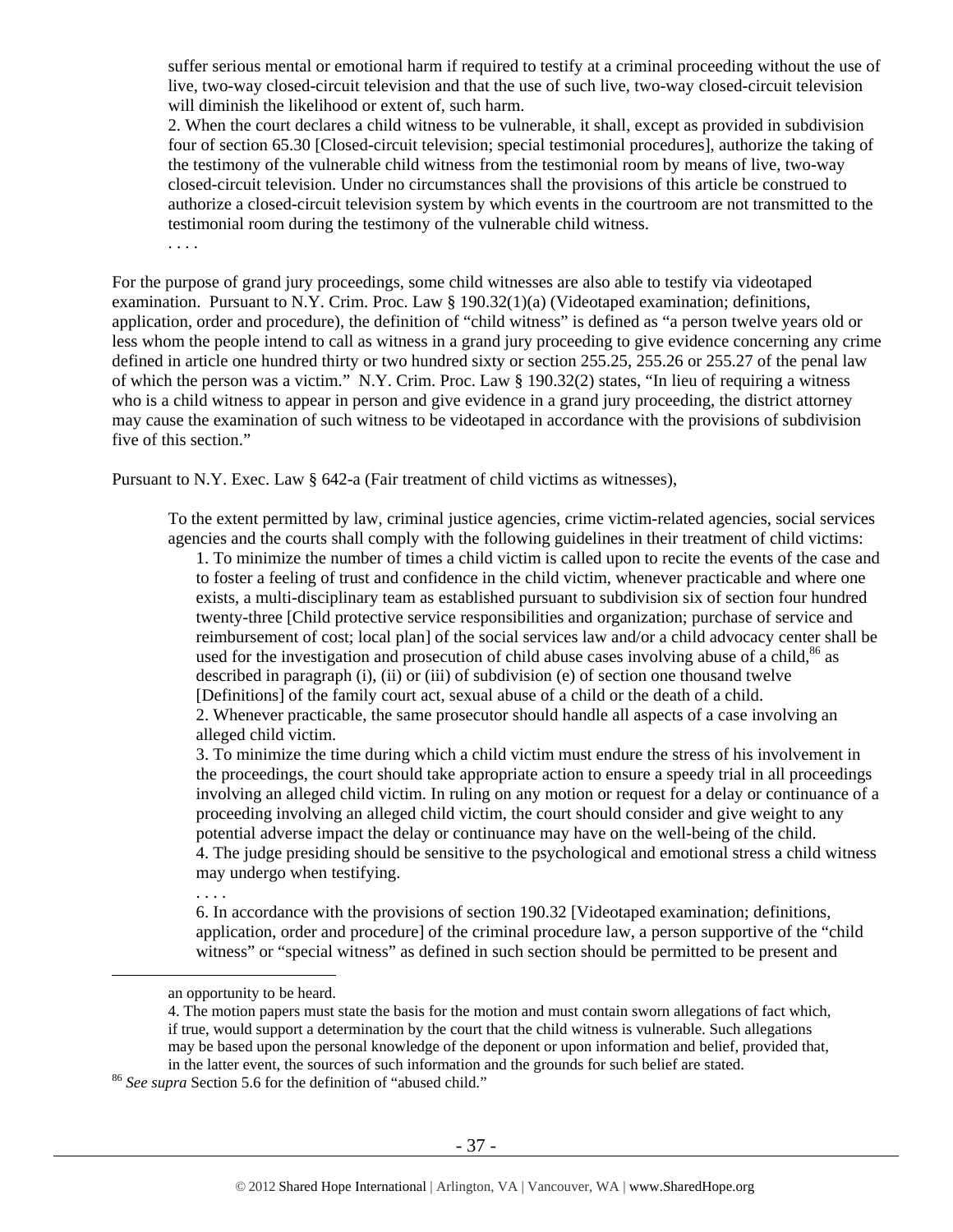accessible to a child witness at all times during his testimony, although the person supportive of the child witness should not be permitted to influence the child's testimony.

7. A child witness should be permitted in the discretion of the court to use anatomically correct dolls and drawings during his testimony.

New York's rape shield law does not expressly apply to child victims of sexual exploitation, and moreover, allows for the admission of evidence related to prostitution-related offenses. Pursuant to N.Y. Crim. Proc. Law § 60.42 (Rules of evidence; admissibility of evidence of victim's sexual conduct in sex offense cases),

Evidence of a victim's sexual conduct shall not be admissible in a prosecution for an offense or an attempt to commit an offense defined in article one hundred thirty of the penal law unless such evidence:

1. proves or tends to prove specific instances of the victim's prior sexual conduct with the accused; or

2. proves or tends to prove that the victim has been convicted of an offense under section 230.00 [Prostitution] of the penal law within three years prior to the sex offense which is the subject of the prosecution; or

3. rebuts evidence introduced by the people of the victim's failure to engage in sexual intercourse, oral sexual conduct, anal sexual conduct or sexual contact during a given period of time; or 4. rebuts evidence introduced by the people which proves or tends to prove that the accused is the cause of pregnancy or disease of the victim, or the source of semen found in the victim; or 5. is determined by the court after an offer of proof by the accused outside the hearing of the jury, or such hearing as the court may require, and a statement by the court of its findings of fact essential to its determination, to be relevant and admissible in the interests of justice.

- 5.8.1 Recommendation: Amend N.Y. Crim. Proc. Law § 60.42 (Rules of evidence; admissibility of evidence of victim's sexual conduct in sex offense cases) to apply to domestic minor sex trafficking victims under the age of 18 and to limit the ability to introduce evidence of offenses under N.Y. Penal Law Article 230 (Prostitution) in such cases.
- *5.9 Expungement or sealing of juvenile delinquency records resulting from arrests or adjudications for prostitution-related offenses committed as a result of, or in the course of, the commercial sexual exploitation of a minor is available within a reasonable time after turning 18.*

Pursuant to N.Y. Fam. Ct. Act § 375.2 (Motion to seal after a finding),

1. If an action has resulted in a finding of delinquency pursuant to subdivision one of section 352.1 [Findings], other than a finding that the respondent committed a designated felony act, the court may, in the interest of justice and upon motion of the respondent, order the sealing of appropriate records pursuant to subdivision one of section 375.1 [Order upon termination of a delinquency action in favor of the respondent].

2. Such motion must be in writing and may be filed at any time subsequent to the entering of such finding. . . .

3. The court shall state on the record its reasons for granting or denying the motion.

4. If such motion is denied, it may not be renewed for a period of one year, unless the order of denial permits renewal at an earlier time.

5. The court shall not order the sealing of any record except as prescribed by this section or section 375.1.

6. Such a motion cannot be filed until the respondent's sixteenth birthday.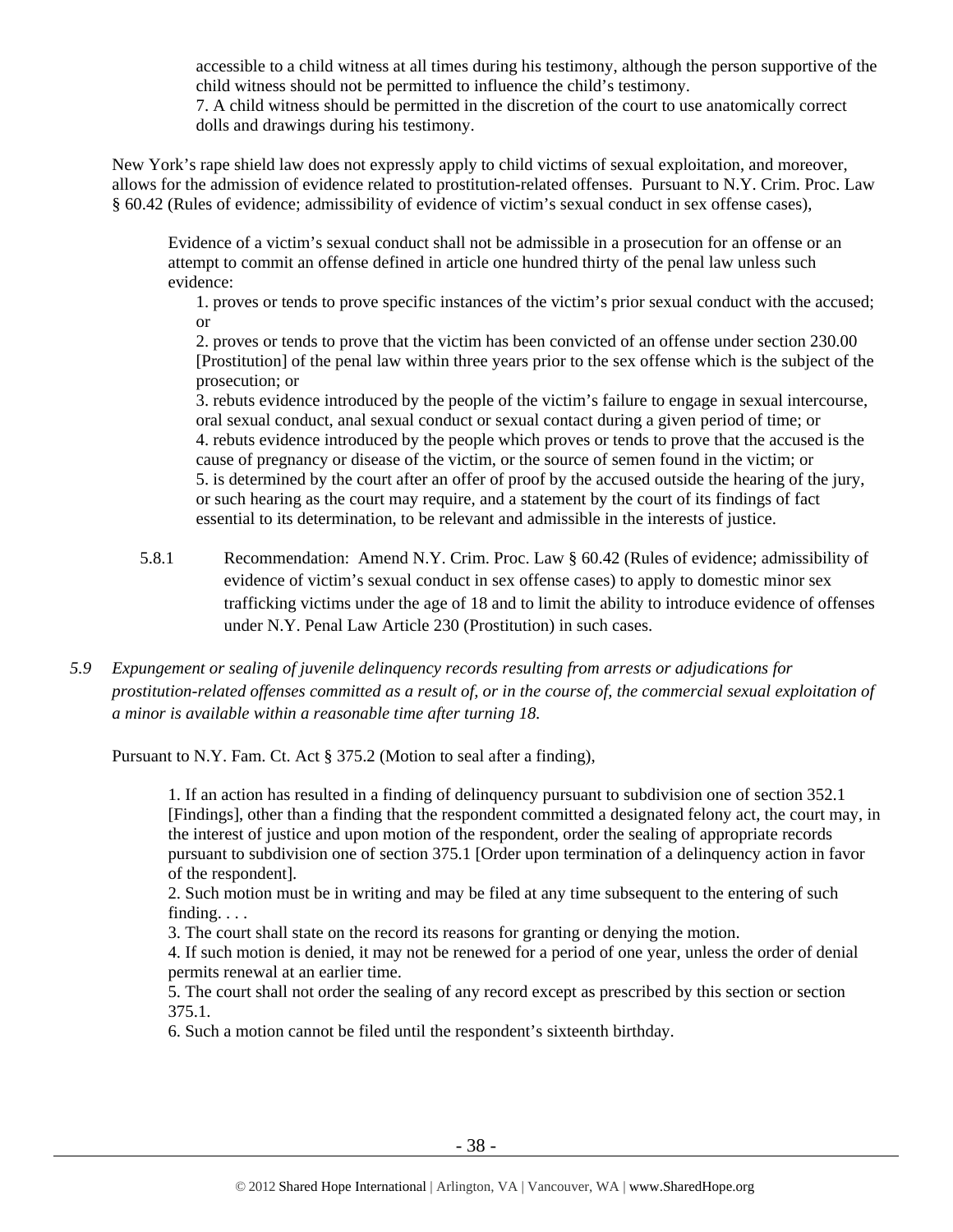N.Y. Fam. Ct. Act § 375.3 (Expungement of court records) states, "Nothing contained in this article shall preclude the court's use of its inherent power to order the expungement of court records."

Additionally, under N.Y. Crim. Proc. Law  $\S$  440.10(1)(i) (Motion to vacate judgment),

1. At any time after the entry of a judgment, the court in which it was entered may, upon motion of the defendant, vacate such judgment upon the ground that:

. . . . (i) The judgment is a conviction where the arresting charge was under section 240.37 (loitering for the purpose of engaging in a prostitution offense, provided that the defendant was not alleged to be loitering for the purpose of patronizing a prostitute or promoting prostitution) or 230.00 (prostitution) of the penal law, and the defendant's participation in the offense was a result of having been a victim of sex trafficking under section 230.34 of the penal law or trafficking in persons under the Trafficking Victims Protection Act (United States Code, title 22, chapter 78); provided that

(i) a motion under this paragraph shall be made with due diligence, after the defendant has ceased to be a victim of such trafficking or has sought services for victims of such trafficking, subject to reasonable concerns for the safety of the defendant, family members of the defendant, or other victims of such trafficking that may be jeopardized by the bringing of such motion, or for other reasons consistent with the purpose of this paragraph; and (ii) official documentation of the defendant's status as a victim of sex trafficking or trafficking in persons at the time of the offense from a federal, state or local government agency shall create a presumption that the defendant's participation in the offense was a result of having been a victim of sex trafficking or trafficking in persons, but shall not be required for granting a motion under this paragraph.

*5.10 Victim restitution and civil remedies for victims of domestic minor sex trafficking or commercial sexual exploitation of children (CSEC) are authorized by law.* 

The court must consider and may authorize restitution to the victim under N.Y. Penal Law  $\S$  60.27(1) (Restitution and reparation), which states, in part,

In addition to any of the dispositions authorized by this article, the court shall consider restitution or reparation to the victim<sup>87</sup> of the crime and may require restitution or reparation as part of the sentence imposed upon a person convicted of an offense,<sup>88</sup> and after providing the district attorney with an opportunity to be heard in accordance with the provisions of this subdivision, require the defendant to make restitution of the fruits of his or her offense or reparation for the actual out-of-pocket loss caused thereby . . . . In that event, or when the victim impact statement reports that the victim seeks restitution or reparation, the court shall require, unless the interests of justice dictate otherwise, in addition to any of the dispositions authorized by this article that the defendant make restitution of the fruits of the offense and reparation for the actual out-of-pocket loss . . . . In the event that restitution or reparation are not ordered, the court shall clearly state its reasons on the record. Adverse action as used in this subdivision shall mean and include actual loss incurred by the victim, including an amount equal to the value of the time reasonably spent by the victim attempting to remediate the harm incurred by the victim from the offense, and the consequential financial losses from such action.

Additionally, under N.Y. Exec. Law § 632-a(3) (Crime victims),

 $87$  See supra Section 5.1 for the definition of "victim."

<sup>&</sup>lt;sup>88</sup> See supra note 50 for the definition of "offense."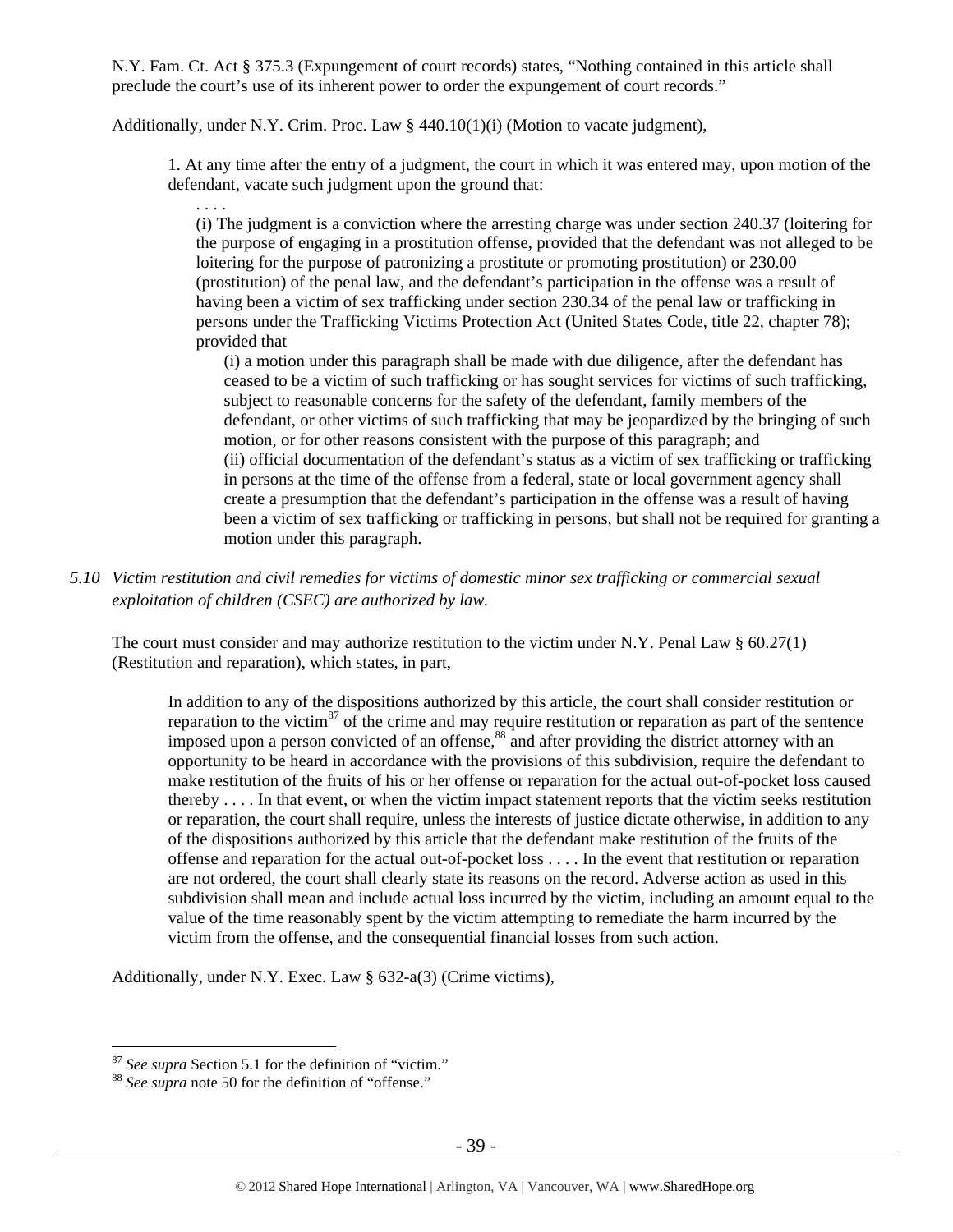Notwithstanding any inconsistent provision of the estates, powers and trusts law or the civil practice law and rules with respect to the timely bringing of an action, any crime victim shall have the right to bring a civil action in a court of competent jurisdiction to recover money damages from a person convicted of a crime of which the crime victim is a victim, or the representative of that convicted person, within three years of the discovery of any profits from a crime<sup>89</sup> or funds of a convicted person. . . .

Where a victim of trafficking is also a victim of a racketeering crime, restitution is available. N.Y. Penal Law § 460.30(5) (Enterprise corruption; forfeiture) states, in part,

Any person convicted of a violation of section 460.20 of this article through which he derived pecuniary value, or by which he caused personal injury or property damage or other loss, may be sentenced to pay a fine not in excess of three times the gross value he gained or three times the gross loss he caused, whichever is greater. Moneys so collected shall be paid as restitution to victims of the crime for medical expenses actually incurred, loss of earnings or property loss or damage caused thereby.

Additionally, "Any payment made as restitution to victims pursuant to this section shall not limit, preclude or impair any liability for damages in any civil action or proceeding for an amount in excess of such payment." N.Y. Penal Law § 460.30(8).

*5.11 Statutes of limitations for civil and criminal actions for child sex trafficking or commercial sexual exploitation of children (CSEC) offenses are eliminated or lengthened sufficiently to allow prosecutors and victims a realistic opportunity to pursue criminal action and legal remedies.* 

For criminal actions, pursuant to N.Y. Crim. Proc. Law § 30.10(2) (Timeliness of prosecutions; periods of limitation), a 5-year statute of limitations exists for most felony prosecutions, and a 2-year statute of limitations exists for misdemeanors. Also, for prosecutions under N.Y. Penal Law Article 130 (Sex offenses), unless the offense has a longer limitation under subsection (2)(a), or N.Y. Penal Law  $\S$  263.05 (Use of a child in a sexual performance), the statute of limitations is tolled until either the child reaches the age of 18 or the crime is reported to law enforcement or a child abuse register, whichever occurs first. N.Y. Crim. Proc. Law § 30.10(3)(f). Pursuant to N.Y. Crim. Proc. Law § 30.10(3)(f),

Notwithstanding the provisions of subdivision two, the periods of limitation for the commencement of criminal actions are extended as follows in the indicated circumstances:

(f) For purposes of a prosecution involving a sexual offense as defined in article one hundred thirty of the penal law [Sex offenses], other than a sexual offense delineated in paragraph (a) of subdivision two of this section, committed against a child less than eighteen years of age . . . or use of a child in a sexual performance as defined in section 263.05 [Use of a child in a sexual performance] of the penal law, the period of limitation shall not begin to run until the child has reached the age of eighteen or the offense

. . . .

<sup>&</sup>lt;sup>89</sup> Pursuant to N.Y. Exec. Law  $\S$  632-a(1)(b),

 <sup>&</sup>quot;Profits from a crime" means (i) any property obtained through or income generated from the commission of a crime of which the defendant was convicted; (ii) any property obtained by or income generated from the sale, conversion or exchange of proceeds of a crime, including any gain realized by such sale, conversion or exchange; and (iii) any property which the defendant obtained or income generated as a result of having committed the crime, including any assets obtained through the use of unique knowledge obtained during the commission of, or in preparation for the commission of, a crime, as well as any property obtained by or income generated from the sale, conversion or exchange of such property and any gain realized by such sale, conversion or exchange.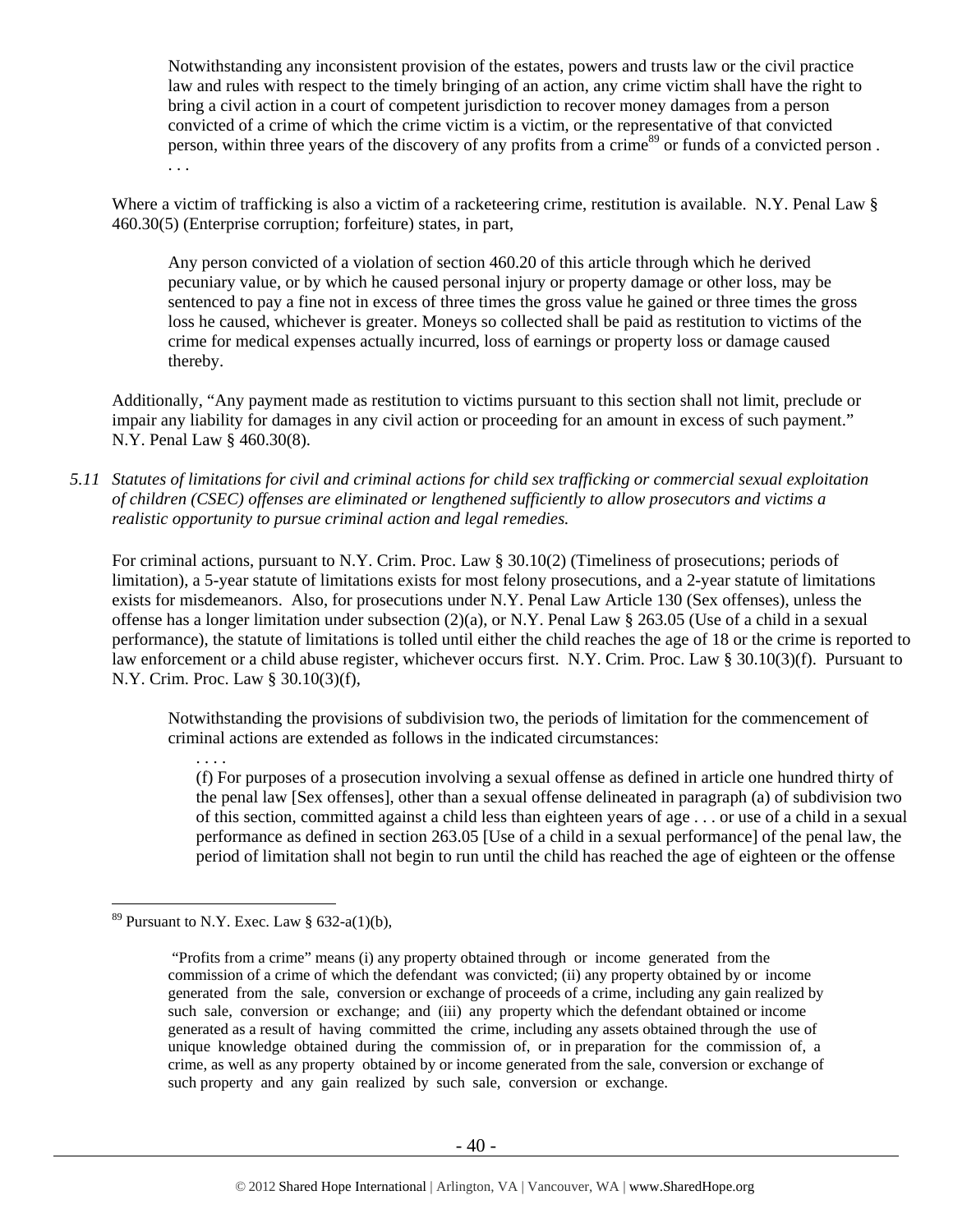is reported to a law enforcement agency or statewide central register of child abuse and maltreatment, whichever occurs earlier.

For civil actions, pursuant to N.Y. C.P.L.R. Law § 213-b (Action by a victim of a criminal offense), a 7-year statute of limitations applies for actions arising under convictions for crimes in general, and a 10-year statute of limitations applies for actions arising under convictions for a "specified crime."<sup>90</sup>

5.11.1 Recommendation: Amend N.Y. Crim. Proc. Law § 30.10(3)(f) to include N.Y. Penal Law § 230.34 (Sex trafficking) and other CSEC offenses as crimes for which the statute of limitations can be extended when the victim is under 18.

<sup>&</sup>lt;sup>90</sup> "Specified crime" is defined in N.Y. Exec. Law § 632-a(1)(e) as including Class B felonies and violent felony offenses as defined in N.Y. Penal Law § 70.02(1), which includes certain sex offenses listed in Article 130.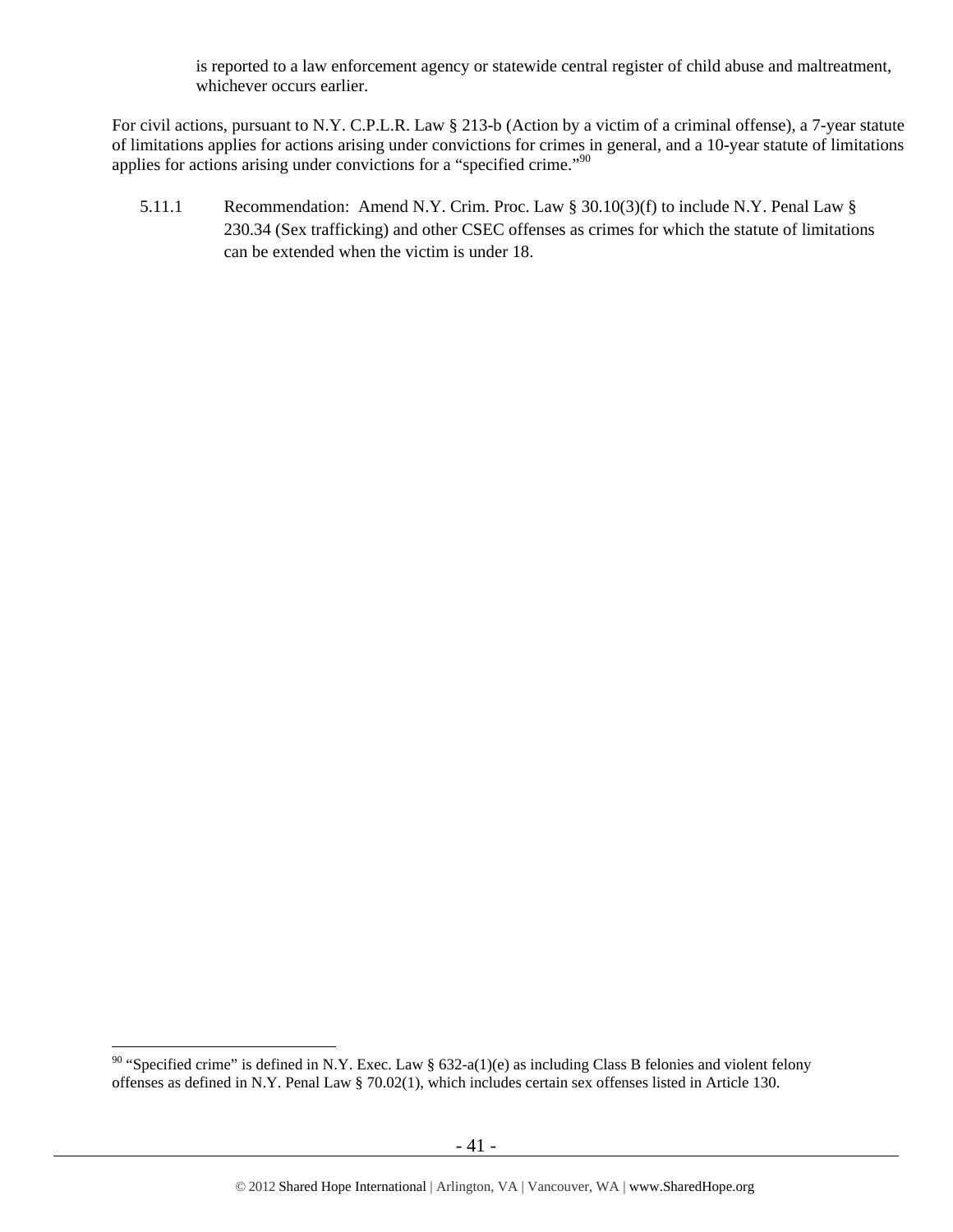#### **FRAMEWORK ISSUE 6: CRIMINAL JUSTICE TOOLS FOR INVESTIGATION AND PROSECUTIONS**

### *Legal Components:*

- *6.1 Training on human trafficking and domestic minor sex trafficking for law enforcement is statutorily mandated.*
- *6.2 Single party consent to audio-taping is permitted in law enforcement investigations.*
- *6.3 Wiretapping is an available tool to investigate domestic minor sex trafficking.*
- *6.4 Using a law enforcement posing as a minor to investigate buying or selling of commercial sex acts is not a defense to soliciting, purchasing, or selling sex with a minor.*
- *6.5 Using the Internet to investigate buyers and traffickers is a permissible investigative technique.*
- *6.6 Law enforcement and child welfare agencies are mandated to promptly report missing and recovered children. \_\_\_\_\_\_\_\_\_\_\_\_\_\_\_\_\_\_\_\_\_\_\_\_\_\_\_\_\_\_\_\_\_\_\_\_\_\_\_\_\_\_\_\_\_\_\_\_\_\_\_\_\_\_\_\_\_\_\_\_\_\_\_\_\_\_\_\_\_\_\_\_\_\_\_\_\_\_\_\_\_\_\_\_\_\_\_\_\_\_\_\_\_\_*

#### *Legal Analysis:*

*6.1 Training on human trafficking and domestic minor sex trafficking for law enforcement is statutorily mandated.* 

New York does not legislatively mandate training, but training is mentioned as an option for certain localities. Specifically, under N.Y. Soc. Serv. Law § 447-b(6) (Services for exploited children),

The local social services commissioner may, to the extent that funds are available, in conjunction with the division of criminal justice services and local law enforcement officials, contract with an appropriate not-for-profit agency with experience working with sexually exploited children to train law enforcement officials who are likely to encounter sexually exploited children in the course of their law enforcement duties on the provisions of this section and how to identify and obtain appropriate services for sexually exploited children. Local social services districts may work cooperatively to provide such training and such training may be provided on a regional basis. The division of criminal justice services shall assist local social services districts in obtaining any available funds for the purposes of conducting law enforcement training from the federal justice department and the office of juvenile justice and delinquency prevention.

- 6.1.1 Recommendation: Mandate training on domestic minor sex trafficking for law enforcement.
- *6.2 Single party consent to audio-taping is permitted in law enforcement investigations.*

New York allows for single party consent to audio-taping. N.Y. Penal Law § 250.05 (Eavesdropping ) states, "A person is guilty of eavesdropping when he unlawfully engages in wiretapping, mechanical overhearing of a conversation, or intercepting or accessing of an electronic communication." Pursuant to N.Y. Penal Law § 250.00 (Eavesdropping; definition of terms),

1. "Wiretapping" means the intentional overhearing or recording of a telephonic or telegraphic communication by a person other than a sender or receiver thereof, without the consent of either the sender or receiver, by means of any instrument, device or equipment.

2. "Mechanical overhearing of a conversation" means the intentional overhearing or recording of a conversation or discussion, without the consent of at least one party thereto, by a person not present thereat, by means of any instrument, device or equipment.

. . . .

6. "Intercepting or accessing of an electronic communication" and "intentionally intercepted or accessed" mean the intentional acquiring, receiving, collecting, overhearing, or recording of an electronic communication, without the consent of the sender or intended receiver thereof, by means of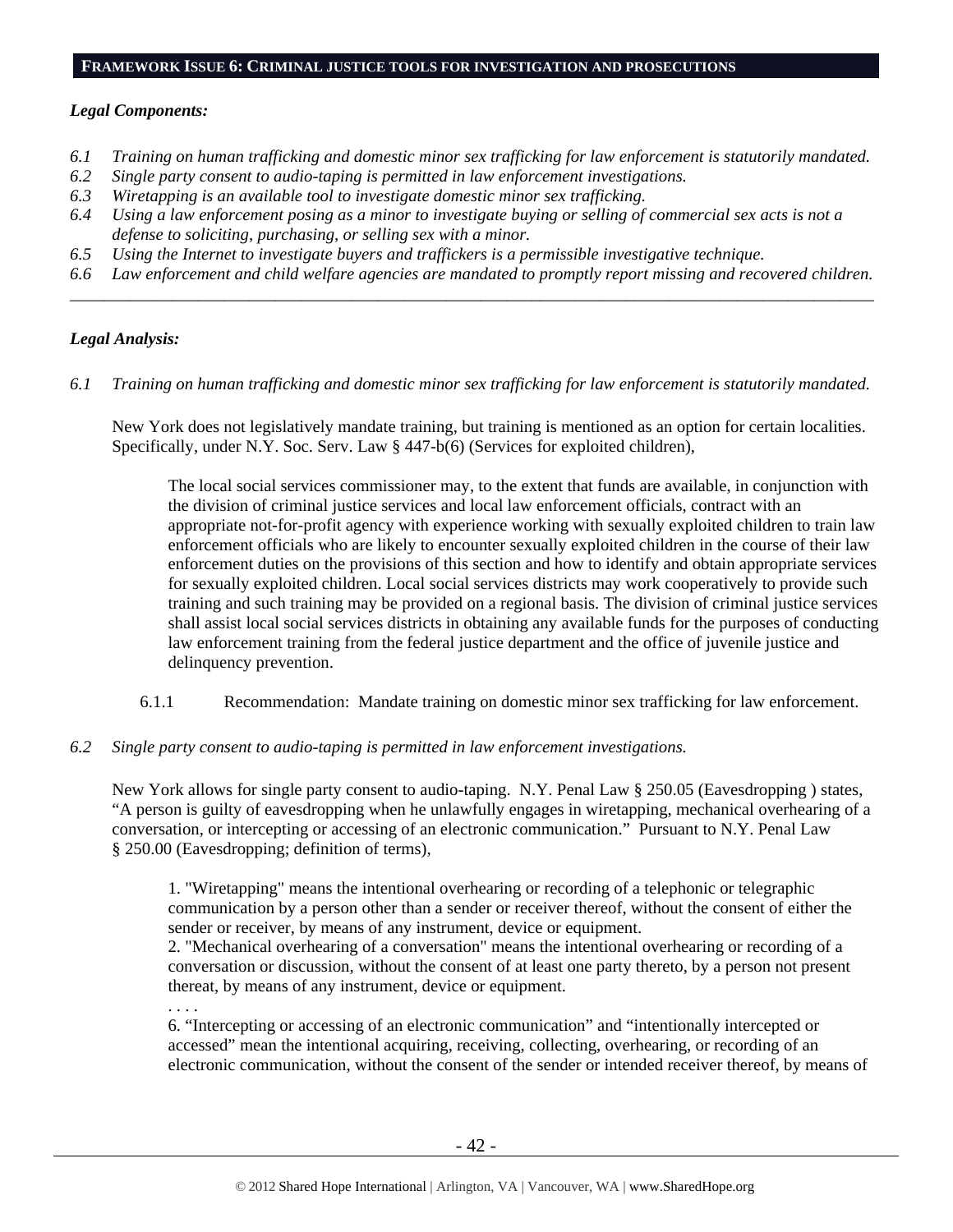any instrument, device or equipment, except when used by a telephone company in the ordinary course of its business or when necessary to protect the rights or property of such company.

## *6.3 Wiretapping is an available tool to investigate domestic minor sex trafficking.*

N.Y. Penal Law § 250.05 (Eavesdropping ) states, "A person is guilty of eavesdropping when he unlawfully engages in wiretapping, mechanical overhearing of a conversation, or intercepting or accessing of an electronic communication." N.Y. Penal Law § 250.00(1) (Eavesdropping; definitions of terms) defines "wiretapping" as "the intentional overhearing or recording of a telephonic or telegraphic communication by a person other than a sender or receiver thereof, without the consent of either the sender or receiver, by means of any instrument, device or equipment."

Pursuant to N.Y. Crim. Proc. Law § 700.10(1), "Under circumstances prescribed in this article, a justice may issue an eavesdropping warrant or a video surveillance warrant upon ex parte application of an applicant who is authorized by law to investigate, prosecute or participate in the prosecution of the particular designated offense which is the subject of the application." "Designated offense" is defined in N.Y. Crim. Proc. Law § 700.05(8) as including § 230.34 (Sex trafficking), § 230.32 (Promoting prostitution in the first degree), or § 230.30 (Promoting prostitution in the second degree).

*6.4 Using a law enforcement posing as a minor to investigate buying or selling of commercial sex acts is not a defense to soliciting, purchasing, or selling sex with a minor.* 

New York has not codified that the use of a law enforcement decoy is allowable. N.Y. Penal Law § 40.05 (Entrapment) further states that "it is an affirmative defense that the defendant engaged in the proscribed conduct because he was induced or encouraged to do so by a public servant, or by a person acting in cooperation with a public servant, seeking to obtain evidence against him for purpose of criminal prosecution . . . ." It is important to note that the statute also states, "Conduct merely affording a person an opportunity to commit an offense does not constitute entrapment." N.Y. Penal Law § 40.05.

- 6.4.1 Recommendation: Amend N.Y. Penal Law § 120.70 (Luring a child) to state that it is not a defense that the person solicited was in fact an undercover officer posing as a minor.
- *6.5 Using the Internet to investigate buyers and traffickers is a permissible investigative technique.*

New York has also not codified the permissibility of the use of the Internet as an investigative technique for sex trafficking.

- 6.5.1 Recommendation: Amend N.Y. Penal Law § 235.22 (Disseminating indecent material to a minor) to state that it is not a defense that the person solicited was in fact an undercover officer posing as a minor.
- *6.6 Law enforcement and child welfare agencies are mandated to promptly report missing and recovered children.*

New York has established a statewide central register for missing children. N.Y. Exec. Law § 837-e (Statewide central register for missing children) establishes "through electronic data processing and related procedures, a statewide central register for missing children<sup>91</sup> which shall be compatible with the national crime information center register maintained pursuant to the federal missing children act of nineteen hundred eighty-two . . . ."

<sup>&</sup>lt;sup>91</sup> "Missing child" is defined in N.Y. Exec. Law § 837-e(1) as "any person under the age of eighteen years missing from his or her normal and ordinary place of residence and whose whereabouts cannot be determined by a person